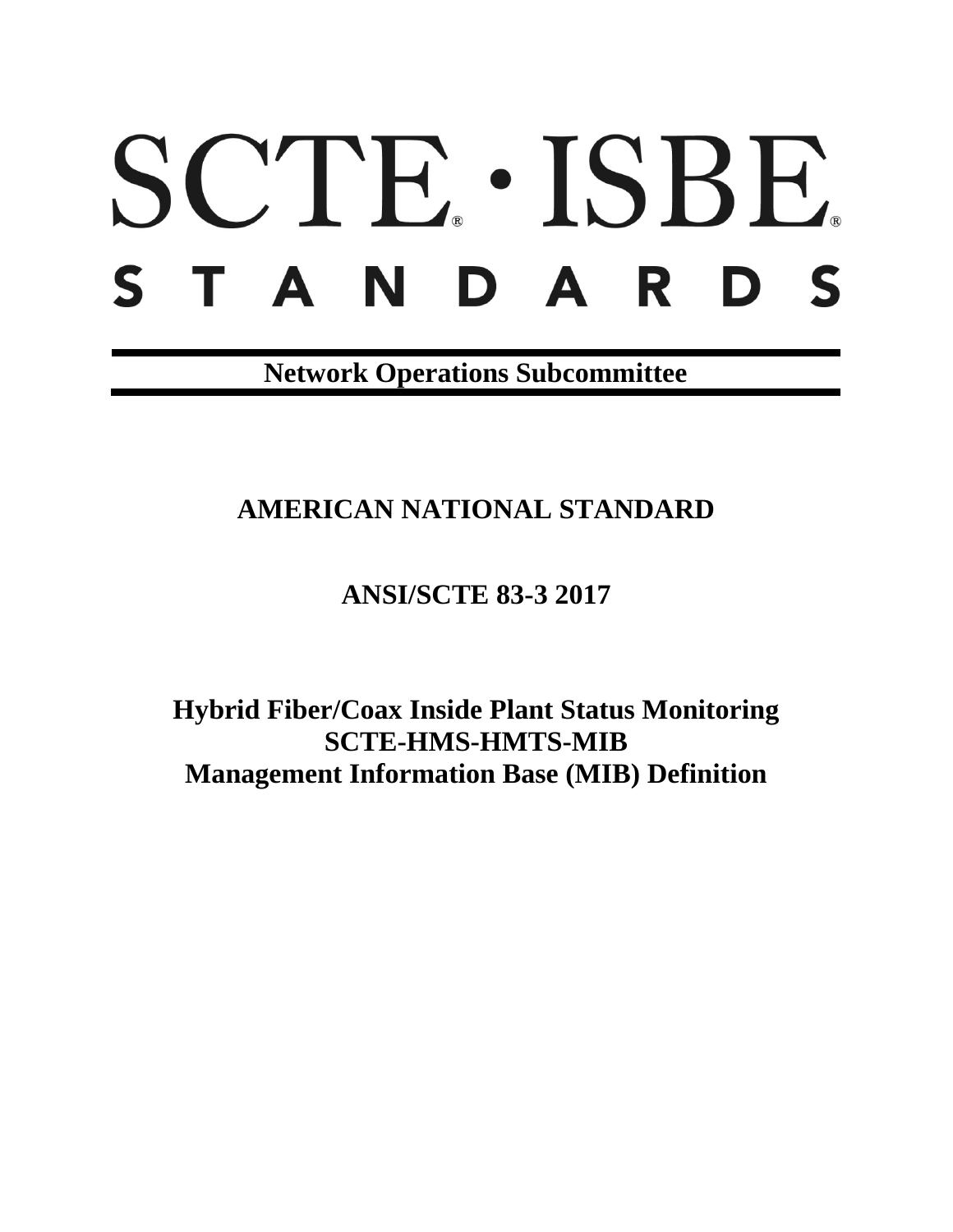# **NOTICE**

The Society of Cable Telecommunications Engineers (SCTE) / International Society of Broadband Experts (ISBE) Standards and Operational Practices (hereafter called "documents") are intended to serve the public interest by providing specifications, test methods and procedures that promote uniformity of product, interchangeability, best practices and ultimately the longterm reliability of broadband communications facilities. These documents shall not in any way preclude any member or non-member of SCTE•ISBE from manufacturing or selling products not conforming to such documents, nor shall the existence of such standards preclude their voluntary use by those other than SCTE•ISBE members.

SCTE•ISBE assumes no obligations or liability whatsoever to any party who may adopt the documents. Such adopting party assumes all risks associated with adoption of these documents, and accepts full responsibility for any damage and/or claims arising from the adoption of such documents.

Attention is called to the possibility that implementation of this document may require the use of subject matter covered by patent rights. By publication of this document, no position is taken with respect to the existence or validity of any patent rights in connection therewith. SCTE•ISBE shall not be responsible for identifying patents for which a license may be required or for conducting inquiries into the legal validity or scope of those patents that are brought to its attention.

Patent holders who believe that they hold patents which are essential to the implementation of this document have been requested to provide information about those patents and any related licensing terms and conditions. Any such declarations made before or after publication of this document are available on the SCTE•ISBE web site at [http://www.scte.org.](http://www.scte.org/)

> All Rights Reserved © Society of Cable Telecommunications Engineers, Inc. 2017 140 Philips Road Exton, PA 19341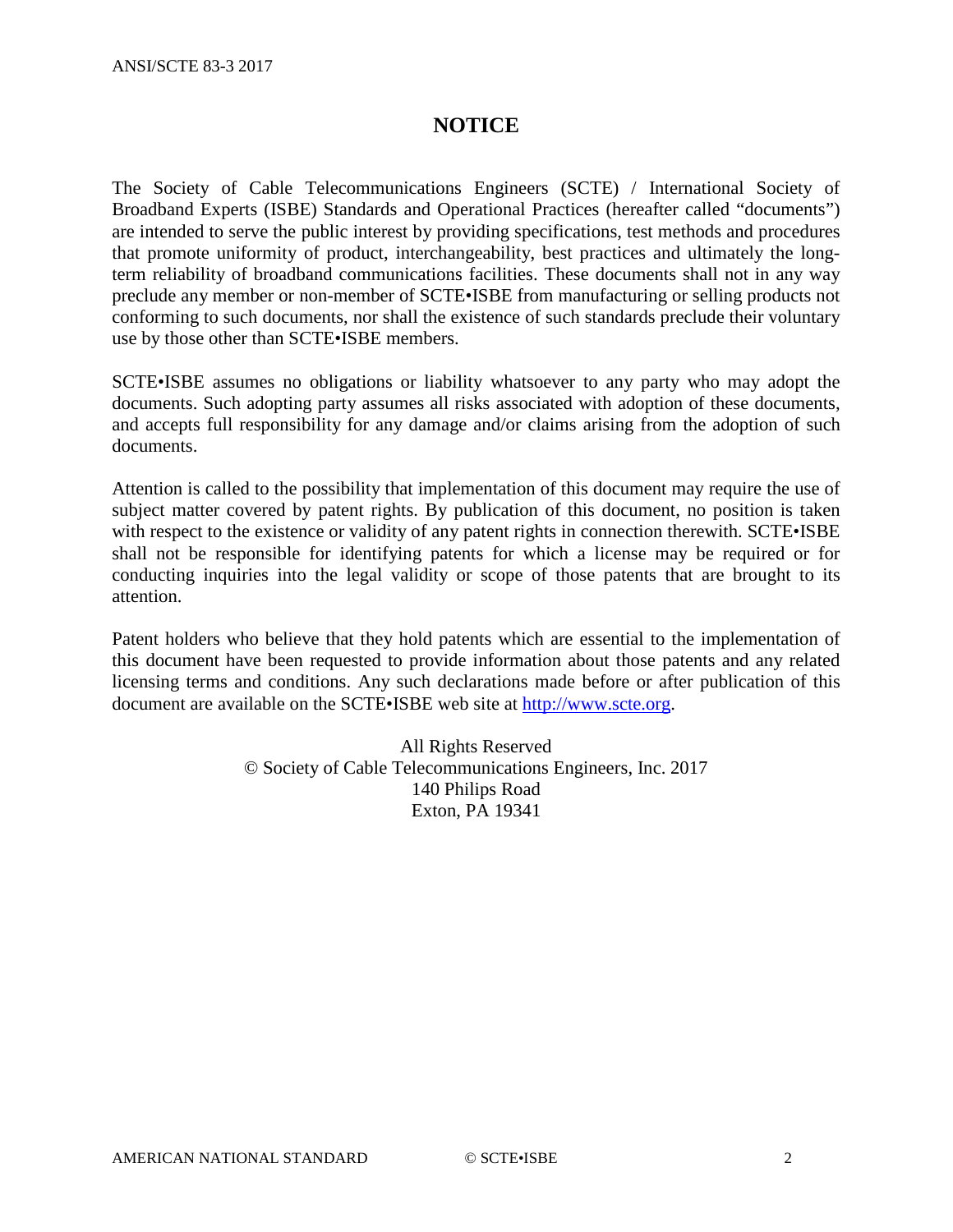# **CONTENTS**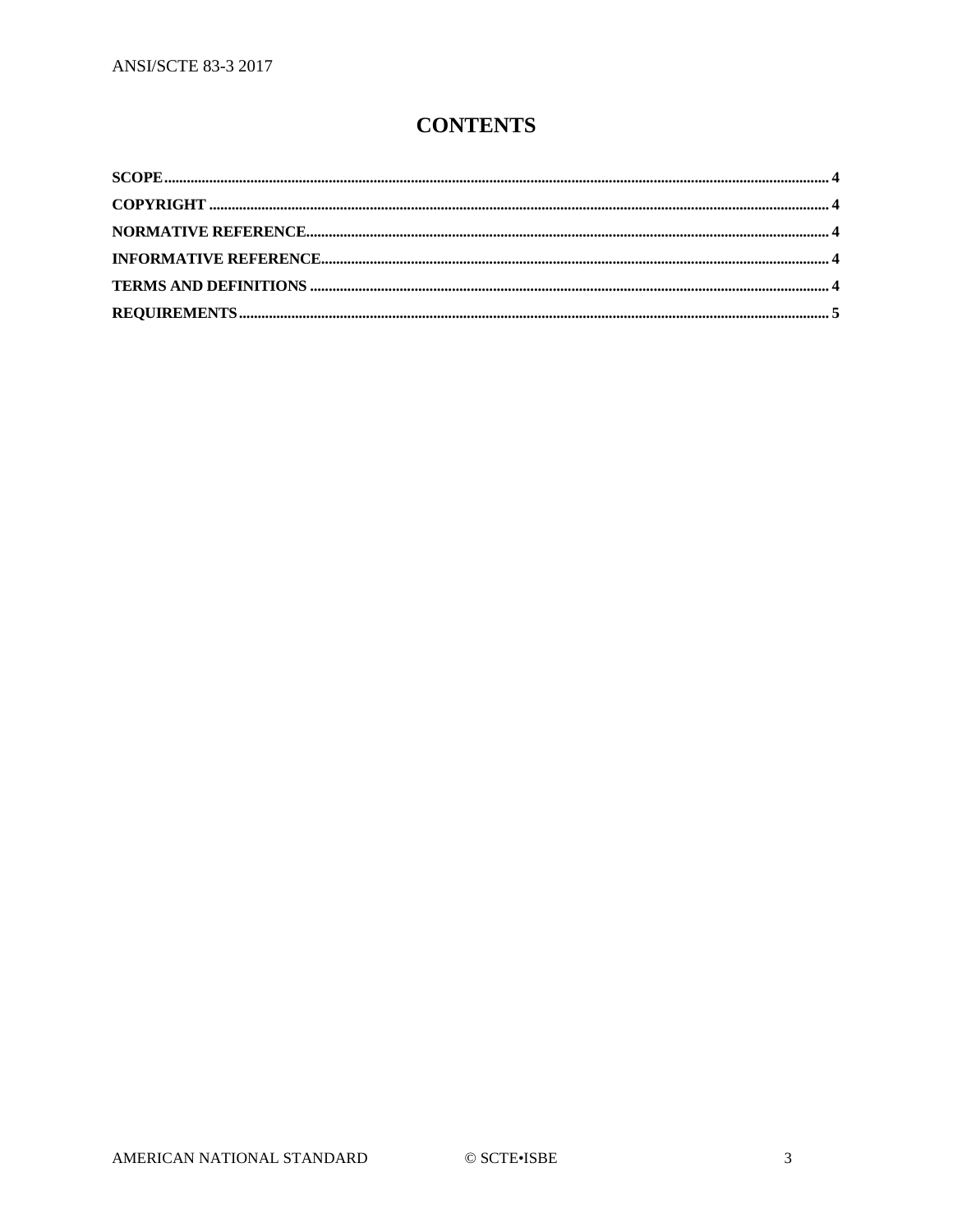# <span id="page-3-0"></span>**SCOPE**

This document is identical to SCTE 83-3 2009 except for informative components which may have been updated such as the title page, NOTICE text, headers and footers. No normative changes have been made to this document.

This document provides the MIB definitions for management of an HMTS system and defines how to address the HMS transponders connected to the HTMS system.

# <span id="page-3-1"></span>**COPYRIGHT**

The MIB definition found in this document may be incorporated directly in products without further permission from the copyright owner, SCTE.

### <span id="page-3-2"></span>**NORMATIVE REFERENCE**

IETF RFC 2573 SNMP-NOTIFICATION-MIB. IETF RFC 2573 SNMP-TARGET-MIB. IETF RFC 2578 SNMPv2-SMI. IETF RFC 2579 SNMPv2-TC. IETF RFC 2580 SNMPv2-CONF. IETF RFC 2737 ENTITY-MIB. IETF RFC 3418 SNMPv2-MIB. SCTE 25-2 HMS MAC Specification. SCTE 36 SCTE-ROOTS. SCTE 37 SCTE-HMS-ROOTS. SCTE 38-1 SCTE-HMS-PROPERTY-MIB. SCTE 38-11 SCTE-HMS-HEADENDIDENT-MIB. SCTE 84-1 SCTE-HMS-HE-COMMON-MIB.

## <span id="page-3-3"></span>**INFORMATIVE REFERENCE**

None.

# <span id="page-3-4"></span>**TERMS AND DEFINITIONS**

This document defines the following terms:

**Management Information Base (MIB)** - the specification of information in a manner that allows standard access through a network management protocol.

**HMTS**: Hybrid Management Termination System.

**HMS:** Hybrid Management System.

**EMS:** Element Management System.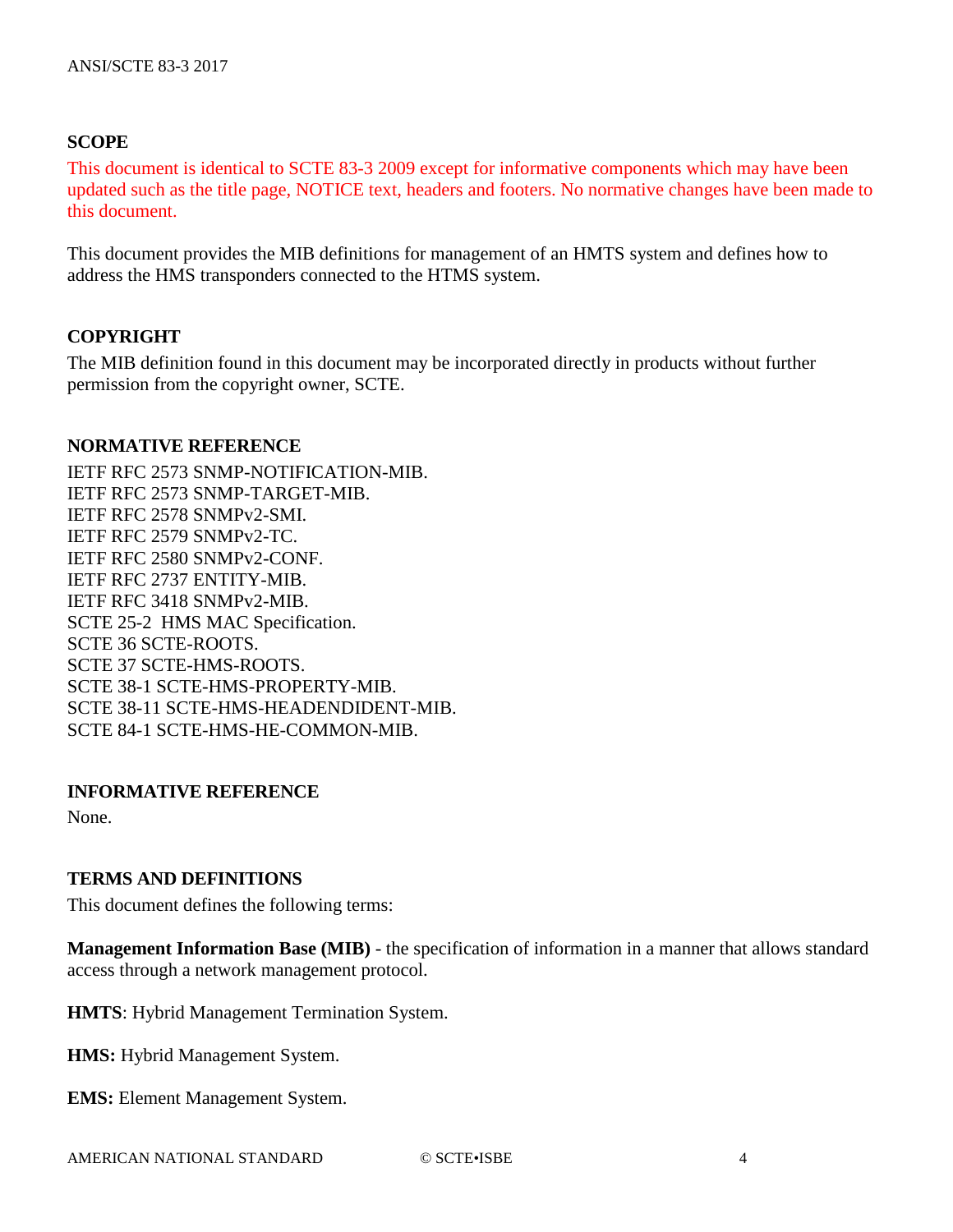**XP / Xpndr:** Abbreviation for transponder.

**IP:** Internet Protocol.

**SNMP:** Simple Network Management Protocol.

**MAC:** Media Access Control. Basically a data packet definition that provides for end to end transmission of data between two network elements.

**Broadcast Address:** A MAC specific address value that all devices will recognize and process requests to, but not reply to.

**Multicast Address:** A MAC specific address value that can be configured into multiple devices such that a group is created. Use of a multicast address will cause all members of the group to act upon the request, but none of the members will reply. This differs from the broadcast address only in that all devices are preconfigured with the broadcast address.

**Unicast Address:** A MAC specific unique address that is used to identify what device is to process a message and return a reply.

**Forward Path / Return Path:** bi-directional communication requires a forward (from HMTS to HMS device) and return (from HMS device to HMTS) path (communication connection) regardless of the type of port in use.

## <span id="page-4-0"></span>**REQUIREMENTS**

This section defines the mandatory syntax of the SCTE-HMS-ROOTS MIB. It follows the IETF Simple Network Management Protocol (SNMP) for defining managed objects.

The syntax is given below.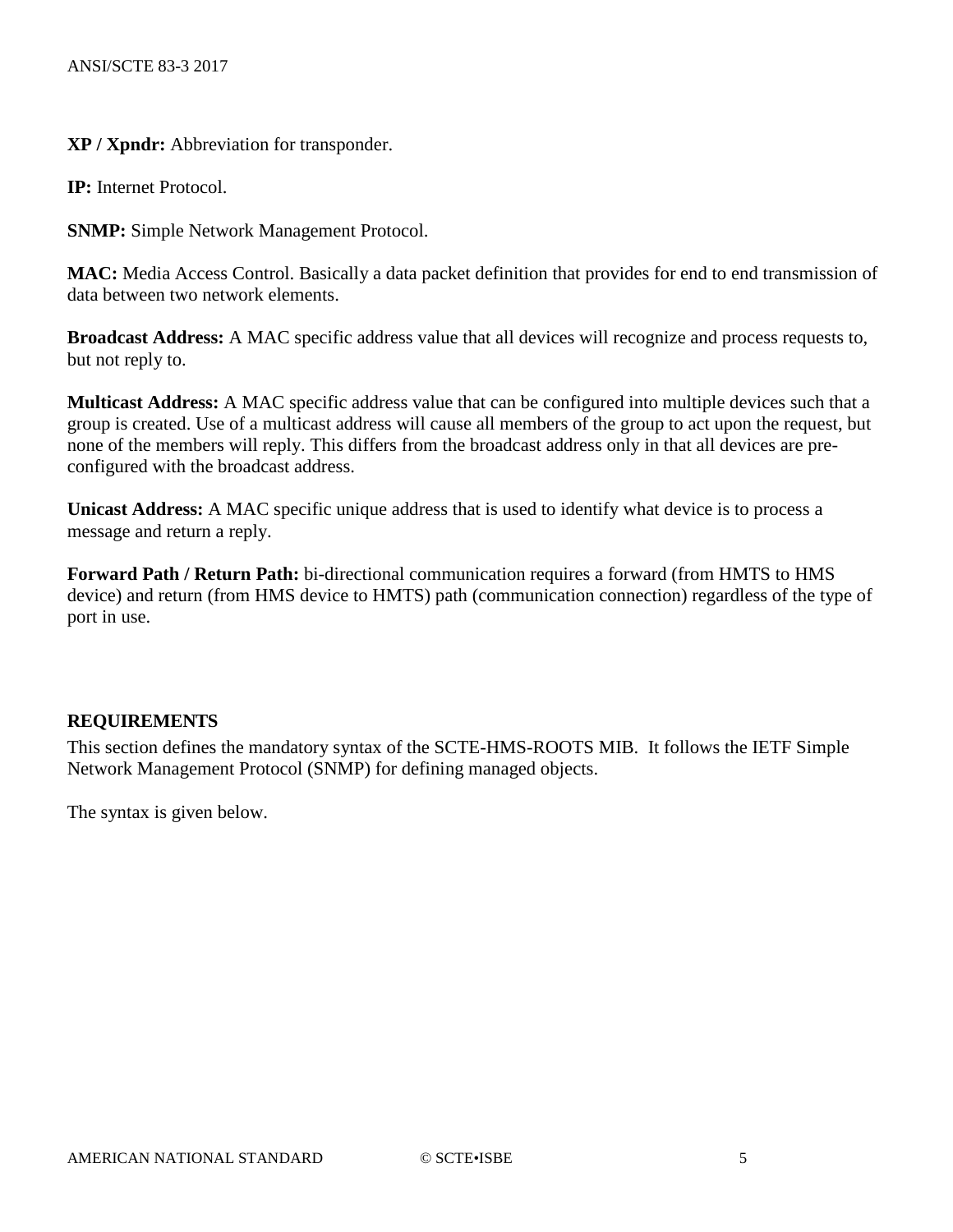#### SCTE-HMS-HMTS-MIB DEFINITIONS ::= BEGIN

-- \*\*\*\*\*\*\*\*\*\*\*\*\*\*\*\*\*\*\*\*\*\*\*\*\*\*\*\*\*\*\*\*\*\*\*\*\*\*\*\*\*\*\*\*\*\*\*\*\*\*\*\*\*\*\*\*\*\*\*\*\*\*\*\*\*\*\*\*\*\* -- \* -- \* Module Name: SCTE 83-3 (formerly HMS120)  $-$  \* -- \* SCTE Status: -- \* -- \* See also: HMS134, The HMTS Theory of Operation document. HMS134 has<br>-- \* the status of recommended practice document the status of recommended practice document. -- \* -- \*\*\*\*\*\*\*\*\*\*\*\*\*\*\*\*\*\*\*\*\*\*\*\*\*\*\*\*\*\*\*\*\*\*\*\*\*\*\*\*\*\*\*\*\*\*\*\*\*\*\*\*\*\*\*\*\*\*\*\*\*\*\*\*\*\*\*\*\*\* -- \* -- \*\*\*\*\*\*\*\*\*\*\*\*\*\*\*\*\*\*\*\*\*\*\*\*\*\*\*\*\*\*\*\*\*\*\*\*\*\*\*\*\*\*\*\*\*\*\*\*\*\*\*\*\*\*\*\*\*\*\*\*\*\*\*\*\*\*\*\*\*\*

#### IMPORTS

 OBJECT-TYPE, MODULE-IDENTITY, NOTIFICATION-TYPE, IpAddress, Unsigned32, Integer32 FROM SNMPv2-SMI

 OBJECT-GROUP, MODULE-COMPLIANCE FROM SNMPv2-CONF

 TEXTUAL-CONVENTION, RowStatus, MacAddress, DisplayString FROM SNMPv2-TC

 systemGroup FROM SNMPv2-MIB

 entityNotificationsGroup, entityGeneralGroup, entityPhysical2Group, entityPhysicalGroup FROM ENTITY-MIB

 snmpTargetBasicGroup FROM SNMP-TARGET-MIB

 currentAlarmsGroup, discreteAlarmsGroup, analogAlarmsGroup FROM SCTE-HMS-PROPERTY-MIB -- SCTE 38-1 (Formerly HMS026)

#### heHMTS

FROM SCTE-HMS-HEADENDIDENT-MIB -- SCTE 38-11 (Formerly HMS114)

heCommonNotificationsGroup,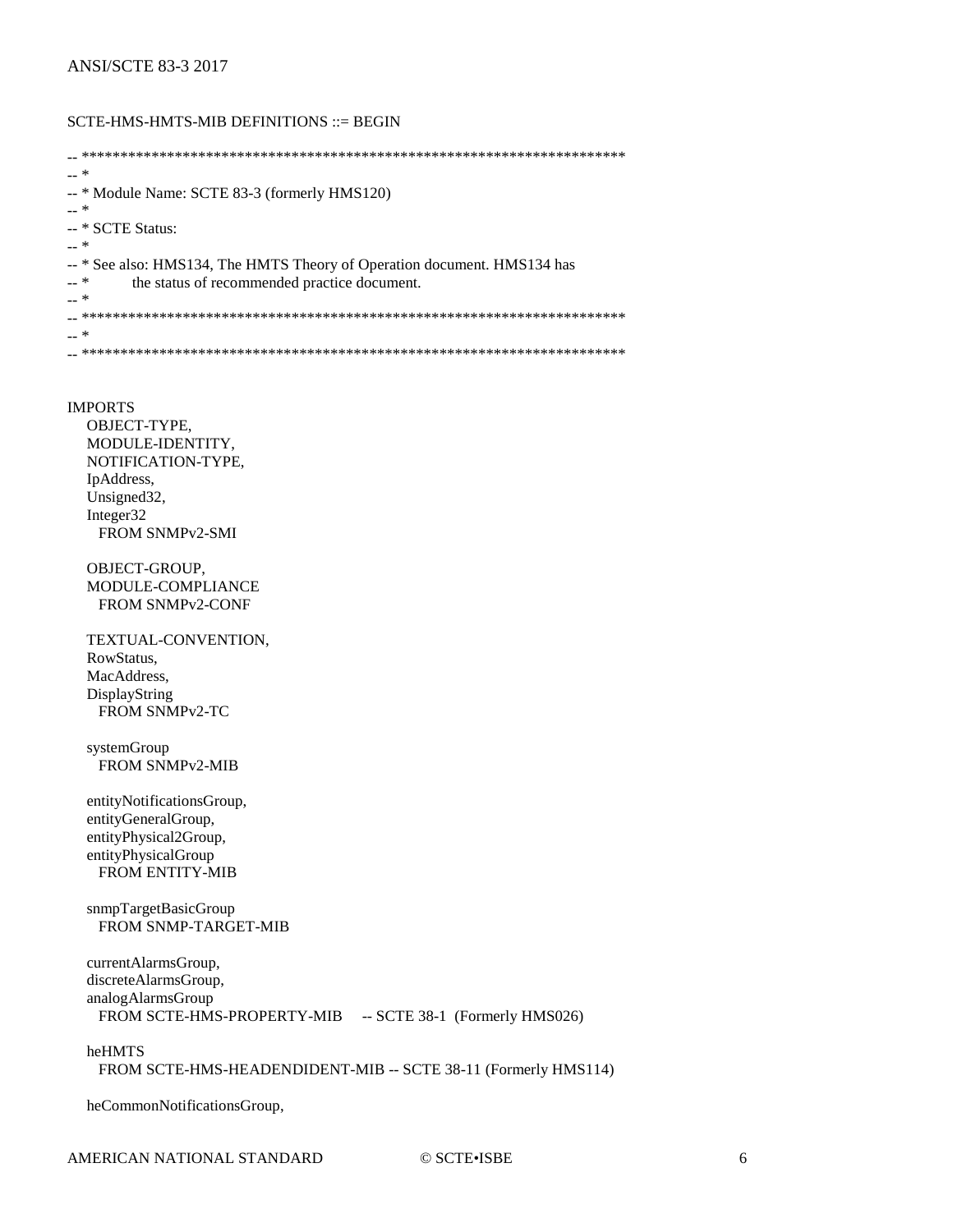```
 heCommonLogGroup
  FROM SCTE-HMS-HE-COMMON-MIB; -- SCTE 84-1 (Formerly HMS111)
```
heHMTSMIB MODULE-IDENTITY LAST-UPDATED "200405040000Z" -- May 4, 2004 ORGANIZATION "SCTE HMS HMTS Working Group" CONTACT-INFO "Hung Nguyen, SCTE HMS Subcommittee, Chairman AOL Time Warner Cable http://www.scte.org/standards/ mailto:standards@scte.org

 Bart Van Assche HMTS Working Group, Editor Scientific-Atlanta Luipaardstraat 12 B-8500 Kortrijk Belgium mailto:Bart.VanAssche@sciatl.com "" ""

#### DESCRIPTION

 "This MIB contains information that must be supported by all Hybrid Management Termination Systems (HMTS). An HMTS is defined as a gateway between a IP (Internet Protocol) network and the HMS Physical and MAC layers defined by SCTE 25-1 (Formerly HMS005) and SCTE 25-2 (Formerly HMS004).

 The HMTS shall support, but is not limited to the following MIBs: RFC-1213 - all current groups and objects SNMPv2-MIB - all current groups and objects SCTE 38-1 (formerly HMS026) - Properties MIB SCTE 84-1 (formerly HMS111) - HMS HE Common

 $::= \{ \text{heHMTS 2 } \}$ 

-- \*

"" ""

```
-- * Textual Conventions in the HMTS MIB
```
-- \*

"" ""

HmtsComStatCodes ::= TEXTUAL-CONVENTION

 STATUS current DESCRIPTION

> "This enumerates the communication status condition codes. These codes indicate the state of the communication with a network elements transponder (device). The conditions attempt to indicate where the problem with communication to the device is to be found.

#### SYNTAX INTEGER {

noError(1), -- No communication fault detected. noRevPortId(2), -- Device entry's reverse port ID is not assigned. notActive(3), -- Device entry is not active. notRegis(4), -- Device is not registered. pendRegis(5), -- Device registration is pending.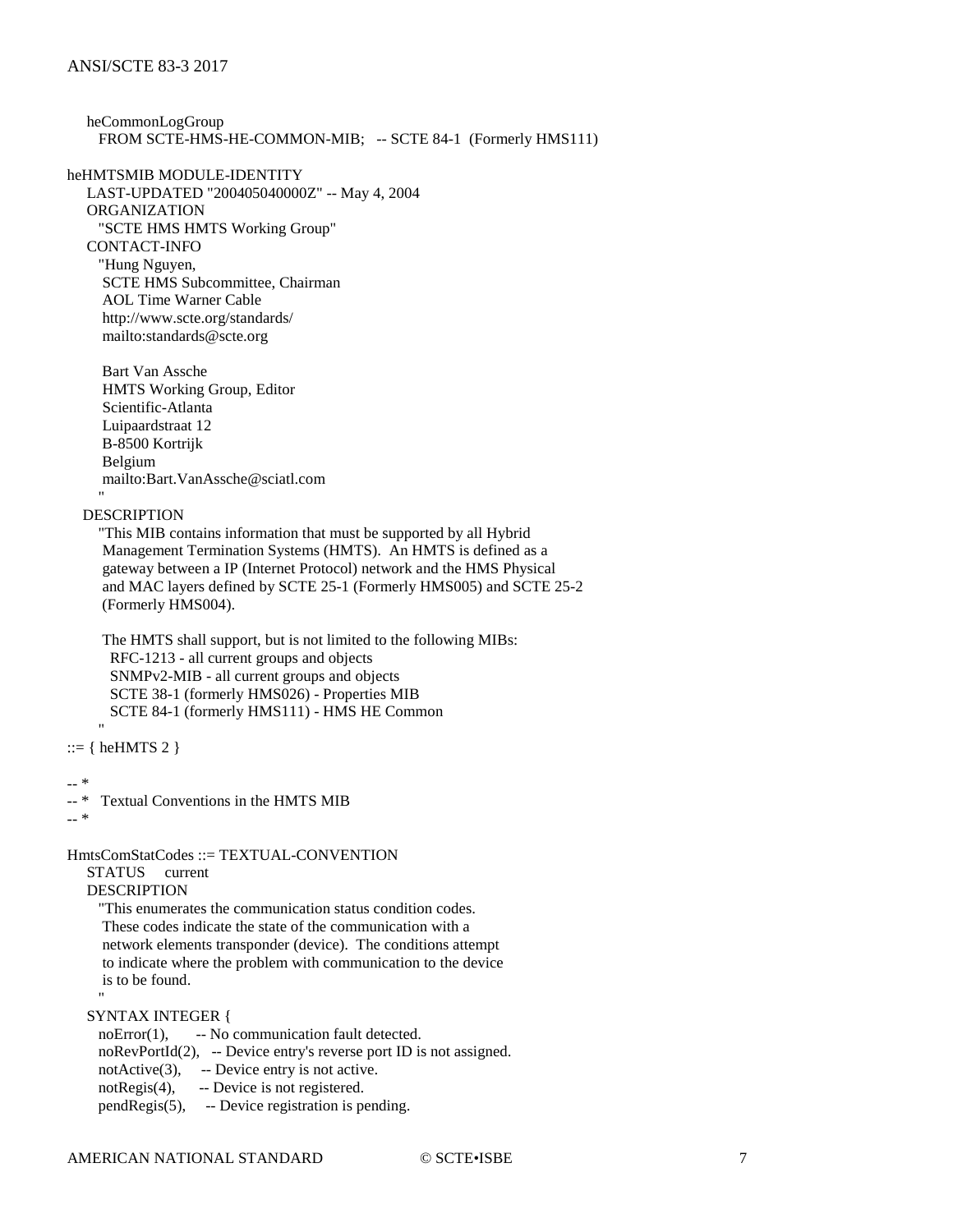```
registering(6), -- Device is registering.
     transDisabled(7), -- Device's HMTS transmitter is disabled.
     rcvrDisabled(8), -- Device's HMTS receiver is disabled.
    rtrnLvl(9), -- Device's return level is bad.
    notResp(10), -- Device is not responding.
    invMac(11), -- Device has an invalid MAC address.
     fwdFreqMismatch(12), -- Forward frequencies of Transmitter/CHNLDESC PDU
                 -- do not match.
     -- The following errors (20-29) only apply to HMTS' that support
     -- IP Based Proxies.
    invIP(20), -- Device has an invalid IP address (IP is the
               -- Default).
    dupIP(21), -- Device has a duplicate IP Address.
     -- The following errors (30-39) only apply to HMTS' that support
     -- Community Based Proxies.
     invComm(30), -- Device has an invalid community string.
    dupComm(31), -- Device has a duplicate community string.
    other(32) -- Any status other than the above.
    }
-- *
-- * Groups in the HMTS MIB
-- *
heHMTSObjects OBJECT IDENTIFIER ::= { heHMTSMIB 1 }
hmtsNotifications OBJECT IDENTIFIER ::= { heHMTSObjects 0 }
hmtsInfoGroup OBJECT IDENTIFIER ::= { heHMTSObjects 1 }
hmtsManagementGroup OBJECT IDENTIFIER ::= { heHMTSObjects 2 }
hmtsDeviceGroup OBJECT IDENTIFIER ::= { heHMTSObjects 3 }
hmtsIPGroup OBJECT IDENTIFIER ::= { heHMTSObjects 4 }
hmtsCommGroup OBJECT IDENTIFIER ::= { heHMTSObjects 5 }
-- **********************************************************************
-- *
-- * HMTS Information Group
-- *
-- * Description:
-- * This group provides a set of information common to each HMTS.
-- * This group is current for all termination systems.
-- *
-- **********************************************************************
hmtsAdminState OBJECT-TYPE
   SYNTAX INTEGER {
     active (1),
     inactive (2)
 }
   MAX-ACCESS read-write
   STATUS current
   DESCRIPTION
     "This controls whether the HMTS monitoring service is active
      active - The HMTS is actively looking for traps and
            non-responding devices on the serial links. Fully Enabled
            functionality of the HMTS.
```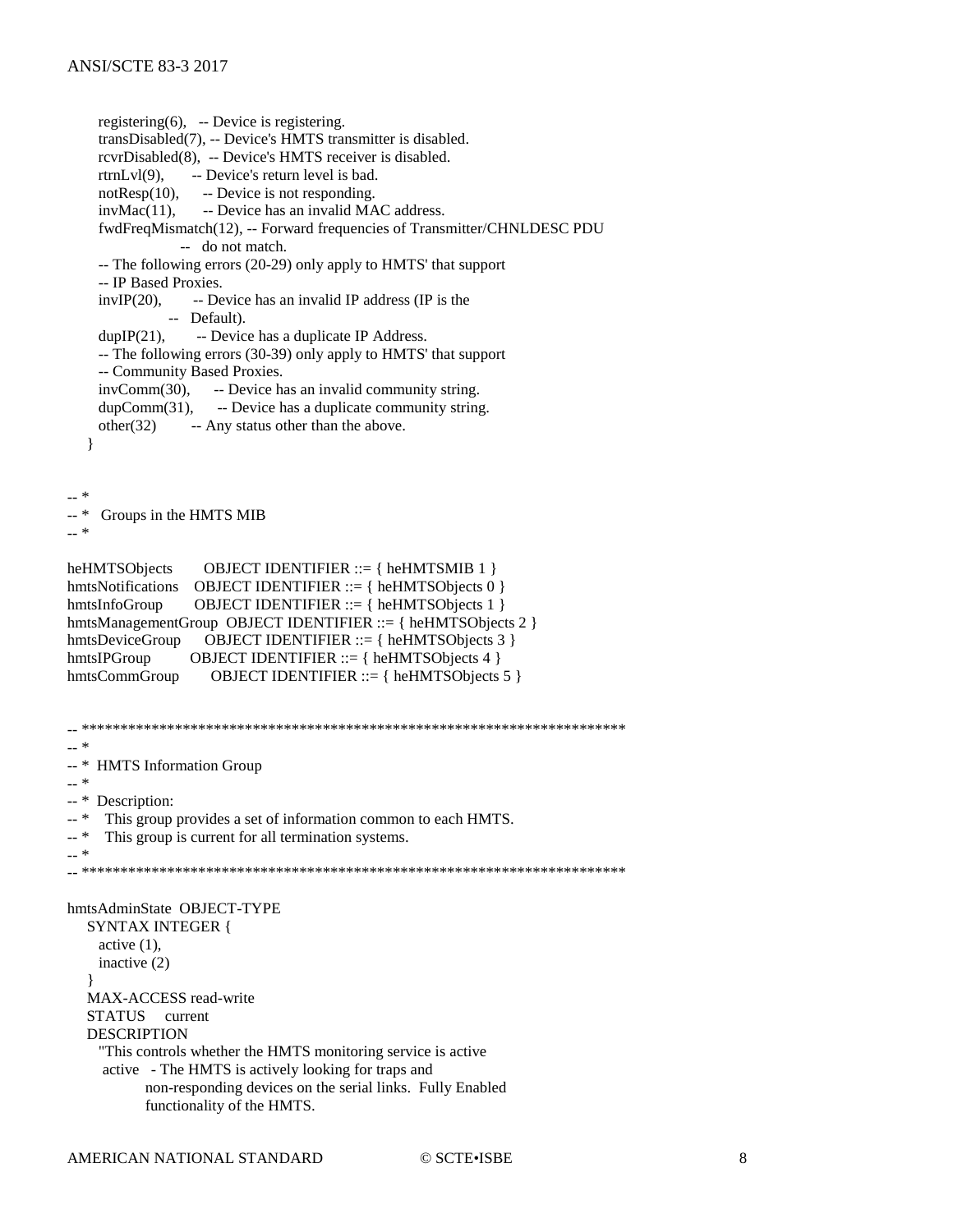inactive - The HMTS does not poll devices to search for non-respondering devices or alarms (Synchronous or Asynchronous), but HMTS continues all other activities. Contention mode is set to OFF while inactive. This disables registration as well as polling. No messages from a higher level manager will be forwarded to the devices. In essence all directed communication to or from the device is disabled.

 In both states SNMP requests to configured serial equipment is possible. Sending CHNLDESC and TIME PDUs continues at their configured intervals.

This object is non-volatile.

 $::= \{ hmtsInfoGroup 1 \}$ 

"" ""

```
hmtsOperState OBJECT-TYPE
```
 SYNTAX INTEGER { operational (1), swFailure (2), hwFailure (3) } MAX-ACCESS read-only STATUS current DESCRIPTION "This reports the overall status of the termination system.

 Vendors must use caution and prevent repeating alarms when trying to automatically recover a failure.

operational - System is fully operational, no detected failures.

hwFailure - System has detected a hardware failure.

 swFailure - System has detected a software failure, and can not be recovered.

 This object has a threshold property in the discretePropertyTable as defined in SCTE 38-1 (formerly HMS026). Note: it will depend on the type or software or hardware failure whether or not it is possible to send out an SNMP trap for a specific type of failure. Furthermore, whether or not a trap will be sent is vendor specific.

 $::= { hmtsInfoGroup 2 }$ 

"" ""

hmtsProxyType OBJECT-TYPE SYNTAX INTEGER { ipBased (1), communityBased (2), both  $(3)$  } MAX-ACCESS read-write STATUS current DESCRIPTION "This value controls the type of proxy supported by the HMTS, Community, IP, or MIB based. If the termination system does not support setting a specific value the termination system shall return a bad-value response. The HMTS will either be: ipBased - The HMTS uses an IP address to designate the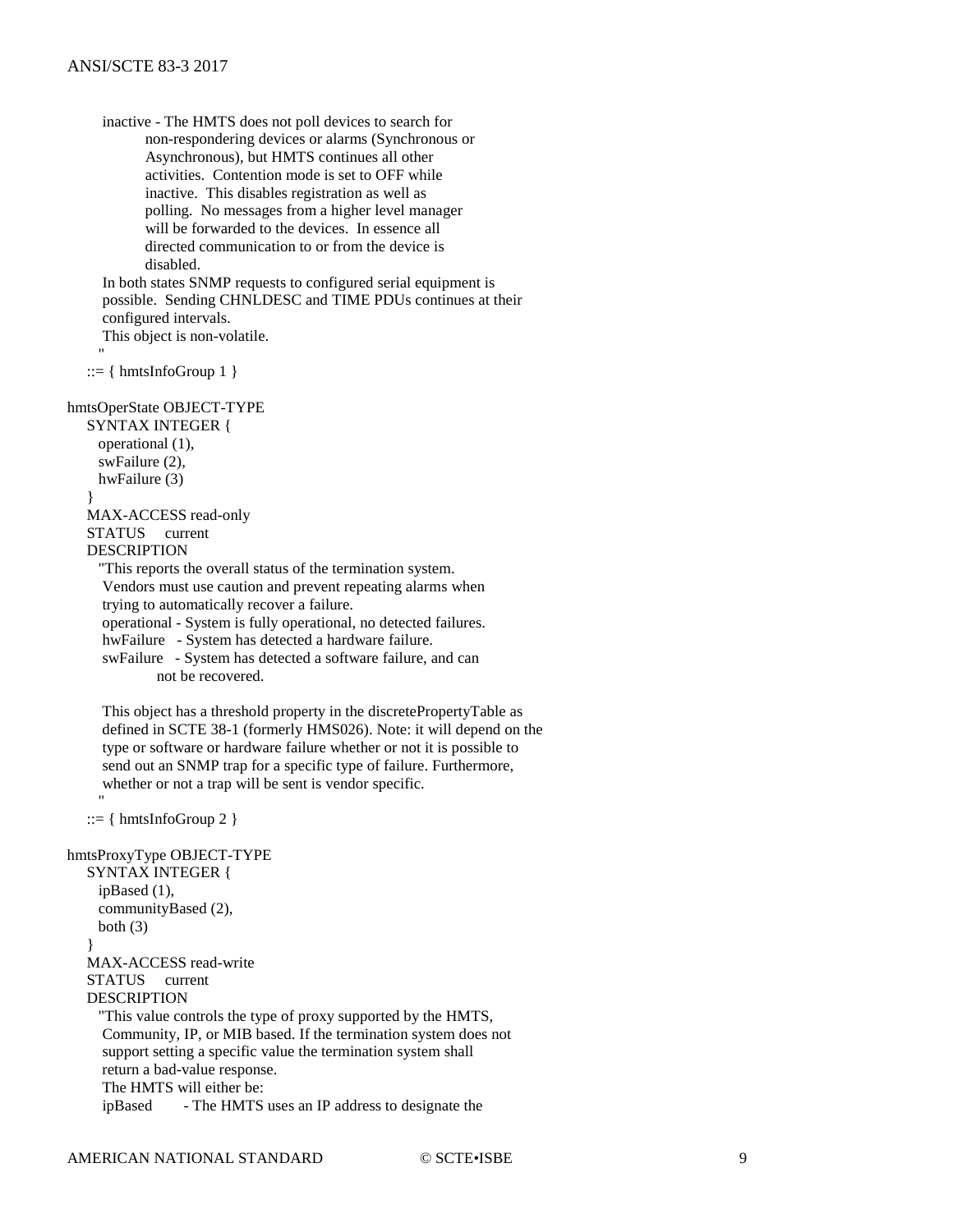network element where the SNMP request is destined. communityBased - The HMTS uses the SNMP community string to designate the network element there the SNMP request is destined. both - The HMTS can use either proxy schemas to designate the network element where the SNMP request is destined. This object is non-volatile. "" ""  $::= \{ hmtsInfoGroup 3 \}$ hmtsFreqSwitchMethod OBJECT-TYPE SYNTAX INTEGER { automatic (1), manual (2) } MAX-ACCESS read-write STATUS current DESCRIPTION "This controls whether the HMTS automatically changes the Forward ports frequency (hmtsFwdHmtsFrequency) when hmtsFwdXpndrFrequency is set. automatic - The HMTS automatically sets its transmitter to the newly commanded transponder frequency. The algorithm executed for this change is vender specific. manual - The HMTS requires the that its forward port transmitter frequency be explicitly set by a higher level manager. The HMTS shall respond with a bad value error if an attempt is made to set this object to an unsupported value. This object is non-volatile. "" "" DEFVAL { manual }  $::= \{ hmtsInfoGroup 4 \}$ hmtsModel OBJECT-TYPE SYNTAX DisplayString (SIZE (0..255)) MAX-ACCESS read-only STATUS current DESCRIPTION "Vendor-specific HMTS model identification string, in human-readable format. "" ""  $::= \{ hmtsInfoGroup 5 \}$ hmtsSerialNumber OBJECT-TYPE SYNTAX DisplayString (SIZE (0..255)) MAX-ACCESS read-only STATUS current DESCRIPTION "Serial number of the device, in human-readable format. "" ""  $::= \{ hmtsInfoGroup\ 6 \}$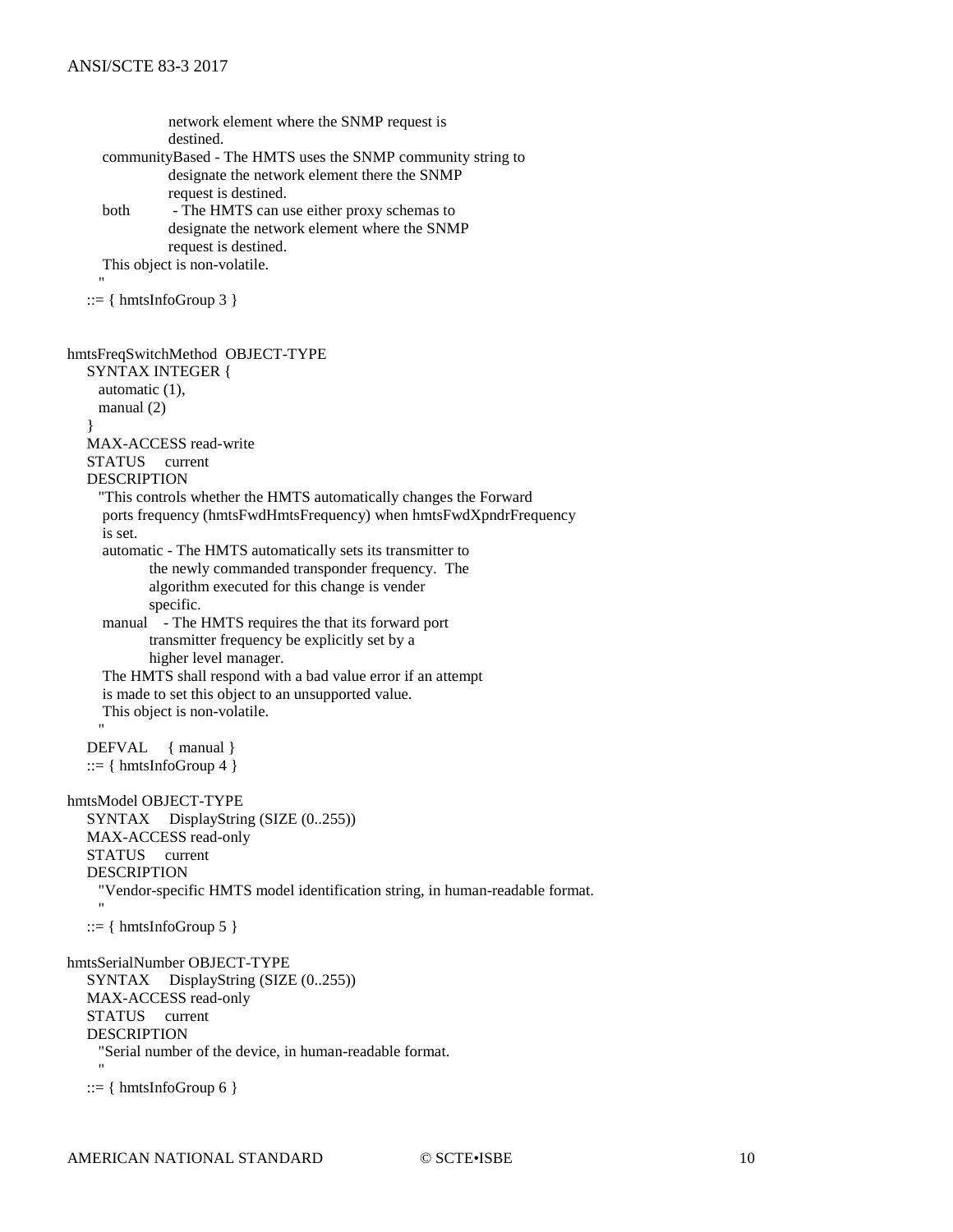hmtsSoftwareVersion OBJECT-TYPE  $SYNTAX$  DisplayString (SIZE  $(0..255)$ ) MAX-ACCESS read-only STATUS current **DESCRIPTION** "Version of the running HMTS software.  $::= \{ hmtsInfoGroup 7 \}$ hmtsTimeServerAddress OBJECT-TYPE SYNTAX IpAddress MAX-ACCESS read-write STATUS current **DESCRIPTION** "If not set to 0.0.0.0, IP address of the time server the HMTS should synchronize its internal clock with. If supported, the vendor must specify the protocol used. Examples: - daytime protocol (RFC 867), local time, string format; DAY, MONTH DD, YYYY HH:MM:SS. - NTP, UTC (RFC 958, NTP's time format is specified in the RFC). Note: you can query the HMTS' clock via heCommonTime. This object is non-volatile. DEFVAL { '0000'h } -- '0000'h is IP address 0.0.0.0  $::= \{ hmtsInfoGroup 8 \}$ hmtsTimeServerSyncInterval OBJECT-TYPE SYNTAX Integer32 (3600..8640000) " $1 s$ " **UNITS** MAX-ACCESS read-write STATUS current **DESCRIPTION** "Specifies the time between successive clock synchronization attempts. This object is non-volatile. DEFVAL { 86400 }  $::= \{ hmtsInfoGroup\ 9 \}$  $\ast$  $\sim$  $\mathbb{L}^*$  \* HMTS MAC Protocol Information Group  $-$  \* -- \* Description: This group provides controls of the MAC payload commands.  $- *$ This group is current for all termination systems.  $\sim$ hmtsMacPduGroup **OBJECT IDENTIFIER**  $::= \{ hmtsManagermentGroup 1 \}$ hmtsRegistrationGroup OBJECT IDENTIFIER  $::= \{ hmtsManagermentGroup 2 \}$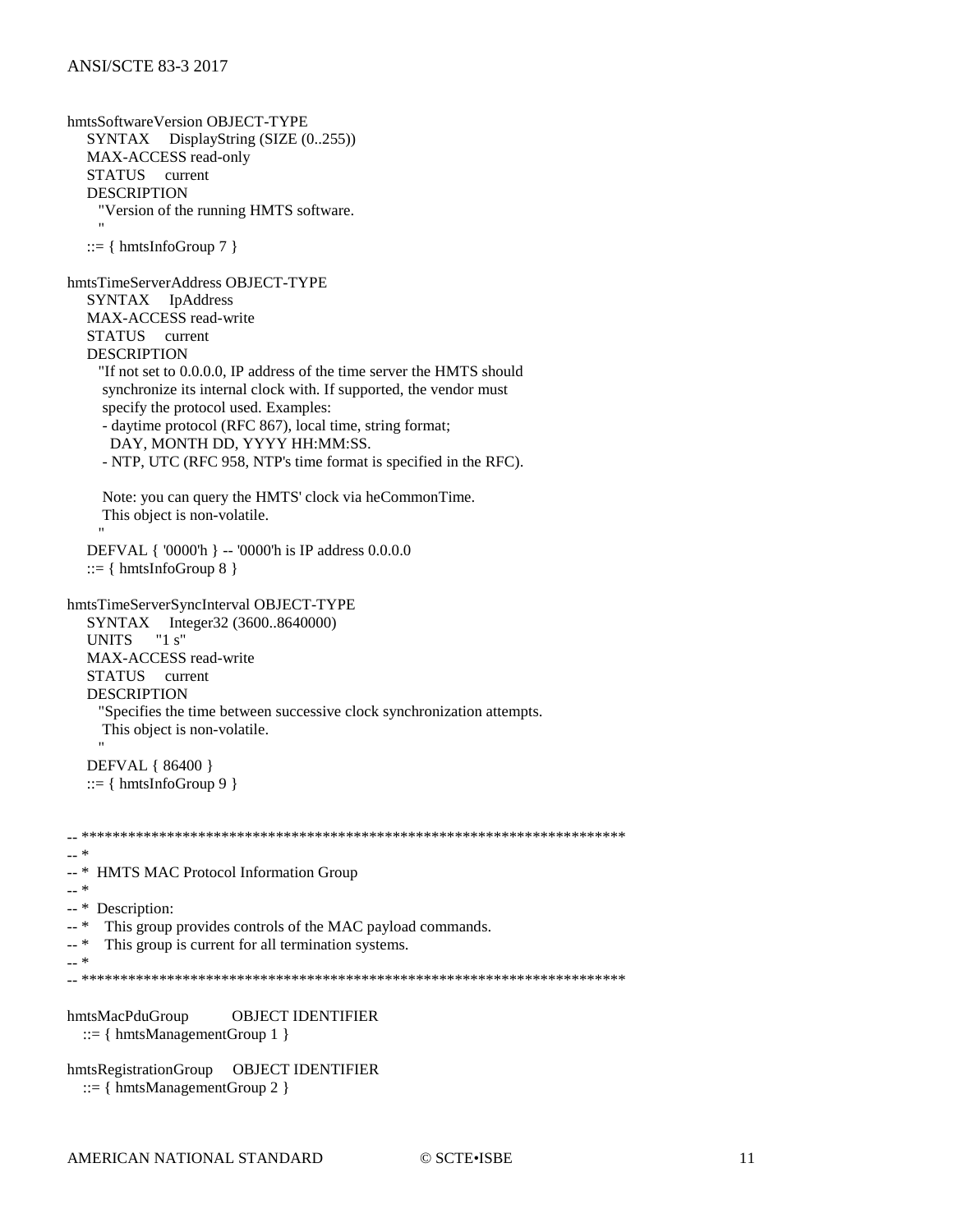hmtsSnmpTrapControlGroup OBJECT IDENTIFIER  $::= \{ hmtsManagermentGroup 3 \}$ hmtsSnmpProtocolGroup OBJECT IDENTIFIER  $::= \{ hmtsManagermentGroup 4 \}$  $\overline{a}$   $\overline{a}$   $\overline{a}$  $-$  \* HMTS Mac PDU Group  $-$  \* -- \* Description:  $-$ \* This group defines the controls for the generic behavior of the  $_{--}$   $\ast$ MAC PDUs within the HMTS. This also includes the control of  $\overline{a}$  \* broadcasting the TIME and CHNLDESC PDUs.  $-$ \* This group is mandatory for all termination systems.  $-$  \* hmtsMacPduTimeout OBJECT-TYPE SYNTAX Integer32  $"1 ms"$ **UNITS** MAX-ACCESS read-write STATUS current **DESCRIPTION** "This is the timeout of all MAC PDUs except the TALK PDU. This object is non-volatile. DEFVAL {15}  $::= \{ hmtsMacPduGroup 1 \}$ hmtsTalkPduTimeout OBJECT-TYPE SYNTAX Integer32 **UNITS**  $"1 ms"$ MAX-ACCESS read-write STATUS current **DESCRIPTION** "This is the timeout of the TALK PDU. This object is non-volatile. **DEFVAL** { 5000 }  $::= \{ hmtsMacPduGroup 2 \}$ hmtsMacBroadcastDelay OBJECT-TYPE SYNTAX Integer32 " $1 \text{ ms}$ " **UNITS** MAX-ACCESS read-write STATUS current **DESCRIPTION** "This is the delay after sending a broadcast MAC PDU. This object is non-volatile. **DEFVAL** { 250 }  $::= \{ hmtsMacPduGroup 3 \}$ hmtsAlarmDiscoveryMode OBJECT-TYPE **SYNTAX INTEGER {**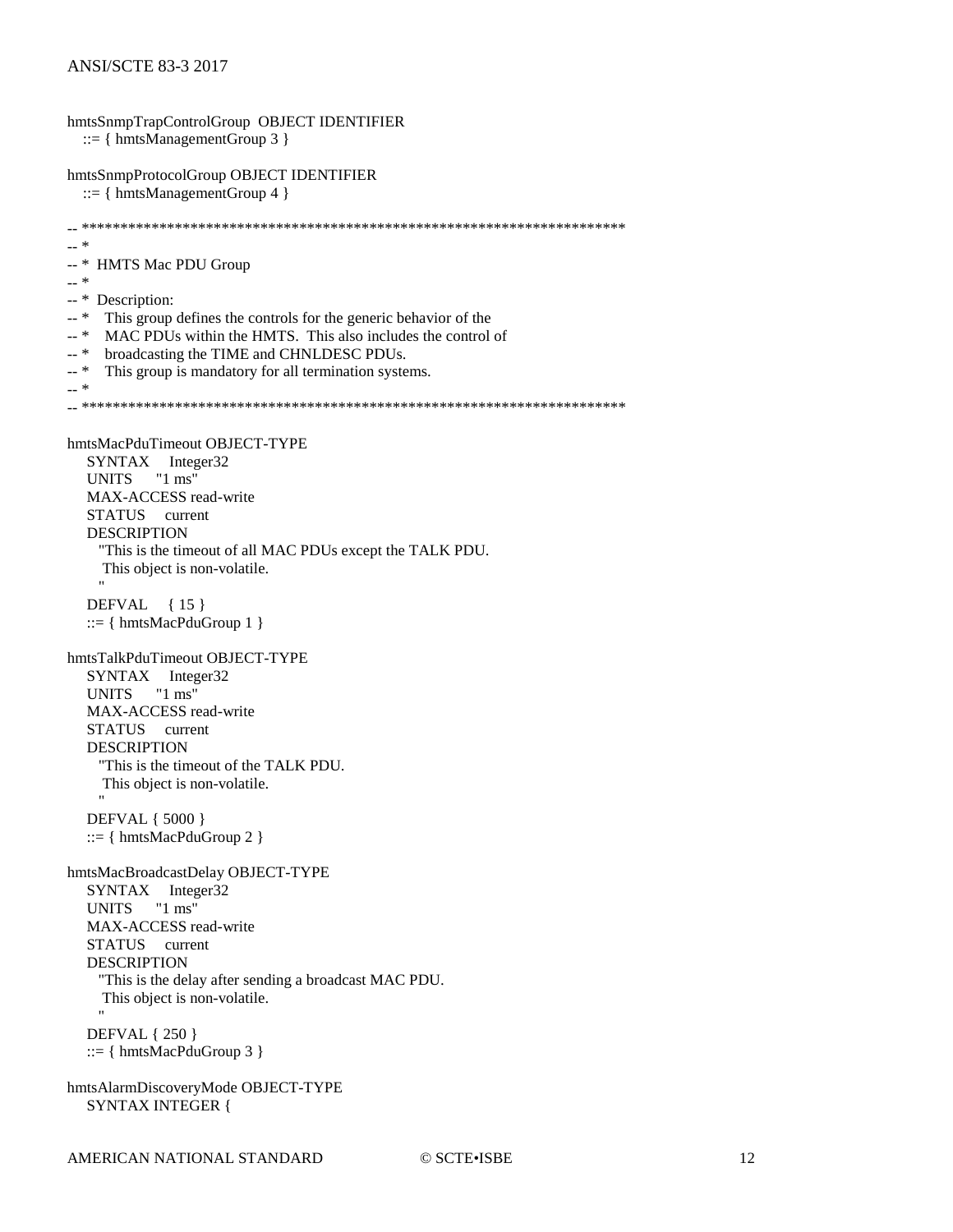polling (1), contention (2), hybrid (3), off (4) } MAX-ACCESS read-write STATUS current DESCRIPTION "This is the mode of operation for discovering alarms: Polling - HMTS uses polling to determine if the device has an alarm. Contention - HMTS uses broadcast contention mode to be notified asynchronously about an alarm. Hybrid - HMTS uses a vendor specific means for combining polling and contention modes to discover alarms. Off - HMTS is not looking for any alarms. If the termination system does not support setting a specific value the termination system shall return a bad-value response. This object is non-volatile. "" "" ::= { hmtsMacPduGroup 4 } hmtsChnldescPduInt OBJECT-TYPE SYNTAX Integer32 (1..30) UNITS "1 s" MAX-ACCESS read-write STATUS current DESCRIPTION "This is the delay between the broadcasting of the CHNLDESC PDUs. This should continue even if the hmtsAdminState is inactive. If either the hmtsFwdXpndrFrequency or the hmtsRevFrequency are not valid then this PDU shall not be sent. This object is non-volatile. "" "" DEFVAL { 30 } ::= { hmtsMacPduGroup 5 } hmtsTimePduInt OBJECT-TYPE SYNTAX Integer32<br>UNITS "1 s" UNITS MAX-ACCESS read-write STATUS current DESCRIPTION "This is the delay between the broadcasting of the TIME PDU. The time within the HMTS must first be synchronized before the broadcasting of this PDU. This object is non-volatile. "" "" DEFVAL { 3600 } ::=  $\{ hmtsMacPduGroup 6 \}$ hmtsDeviceAccessMode OBJECT-TYPE SYNTAX INTEGER { immediate (1), queued (2),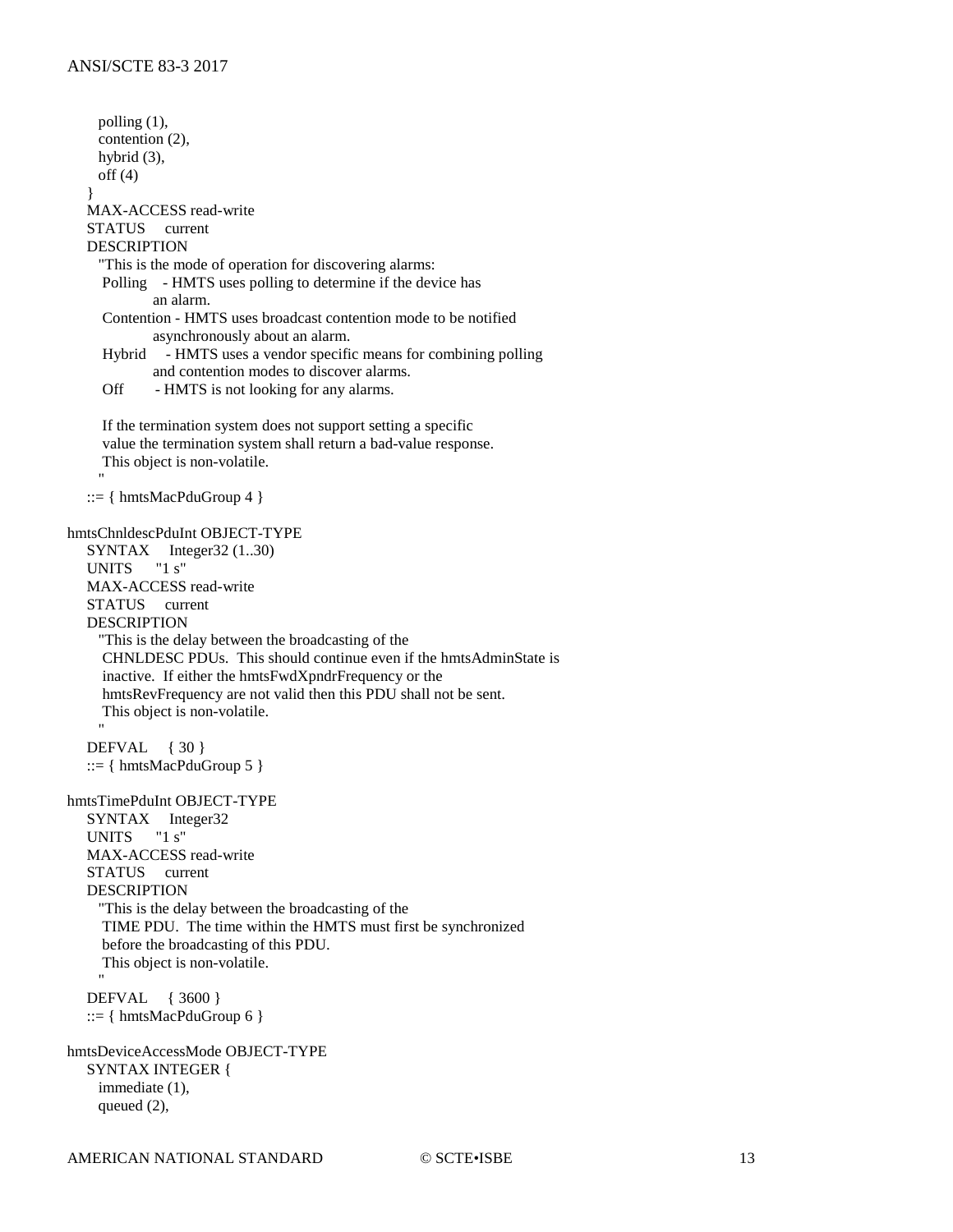interrupt $(3)$ MAX-ACCESS read-write STATUS current **DESCRIPTION** "This object reports and controls how the HMTS will respond to requests to devices during a contention period. immediate - means the HMTS will forward the request to the device even during an ongoing contention period. In this mode it is possible for the devices response to have a collision with an asynchronous response from another device. queued - means that the HMTS will queue this message. When the contention period has completed the HMTS will forward the queued requests. interrupt - means that the HMTS will abort the contention period and forward the request, and the resume of normal operations. The HMTS must support at least one of these modes of operation. When an attempt is made to set an unsupported value the HMTS shall return a bad value error. DEFAULT: vendor specific. This object is non-volatile.  $::= \{ hmtsMacPduGroup 7 \}$  $-$  \*  $\overline{a}$   $\overline{a}$   $\overline{a}$ **HMTS Registration Control Group**  $_{++}$   $\ast$  $\overline{\phantom{a}}$  \* Description:  $- *$ This group defines the controls for asynchronous registration  $- *$ requests. This group controls the broadcasting of the CONTMODE REG PDU. This is part of the MAC Protocol Group.  $- *$  $\overline{a}$  \* This group is mandatory for all termination systems.  $\overline{a}$  \* hmtsRegInterval OBJECT-TYPE SYNTAX Integer32 (1.86400) " $1 s$ " **UNITS** MAX-ACCESS read-write STATUS current **DESCRIPTION** "This is the delay between the beginnings of each registration period. DEFAULT: vendor specific. This object is non-volatile.  $::= \{ hmtsRegionGroup 1 \}$ hmtsRegMinDuration OBJECT-TYPE  $SYNTAX$  Integer32 (1..255)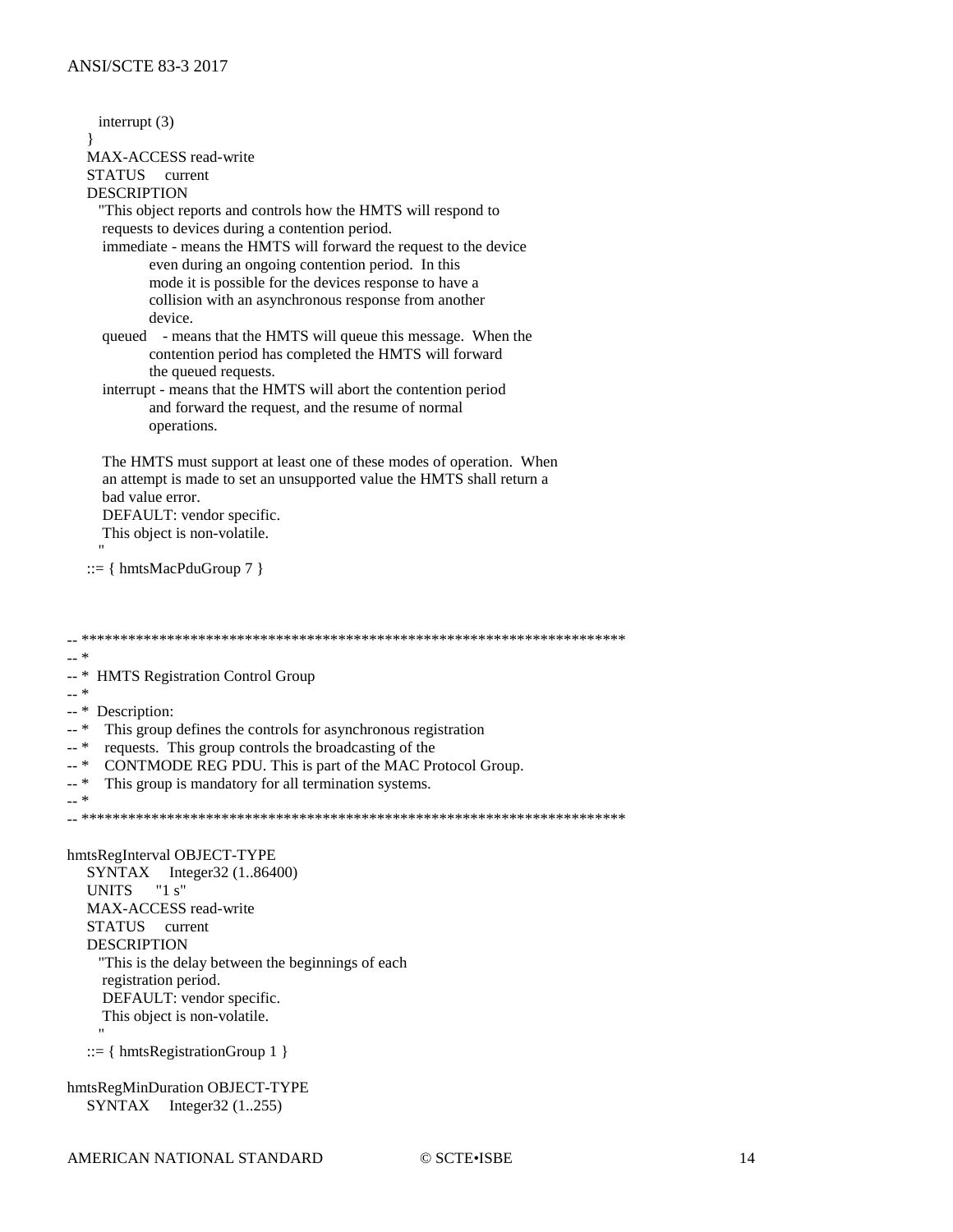UNITS "1 s" MAX-ACCESS read-write STATUS current DESCRIPTION "This is the minimum time for the registration duration period. This is the minimum amount of time the registration window will be open. Attempt to set minimum duration greater than the maximum duration will result in a bad value error being returned. DEFAULT: vendor specific. This object is non-volatile. "" "" ::= { hmtsRegistrationGroup 2 } hmtsRegMaxDuration OBJECT-TYPE SYNTAX Integer32  $(1..255)$ <br>UNITS  $"1\text{ s}"$ **UNITS**  MAX-ACCESS read-write STATUS current DESCRIPTION "This is the maximum time for the registration duration period. This is provided to allow a dynamic duration when a large number of TALKRQST PDUs are received during registration period. How the HMTS increases the registration duration period to this value is vendor specific. Attempt to set the maximum duration less than the minimum duration will result in a bad value error being returned. DEFAULT: vendor specific. This object is non-volatile. "" "" ::= { hmtsRegistrationGroup 3 } hmtsRegContinuity OBJECT-TYPE SYNTAX INTEGER { immediate (1), queued  $(2)$ , continuous (3) } MAX-ACCESS read-write STATUS current DESCRIPTION "This indicates the manner that the HMTS uses to handle processing of the TALKRQST PDU for auto discovery. immediate - means that the HMTS immediately terminates the contention period and request the discover PDU. queued - means that the HMTS will request the discover PDU after the contention period terminates. continuous - means that the HMTS will request the discovery PDU despite the contention period being open. If the HMTS does not support setting a specific value the HMTS shall return a bad-value response. The HMTS shall support at least one of the above values. DEFAULT: vendor specific. This object is non-volatile. "" ""

```
::= { hmtsRegistrationGroup 4 }
```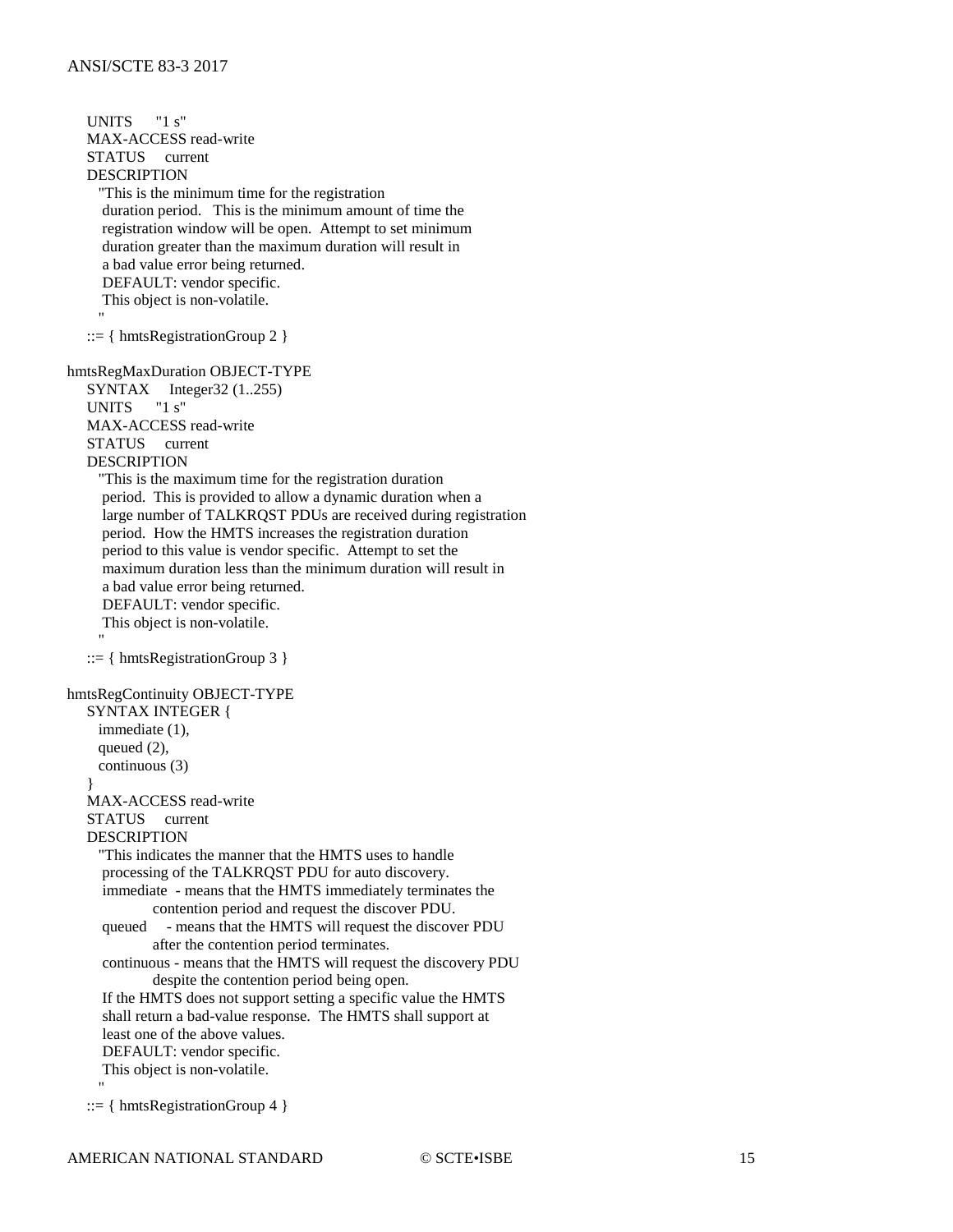$\ast$  $\mathbb{Z}^{\mathbb{Z}}$  $-$  \* HMTS SNMP Trap Control Group  $-$  \* -- \* Description:  $-$  \* This group shall be supported if the termination system supports the broadcasting of the CONTMODE ON/OFF/RES/INH PDUs. For the  $-$ \*  $\overline{a}$  \* asynchronous collection of SNMP Traps  $_{\perp\perp}$   $\ast$ This group is optional.  $\overline{a}$   $\overline{a}$   $\overline{a}$ hmtsTrapControlTable OBJECT-TYPE SYNTAX SEQUENCE OF HmtsTrapControlEntry MAX-ACCESS not-accessible **STATUS** current **DESCRIPTION** "This table contains entries to control multicast groups for alarm collection. This table allows for multiple groups of alarms to be collected. It is expected that a higher level manager will add entries to this table and the transponders multicast address table. When trap contention modes are used polling will be disable while an active entry in this table has contention enabled. This way the polling does not interfere with the possible asynchronous notifications. As default this table shall have one entry, containing the broadcast address. This is a non-volatile table.  $::= \{ hmtsSnmpTrapControlGroup 1 \}$ hmtsTrapControlEntry OBJECT-TYPE **SYNTAX HmtsTrapControlEntry** MAX-ACCESS not-accessible **STATUS** current **DESCRIPTION** "A list of information about the Trap Control Entry. INDEX { hmtsTControlId }  $::= \{ hintsTrapControlTable 1 \}$ HmtsTrapControlEntry ::= SEQUENCE { hmtsTControlId Integer32, hmtsTControlInterval Integer32. hmtsTControlChainId Integer32, hmtsTControlMinDuration Integer32. hmtsTControlMaxDuration Integer32, hmtsTControlContinuity **INTEGER.** hmtsTControlMulticastAddr MacAddress.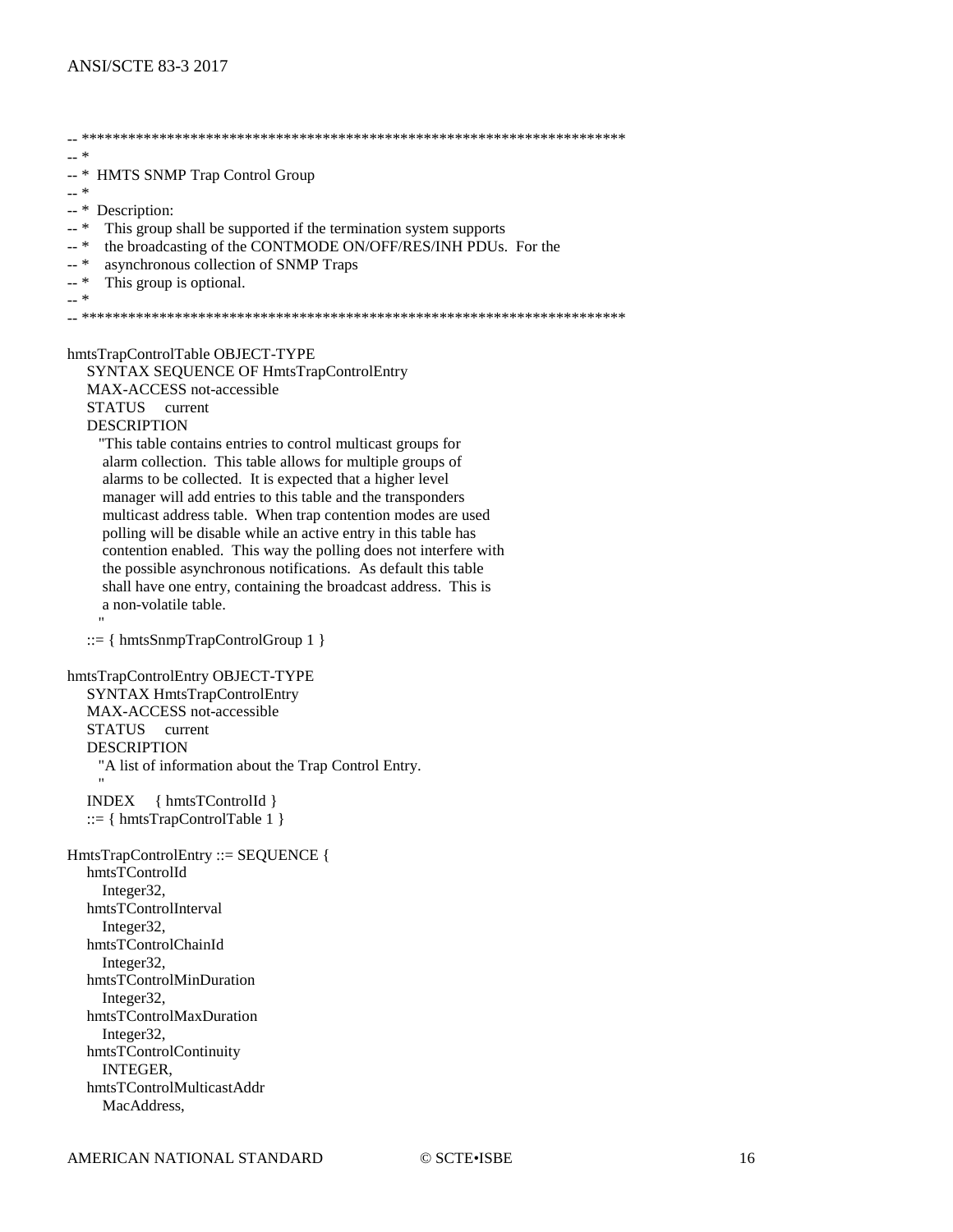hmtsTControlRowStatus RowStatus } hmtsTControlId OBJECT-TYPE SYNTAX Integer32 (1..2147483647) MAX-ACCESS not-accessible STATUS current DESCRIPTION "This value uniquely identifies this entry. DEFAULT: vendor specific. This object is non-volatile. "" "" ::=  $\{ hmtsTrapControlEntry 1 \}$ hmtsTControlInterval OBJECT-TYPE SYNTAX Integer32 ( 0..86400 ) UNITS "1 s" MAX-ACCESS read-create STATUS current DESCRIPTION "This is the time between the beginnings of two consecutive alarm discovery periods. If the record is chained this is the interval between start of this entry and the start of the next entry with the same chain Id. DEFAULT: vendor specific. This object is non-volatile. "" "" ::= { hmtsTrapControlEntry 2 } hmtsTControlChainId OBJECT-TYPE SYNTAX Integer32 ( 0..86400 ) MAX-ACCESS read-create STATUS current DESCRIPTION "This identifies which Trap control records are to be run consecutively. The value of zero indices that the entry is independent from all other entries in this table. Likewise and entry with the chain id of 1 is independent of the chain id of 2. DEFAULT: vendor specific. This object is non-volatile. "" "" ::= { hmtsTrapControlEntry 3 } hmtsTControlMinDuration OBJECT-TYPE SYNTAX Integer32 (1..86400)<br>UNITS "1 s" UNITS MAX-ACCESS read-create STATUS current DESCRIPTION "This is the minimum time for the alarm/trap discovery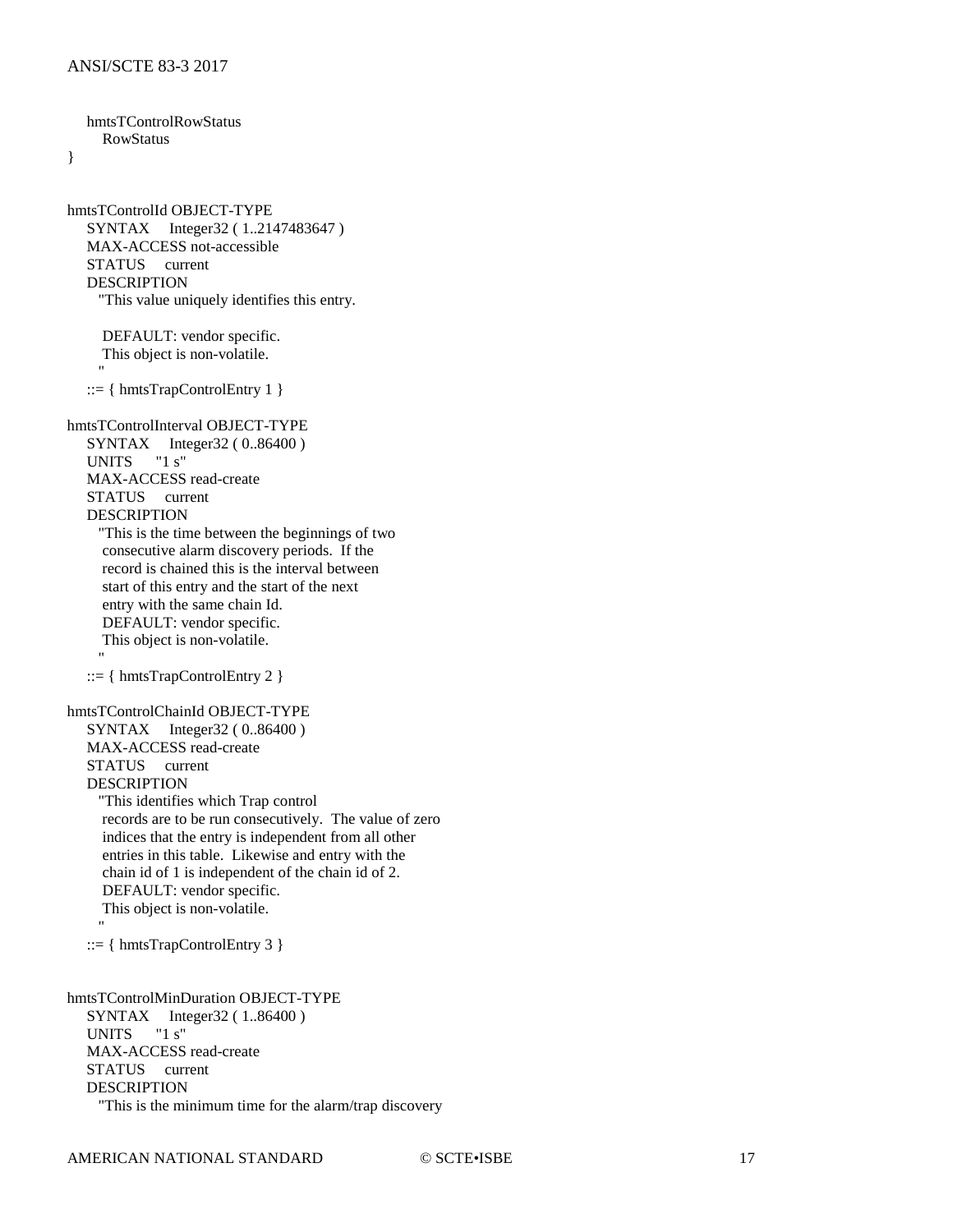duration period for this entry. Attempt to set minimum duration greater than the maximum duration will result in a bad value error being returned. DEFAULT: vendor specific. This object is non-volatile. "" "" ::= { hmtsTrapControlEntry 4 } hmtsTControlMaxDuration OBJECT-TYPE SYNTAX Integer32 ( 1..86400 ) UNITS "1 s" MAX-ACCESS read-create STATUS current DESCRIPTION "This is the maximum time for the alarm//trap discovery duration period for this entry. This is provided to allow a varying window size when a large number of TALKRQST PDUs are received during the alarm discovery period. How the HMTS increases the alarm discovery duration period to this value is vendor specific. Attempt to set the maximum duration less than the minimum duration will result in a bad value error being returned. DEFAULT: vendor specific. This object is non-volatile. "" "" ::= { hmtsTrapControlEntry 5 } hmtsTControlContinuity OBJECT-TYPE SYNTAX INTEGER { immediate (1), queued  $(2)$ , continuous (3) } MAX-ACCESS read-create STATUS current DESCRIPTION "This indicates the manner that the HMTS uses to handle processing of the TALKRQST PDU for alarm discovery. immediate - means that the HMTS immediately terminates the contention period and request the SNMP traps. queued - means that the HMTS will request the SNMP traps after the contention period terminates. continuous - means that the HMTS will request the SNMP traps despite the contention period being open. If the HMTS does not support setting a specific value the HMTS shall return a bad-value response. The HMTS shall support at least one of the above values. DEFAULT: vendor specific. This object is non-volatile. "" "" ::=  $\{ hmtsTrapControlEntry 6 \}$ hmtsTControlMulticastAddr OBJECT-TYPE

 SYNTAX MacAddress MAX-ACCESS read-create STATUS current DESCRIPTION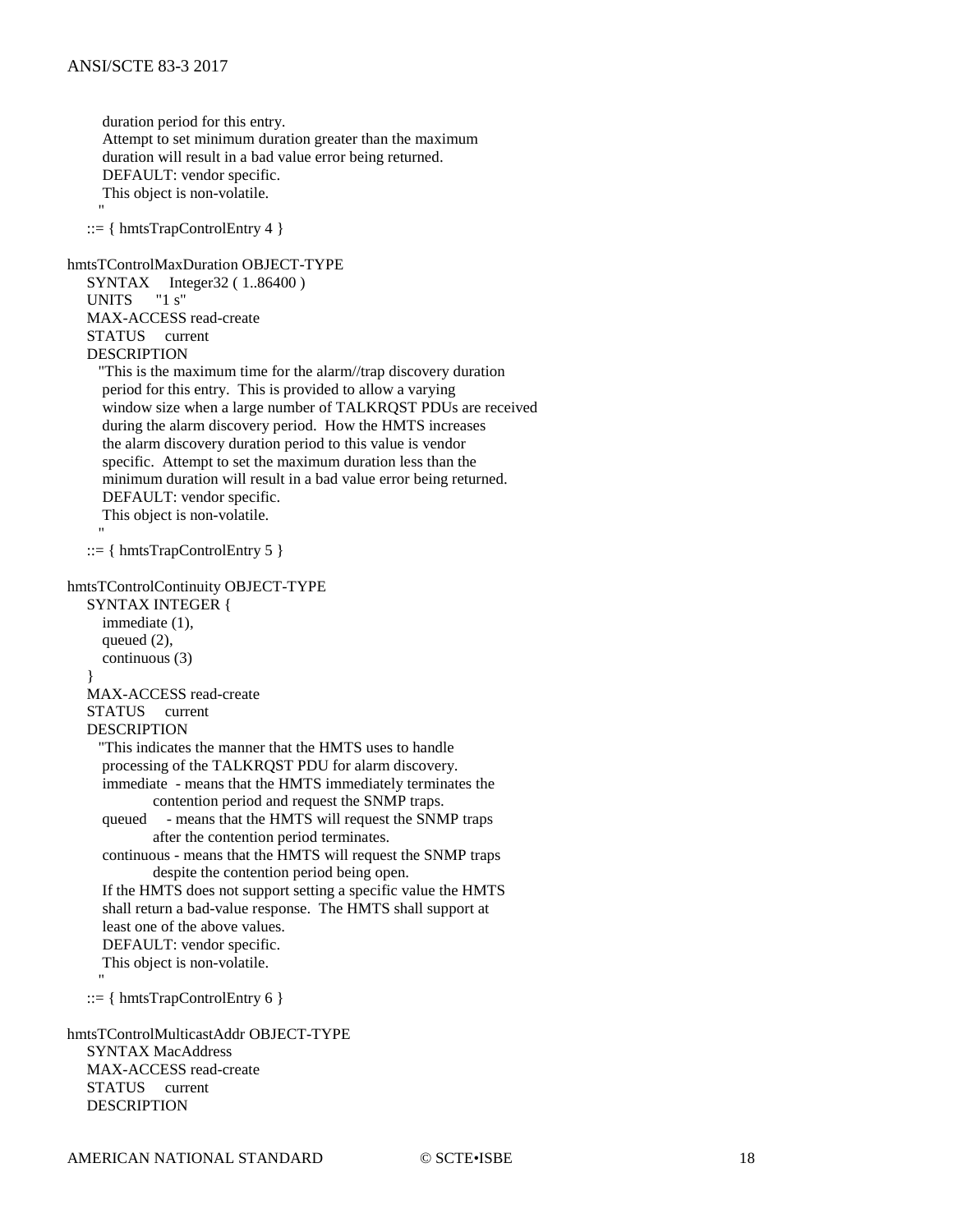"This multicast address is used by the HMTS to address transponders that are to enable their contention when the row containing this object is processed. This address must already have been defined in hmtsMulticastAddrTable. If this address is not ff-ff-ff-ff-ff-ff. the multicast address should already be present in the multicast address table (commonMulticastAddressTable) of the appropriate transponders. There are two ways in which a multicast address can be programmed in that table: either directly by the EMS, or indirectly by filling the multicast address in in hmtsRevMulticastAddr such that the HMTS programs it into commonMulticastAddressTable. This object is non-volatile.

 $::= \{ hintsTrapControlEntry 7 \}$ 

hmtsTControlRowStatus OBJECT-TYPE **SYNTAX RowStatus** MAX-ACCESS read-create **STATUS** current **DESCRIPTION** "This is used to add and delete rows from this table dynamically.  $::= \{ hintsTrapControlEntry 8 \}$ 

 $\omega\omega$  $- *$ **HMTS SNMP Protocol Group**  $_{--}$   $\ast$ -- \* Description: -- \* This group provides control over the SNMP payloads on the HMS MAC  $\overline{a}$  \* layer.  $- *$ This group is mandatory for all termination systems.  $\overline{a}$  \* hmtsSnmpTimeout OBJECT-TYPE  $SYNTAX$  Integer32 (1..10000) " $1 \text{ ms}$ " **UNITS** MAX-ACCESS read-write STATUS current **DESCRIPTION** "This is how long the HMTS will wait before timing out a SNMP request. The HMTS shall not retry SNMP requests. This is the role of the external management system. Although it is required in the MAC layer document that each transponder responds in less than 5000ms, most transponders can respond faster. Please consult the documentation of the installed transponders. Warning: if the SNMP timeout is set too low, all SNMP communication with transponders will fail. This object is non-volatile. DEFVAL { 5000 }  $::= \{ hmtsSnmpProtocolGroup 1 \}$ hmtsSnmpBroadcastDelay OBJECT-TYPE  $SYNTAX$  Integer32 (1..10000)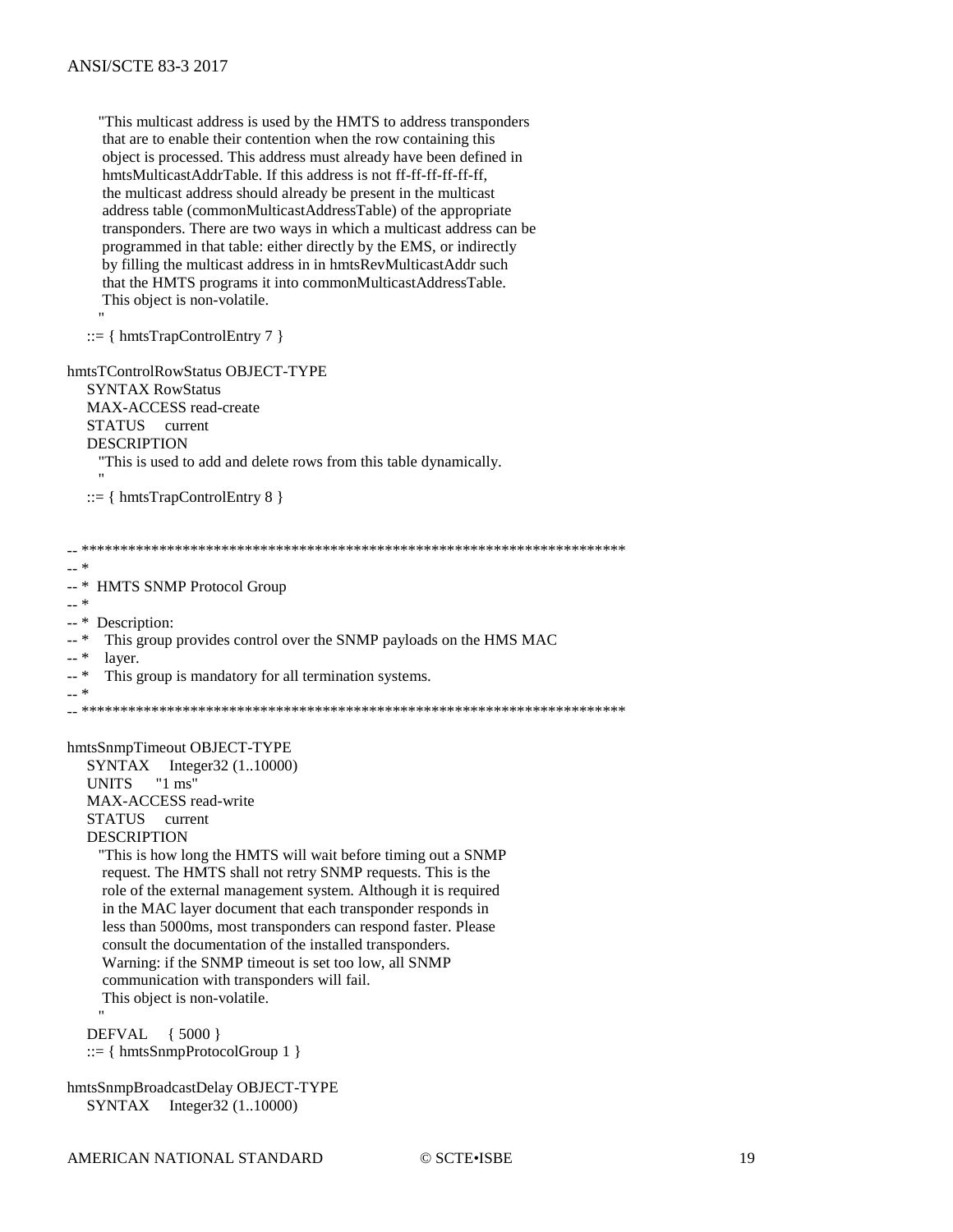**UNITS** " $1 \text{ ms}$ " MAX-ACCESS read-write STATUS current **DESCRIPTION** "This is the amount of time that the HMTS will wait after multicasting or broadcasting an SNMP request. This applies both to mulicast/broadcast SNMP requests generated by the HMTS itself and to mulicast/broadcast SNMP requests generated by an external SNMP manager. Note: the rate at which multicast/broadcast SNMP requests are sent to an HMTS must be lower than the rate at which the HMTS sends these requests to the HFC network. Otherwise some of the multicast/broadcast SNMP requests may be lost in the HMTS. This object is non-volatile. DEFVAL { 5000 }  $::= \{ hmtsSnmpProtocolGroup 2 \}$  $\ast$  $\sim$  $\overline{a}$  \* HMTS Forward Path Port Table  $-$ \* hmtsFwdPortTable OBJECT-TYPE SYNTAX SEQUENCE OF HmtsFwdPortEntry MAX-ACCESS not-accessible STATUS current **DESCRIPTION** "The forward port table contains information about the forward transmitter ports of the HMTS. The ports may be of several varieties. The majority of the control fields apply to the RF serial port types, which support the HMS physical and MAC layers.  $::= \{ hmtsManagermentGroup 5 \}$ hmtsFwdPortEntry OBJECT-TYPE **SYNTAX HmtsFwdPortEntry** MAX-ACCESS not-accessible **STATUS** current **DESCRIPTION** "A list of information about each forward path port INDEX { hmtsFwdPortId }  $::= \{ hintsFwdPortTable 1 \}$ HmtsFwdPortEntry ::= SEQUENCE { hmtsFwdPortId DisplayString, hmtsFwdPortDescr DisplayString, hmtsFwdPortType **INTEGER.** hmtsFwdPortAdminState INTEGER, hmtsFwdPortOperState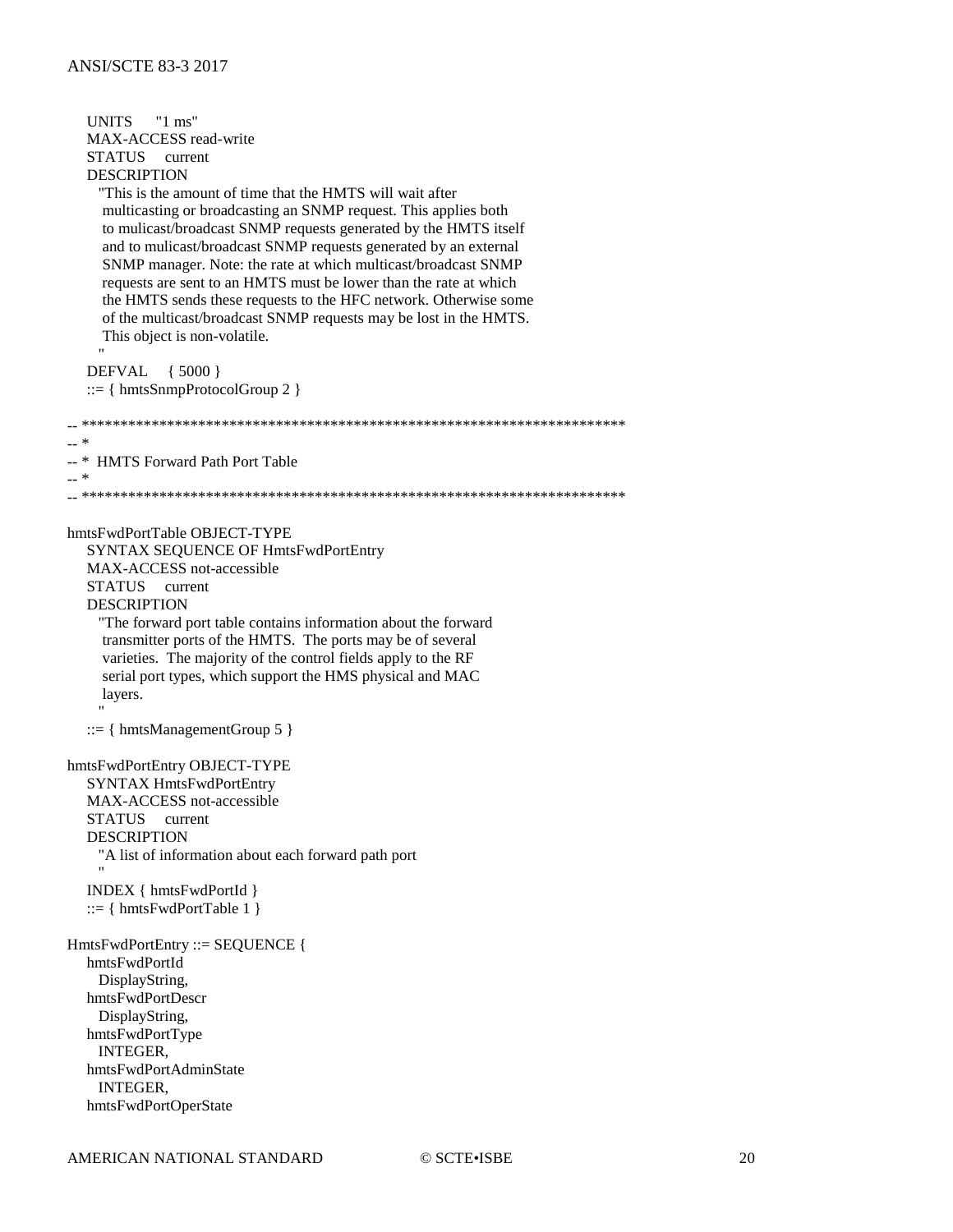INTEGER, hmtsFwdHmtsFrequency Integer32, hmtsFwdXpndrFrequency Integer32, hmtsFwdProvPwrLvl Integer32, hmtsFwdMaxPwrLvl Integer32, hmtsFwdPollTime Integer32 } hmtsFwdPortId OBJECT-TYPE SYNTAX DisplayString (SIZE(1..64)) MAX-ACCESS not-accessible STATUS current DESCRIPTION "This is a unique string identifying the forward port. This value is vendor specific and should physically identify the port. "" ""  $::= { hmtsFwdPortEntry 1 }$ hmtsFwdPortDescr OBJECT-TYPE SYNTAX DisplayString MAX-ACCESS read-only STATUS current DESCRIPTION "This is a string of text describing the function of the port and physical location. Such as 'HMS RF transmitter - Slot 1'. This value is vendor specific. "" ""  $::= { hmtsFwdPortEntry 2 }$ hmtsFwdPortType OBJECT-TYPE SYNTAX INTEGER { rf (1), rs485 (2), rs232 (3), other (4) } MAX-ACCESS read-only STATUS current DESCRIPTION "Serial communication type: rf - This HMTS port uses an RF modem for forward communication. rs485 - This HMTS port uses an RS-485 for forward communication. rs232 - This HMTS port uses an RS-232 for forward communication. other - This HMTS port uses a modem for forward communication that is neither a RF, RS-485 or RS-232 modem. "" ""  $::= { hmtsFwdPortEntry 3 }$ hmtsFwdPortAdminState OBJECT-TYPE SYNTAX INTEGER {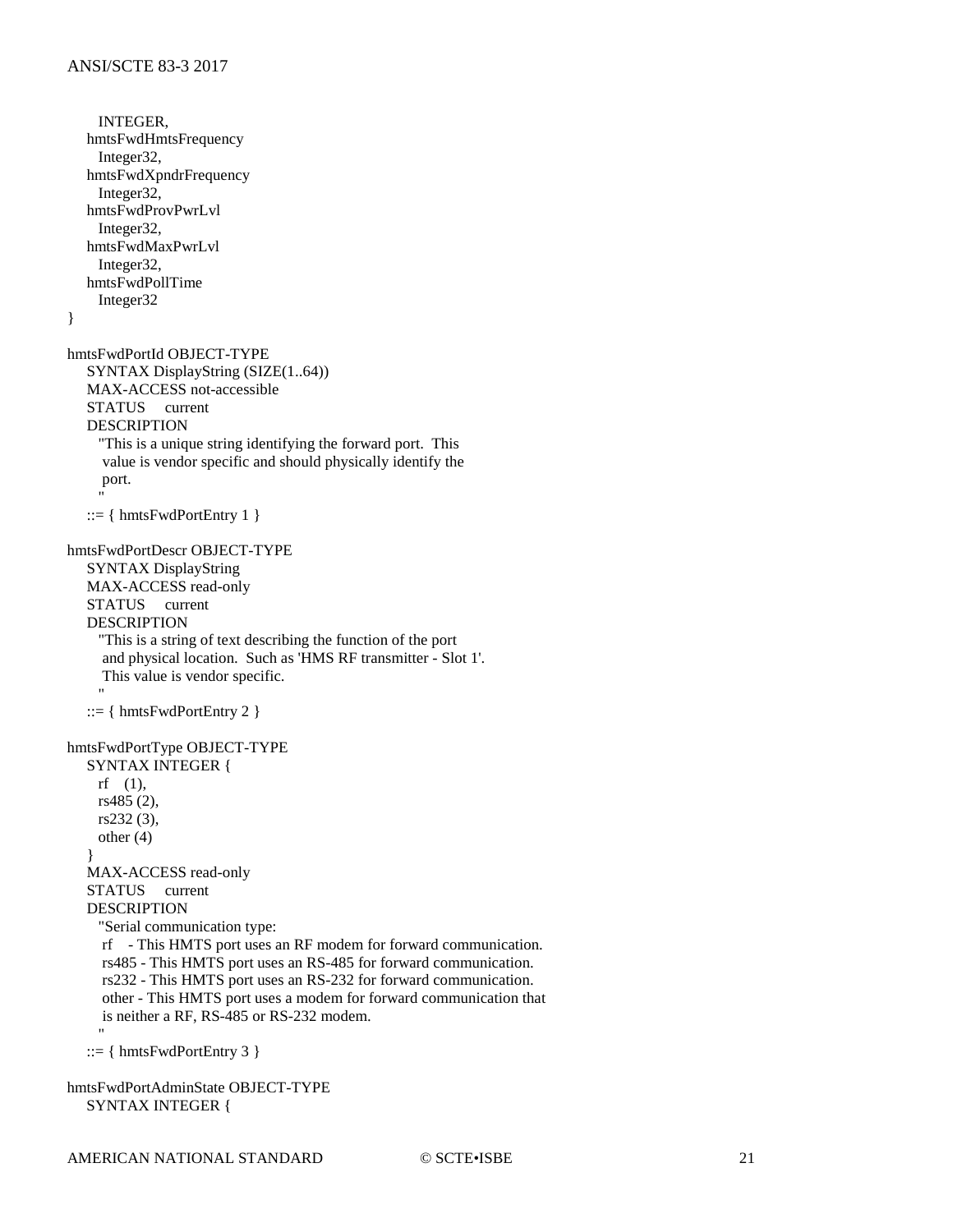enable (1), disableCarrierOn (2), disableCarrierOff (3) } MAX-ACCESS read-write STATUS current DESCRIPTION "This allows the operator to disable/enable the processing of data sent on this port. When disabled no forward path messages shall be sent out this port. If the termination system does not support setting a specific value the termination system shall return a bad-value response. For RSxxx communication disableCarrierOn shall be used to disable the port. This object is non-volatile. "" ""  $::= \{ hintsFwdPortEntry 4 \}$ hmtsFwdPortOperState OBJECT-TYPE SYNTAX INTEGER {  $noError(1)$ , noFreqAssgn (2), freqUnlocked (3), portComFailure (4), otherError (5) } MAX-ACCESS read-only STATUS current DESCRIPTION "This reports the operational status of the port. This object has a threshold property in the discretePropertyTable as defined in SCTE 38-1 (formerly HMS026) "" ""  $::= { hmtsFwdPortEntry 5 }$ hmtsFwdHmtsFrequency OBJECT-TYPE SYNTAX Integer32 UNITS "1 Hz" MAX-ACCESS read-write STATUS current DESCRIPTION "This is the frequency at which an HMTS transmits its FSK signal on the HFC network, and only applies to RF ports. Other port types should return noSuchName upon SNMP get or set commands. When changing from one downstream frequency to another, an HMTS should first transmit several CHNLDESC packets with the new frequency as payload and modulated on the old frequency. This will tell transponders to switch from the old to new frequency. Next the HMTS must change its modulator from the old to the new frequency. In combination with the hmtsFwdXpndrFrequency variable, two applications are possible:

 - Tuning all transponders to a new frequency by first changing hmtsFwdXpndrFrequency and next setting hmtsFwdHmtsFrequency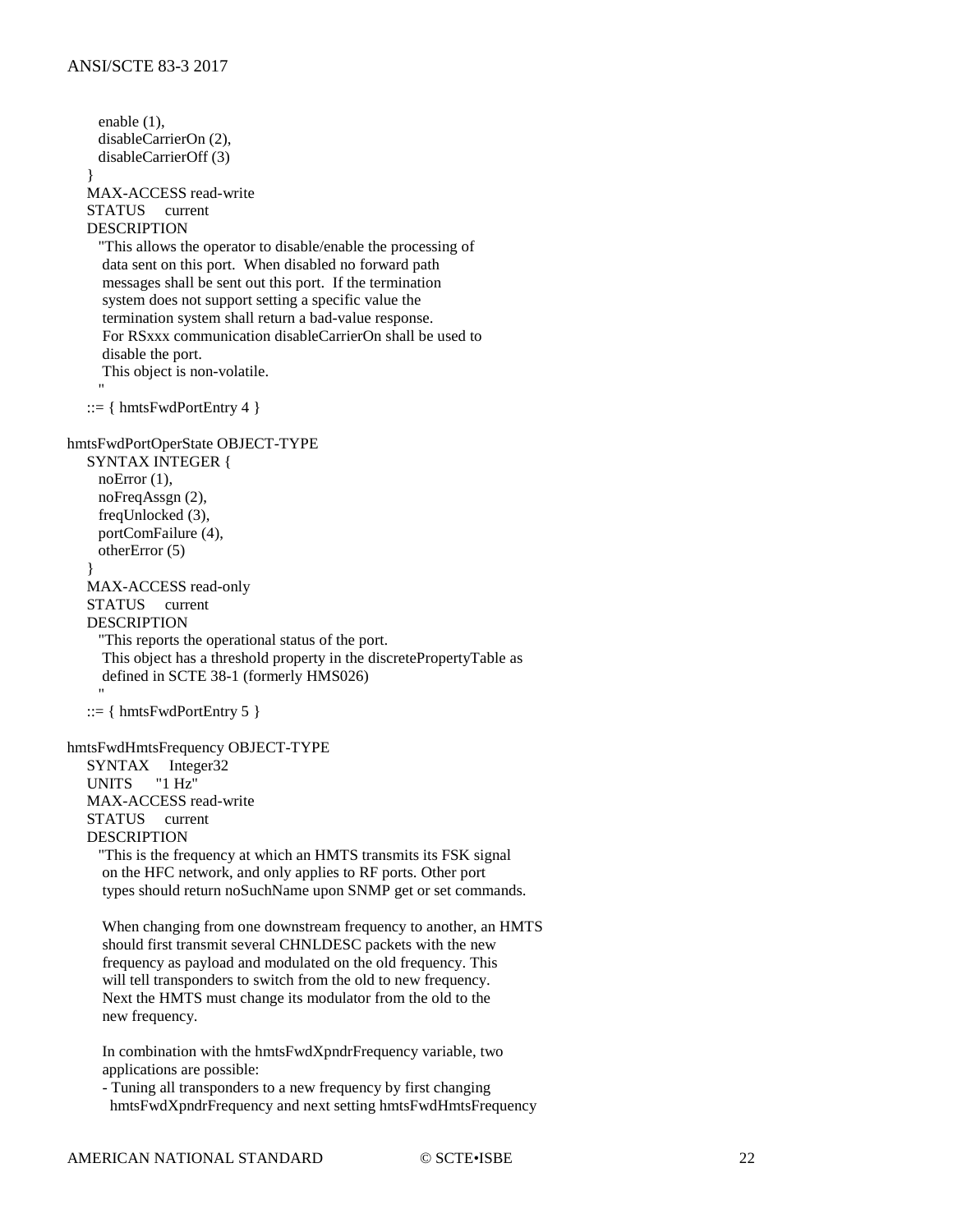to the same frequency.

 - Recovering transponders that missed a frequency transition, e.g. because they were disconnected at the time the CHNLDESC PDU's were transmitted. Recovery can be performed by setting hmtsFwdHmtsFrequency for a short time to the frequency at which the non-communicating transponders are listening.

 Frequency transitions can be implemented in an HMTS e.g. in one of the following ways:

- 1. Manual frequency transition: hmtsFwdHmtsFrequency and hmtsFwdXpndrFrequency can be set independently by an operator. Hence, both frequency transitions and recovering transponders is supported.
- 2. Automatic frequency transition: when hmtsFwdXpndrFrequency is set, and after the transition CHNLDESC PDU's have been sent, the HMTS also sets hmtsFwdHmtsFrequency to the new frequency. SNMP sets on hmtsFwdHmtsFrequency will result in a bad value error.

 RESOLUTION: <=100 Hz This object is non-volatile. "" ""

 $::= \{ hintsFwdPortEntry 6 \}$ 

hmtsFwdXpndrFrequency OBJECT-TYPE SYNTAX Integer32 UNITS "1 Hz" MAX-ACCESS read-write STATUS current DESCRIPTION

> "This is the frequency being sent in the payload of the CHNLDESC PDU. This variable only applies to RF ports, other port types should return noSuchName. When this variable is changed, several successive CHNLDESC PDU's should be broadcast by the HMTS.

 For more information, see also the description of hmtsFwdHmtsFrequency.

 RESOLUTION: <=100 Hz This object is non-volatile. "" ""

::=  $\{ hmtsFwdPortEntry 7 \}$ 

#### hmtsFwdProvPwrLvl OBJECT-TYPE

 SYNTAX Integer32 UNITS "0.1 dBmV" MAX-ACCESS read-write STATUS current DESCRIPTION

 "This is the power level of the forward port transmitter modem. This value only applies to the RF port type; all other port types should return noSuchName. Any attempt to write to this value for a non RF port Type will result in a Bad Value Error. Any attempt to set this level larger than hmtsFwdMaxPwrLvl shall also result in a bad value error. The value used internally will be rounded to the nearest supported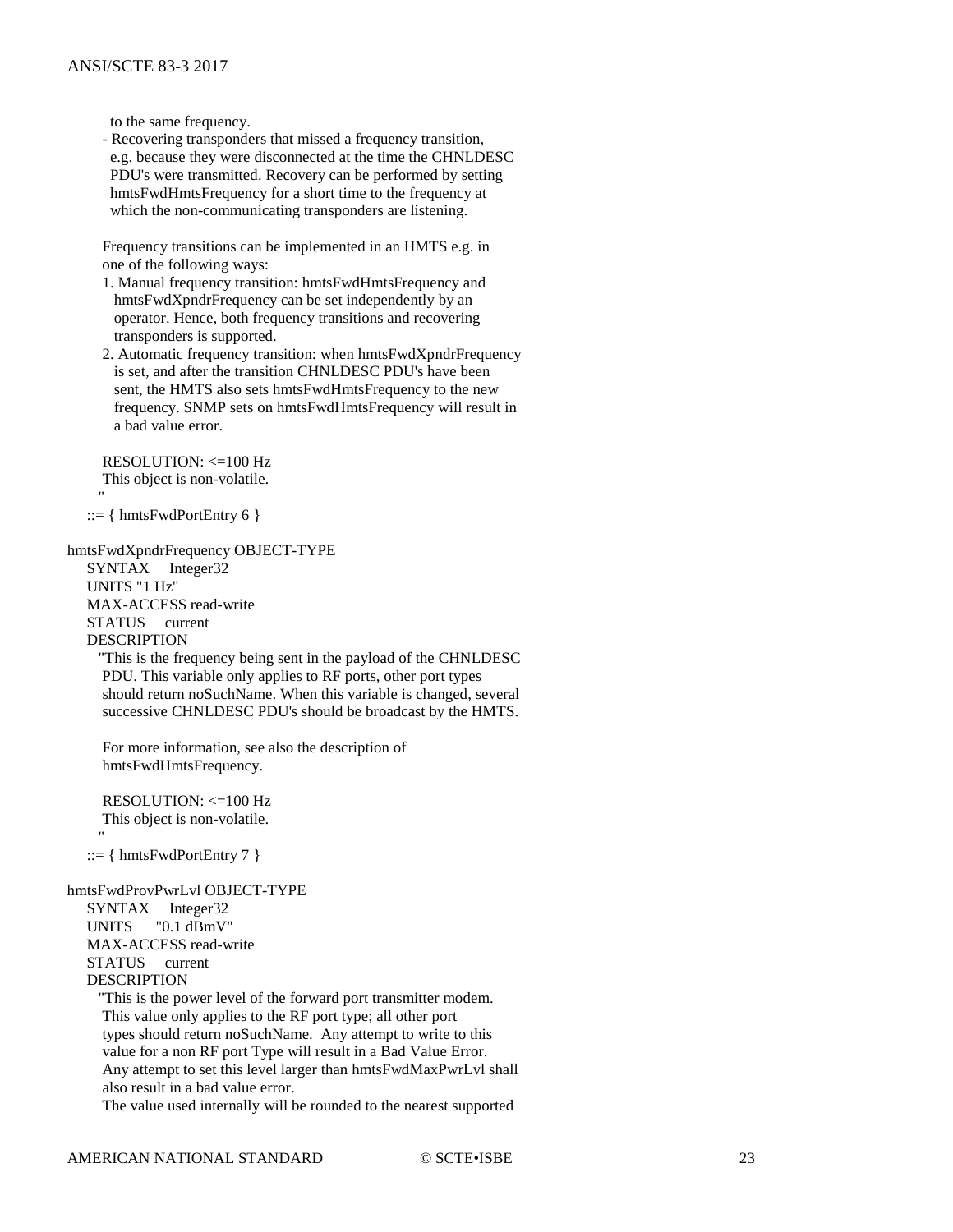value. The object reports the requested value, not the rounded value. RESOLUTION: vendor specific This object is non-volatile.  $::= \{ hintsFwdPortEntry 8 \}$ hmtsFwdMaxPwrLvl OBJECT-TYPE SYNTAX Integer32  $"0.1$  dBmV" **UNITS** MAX-ACCESS read-write STATUS current **DESCRIPTION** "This is the maximum power level of the forward port transmitter modem. This value only applies to the RF port type; all other port types should return noSuchName. Any attempt to write to this value for a non RF port Type will result in a Bad Value Error. The value used internally will be rounded to the nearest supported value. The object reports the requested value, not the rounded value. RESOLUTION: vender specific This object is non-volatile.  $::= \{ hintsFwdPortEntry 9 \}$ hmtsFwdPollTime OBJECT-TYPE SYNTAX Integer32  $"1s"$ **UNITS** MAX-ACCESS read-write STATUS current **DESCRIPTION** "The HMTS is required to poll the devices on the network. This is the maximum amount of time the HMTS will allow to pass before automatically attempting communication to see if the device is still responding. This is intended for use when the main alarm discovery mode is by contention. This object is non-volatile. DEFVAL  $\{360\}$  $::= \{ hintsFwdPortEntry 10 \}$  $\sim$  \*  $_{--}$   $\ast$ HMTS Reverse Path Port Table  $\overline{a}$  \* hmtsRevPortTable OBJECT-TYPE **SYNTAX SEQUENCE OF HmtsRevPortEntry** MAX-ACCESS not-accessible current **STATUS DESCRIPTION** "The Reverse Port table contains information about the receiver ports of the HMTS. The reverse path may be Serial RF, RS-485 or another serial interface. The serial RF port is usually a reverse path RF modem. A unique identifier, hmtsRevPortId, indexes this table.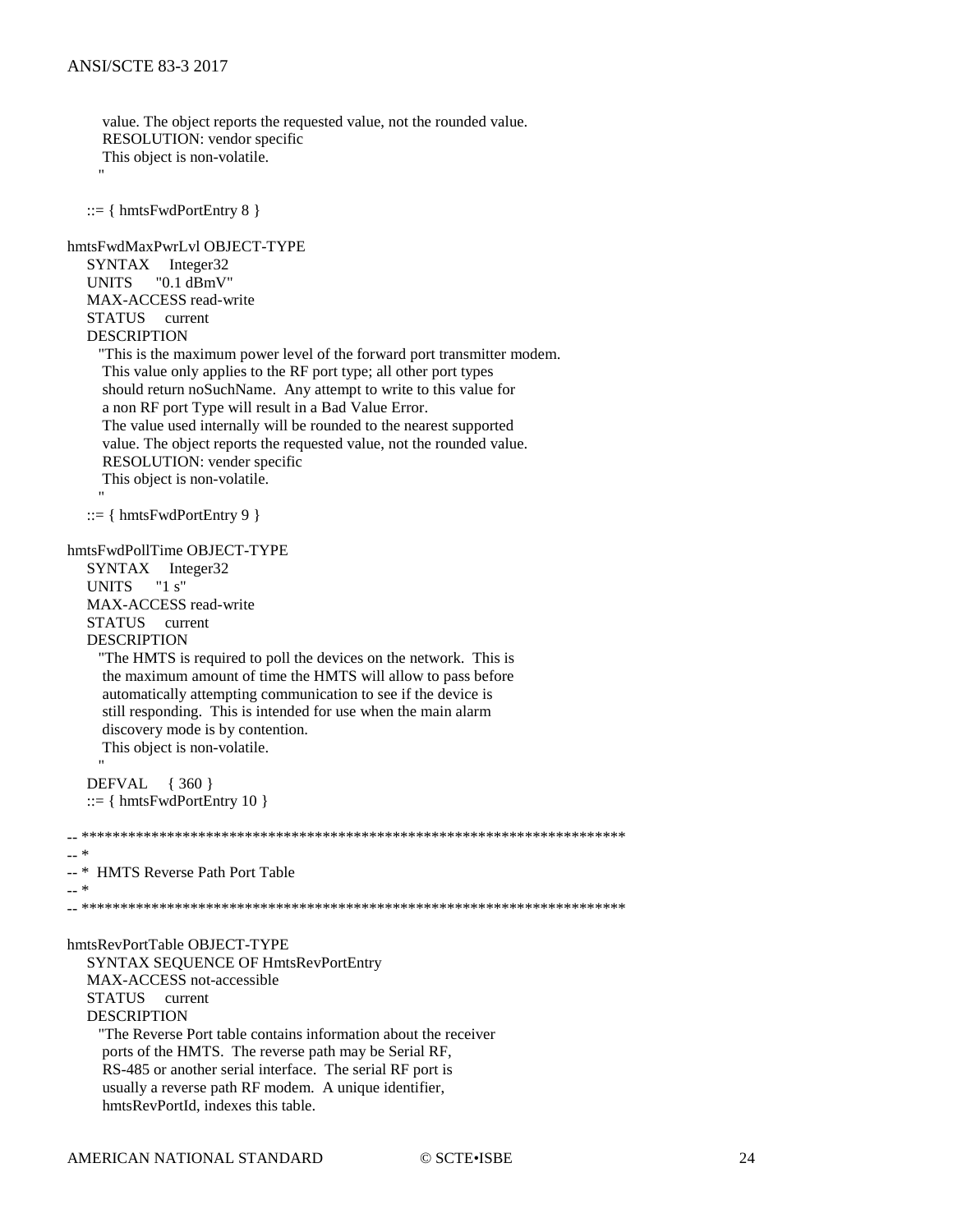"" ""  $::= \{ hmtsManagermentGroup 6 \}$ hmtsRevPortEntry OBJECT-TYPE SYNTAX HmtsRevPortEntry MAX-ACCESS not-accessible STATUS current DESCRIPTION "A list of information about each reverse path port. "" "" INDEX { hmtsRevPortId } ::= { hmtsRevPortTable  $1$  } HmtsRevPortEntry ::= SEQUENCE { hmtsRevPortId DisplayString, hmtsRevFwdPortId DisplayString, hmtsRevPortDescr DisplayString, hmtsRevPortType INTEGER, hmtsRevPortAdminState INTEGER, hmtsRevPortOperState INTEGER, hmtsRevFrequency Integer32, hmtsRevMuteLvl Integer32, hmtsRevMulticastAddr MacAddress, hmtsRevReturnLvl Integer32, hmtsRevCRCErrors Integer32, hmtsRevFrameErrors Integer32, hmtsRevBackOffPeriod Integer32, hmtsRevACKTimeout Integer32, hmtsRevMaxMACRetries Integer32, hmtsRevBackOffMinExp Integer32, hmtsRevBackOffMaxExp Integer32 } hmtsRevPortId OBJECT-TYPE SYNTAX DisplayString (SIZE(1..64))

 MAX-ACCESS not-accessible STATUS current DESCRIPTION "This is a unique string identifying the reverse path port.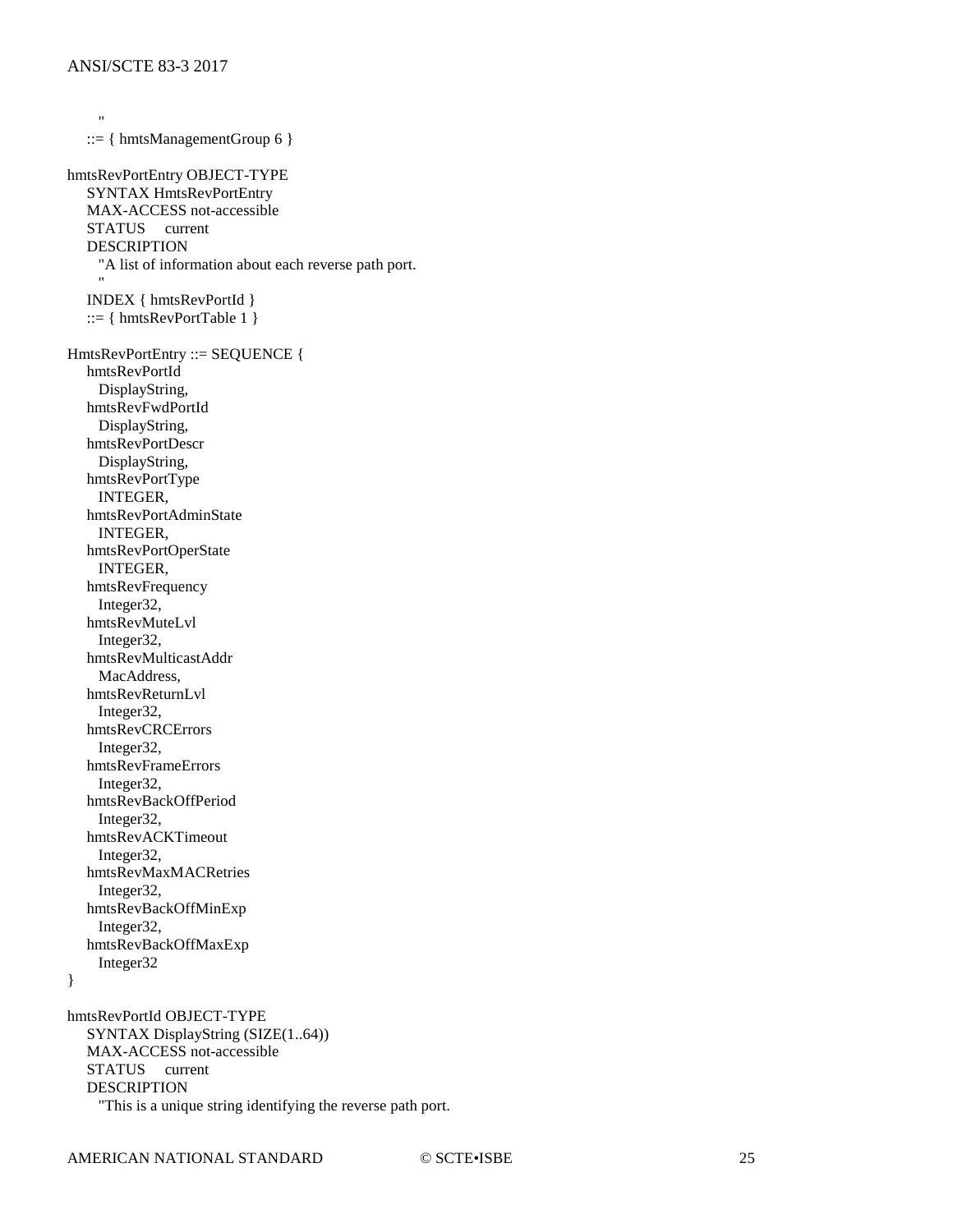This value is vendor specific and should physically identify the port. "" ""

```
 ::= \{ hmtsRevPortEntry 1 \}
```

```
hmtsRevFwdPortId OBJECT-TYPE
   SYNTAX DisplayString (SIZE(1..64))
   MAX-ACCESS read-write
   STATUS current
   DESCRIPTION
     "This is the unique identifier of the forward port table.
      This ties this reverse port to the commanding forward port.
      This shall be a valid index in the hmtsFwdPortTable. Setting
      this object to a value not in the hmtsFwdPortTable shall result
      in a Bad Value response.
      This object is non-volatile.
"" ""
   ::= \{ hmtsRevPortEntry 2 \}hmtsRevPortDescr OBJECT-TYPE
   SYNTAX DisplayString
   MAX-ACCESS read-only
   STATUS current
   DESCRIPTION
     "This is a string of text describing the function of the port
      and physical location. Such as 'HMS RF Receiver - Slot 3'.
      This value is vendor specific.
"" ""
   ::= \{ hmtsRevPortEntry 3 \}hmtsRevPortType OBJECT-TYPE
   SYNTAX INTEGER {
     rf (1),
     rs485 (2),
     rs232 (3),
     other (4)
 }
   MAX-ACCESS read-only
   STATUS current
   DESCRIPTION
     "Serial communication type:
      rf - This HMTS port uses an RF modem for reverse communication.
      rs485 - This HMTS port uses an RS-485 for reverse communication.
      rs232 - This HMTS port uses an RS-232 for reverse communication.
      other - This HMTS port uses a modem for reverse communication that
      is neither a RF, RS-485 or RS-232 modem.
"" ""
   ::= \{ hmtsRevPortEntry 4 \}hmtsRevPortAdminState OBJECT-TYPE
   SYNTAX INTEGER {
     enable (1),
     disable (2)
 }
   MAX-ACCESS read-write
   STATUS current
```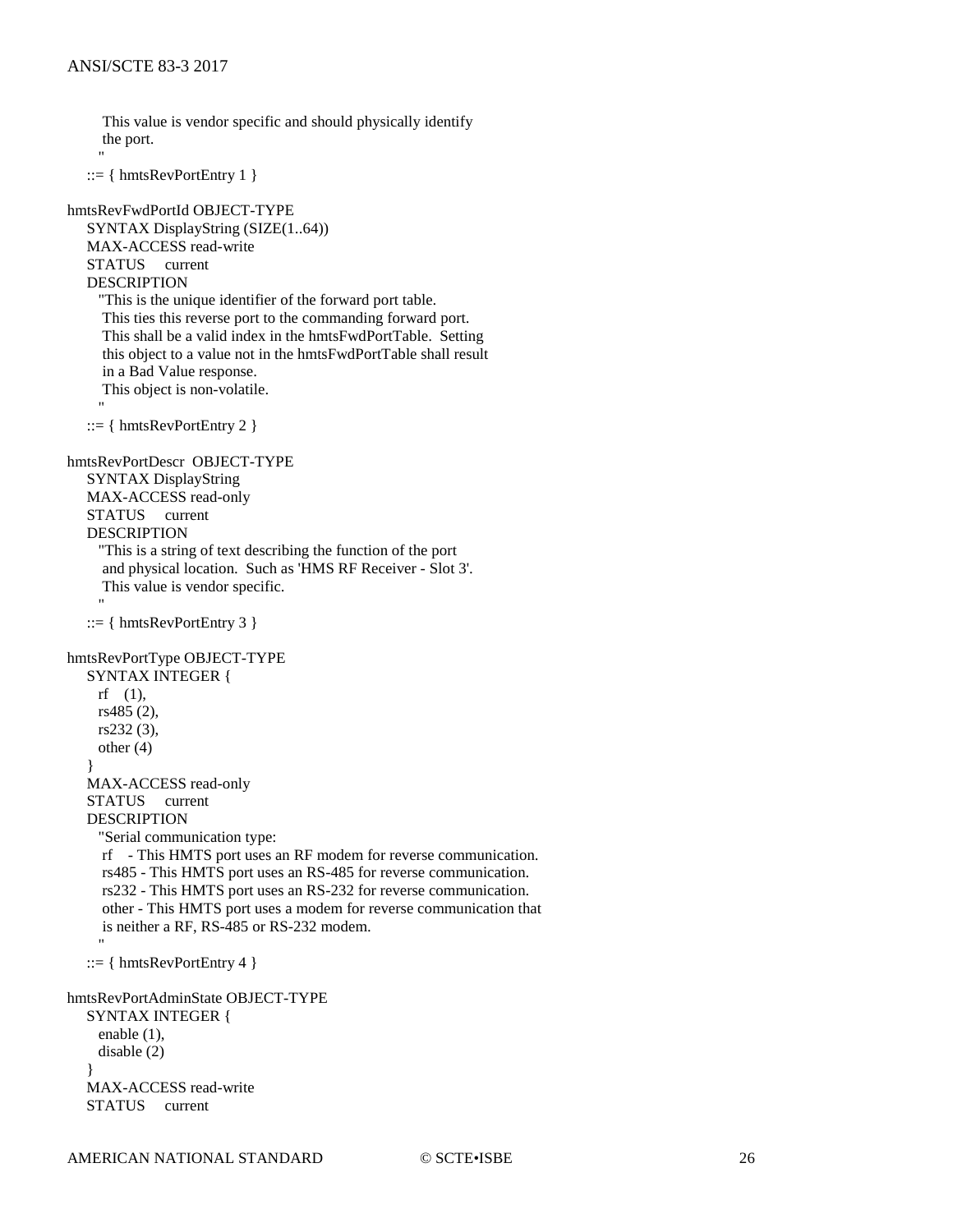```
DESCRIPTION
     "This allows the operator to disable/enable the processing of
      data received on this port. When disabled no reverse path
      messages shall be received from this port.
      This object is non-volatile.
"" ""
   ::= { hmtsRevPortEntry 5 } }hmtsRevPortOperState OBJECT-TYPE
   SYNTAX INTEGER {
     noError (1),
     noFreqAssgn (2),
     freqUnlocked (3),
     portComFailure (4),
     otherError (5)
    }
   MAX-ACCESS read-only
   STATUS current
   DESCRIPTION
      "This reports the operational status of the port.
      This object has a threshold property in the discreteProperty as
      describe in SCTE 38-1 (formerly HMS026).
"" ""
   ::= \{ hintsRevPortEntry 6 \}hmtsRevFrequency OBJECT-TYPE
   SYNTAX Integer32
   UNITS "1 Hz"
   MAX-ACCESS read-write
   STATUS current
   DESCRIPTION
      "This is the return path frequency of both the HMTS' reverse
      path modem and the network element's reverse path transmitter.
      This value only applies to the RF port type; all
      other port types should return noSuchName. This value is
      used in the broadcasted CHNLDESC PDU. When this value is set
      the CHNLDESC PDU shall be immediately issued.
      It is recommended that the commands to change the frequency
      be issued more than once, to insure proper setting.
      RESOLUTION: <=100 Hz
      This object is non-volatile.
"" ""
   ::= { hmtsRevPortEntry 7 }hmtsRevMuteLvl OBJECT-TYPE
   SYNTAX Integer32
   UNITS "0.1 dBmV"
   MAX-ACCESS read-write
   STATUS current
   DESCRIPTION
      "This level controls the automatic receiver Mute. Power below
      this level will not be converted into a digital data. This
      field only applies to the RF port type; all others port types
      should report Zero. Attempts to set this value for non RF port
      types shall result in a bad value error.
      This object is non-volatile.
```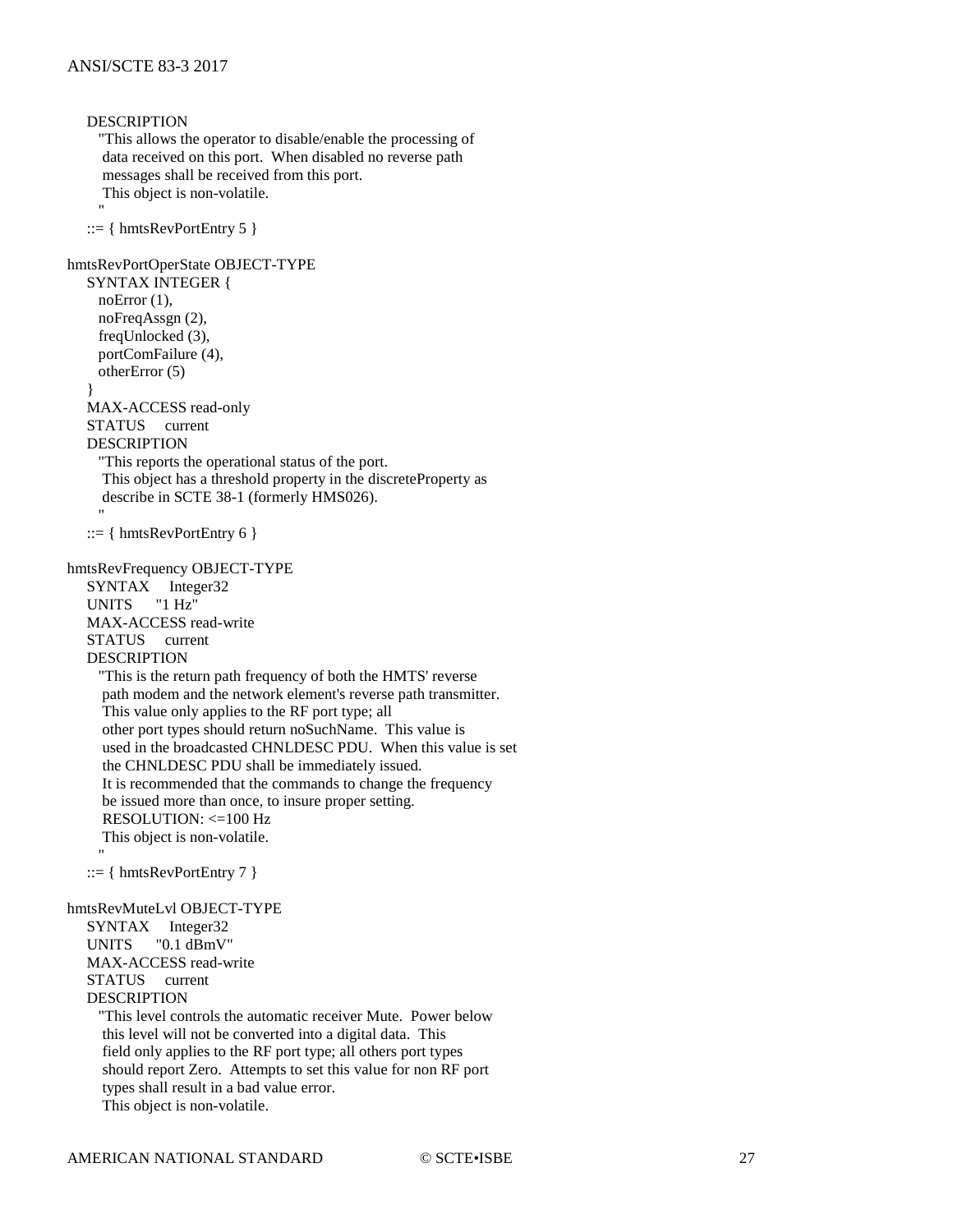"" ""

"" ""

 $::= \{ hintsRevPortEntry 8 \}$ 

hmtsRevMulticastAddr OBJECT-TYPE SYNTAX MacAddress MAX-ACCESS read-write STATUS current DESCRIPTION

 "This is the Multicast address associated with all devices on this receiver. When a device first registers with HMTS, this value is set as one of the devices multicast addresses. This must be a valid entry in the hmtsMulticastAddrTable, not equal to ff-ff-ff-ff-ff-ff. An attempt to set this value to ff-ff-ff-ff-ff-ff or to a multicast address not in the hmtsMulticastAddrTable will result in a bad value error. This object is non-volatile.

 The HMTS will automatically set one of the entries in the device's commonMulticastAddressTable to this address, such that all devices that are on this reverse path will have an entry in their commonMulticastAddressTable with this multicast address. Which entry in the commonMulticastAddressTable the HMTS sets is vendor specific.

 $::= \{ hmtsRevPortEntry 9 \}$ 

#### hmtsRevReturnLvl OBJECT-TYPE

 SYNTAX Integer32 UNITS "0.1 dBmV" MAX-ACCESS read-only STATUS current DESCRIPTION

 "This is the return level as recorded on the last response received on this receiver. This value only applies to the RF port types; all other port types should return noSuchName Error. If the port has not received a response and therefore has not recorded a reverse return level then this objects shall return -999. When the return level falls outside acceptable limits, as indicated by the properties of this value, the offending units hmtsDevComStat shall indicate a bad return level. This value is a placeholder to globally affect the properties that really apply to the return level value in the hmtsDevTable. In all cases the HMTS shall set hmtsDevReturnLvl for the device to this as received level upon receiving a valid massage. The property thresholds and enable when set using this object shall be used for all hmtsDevReturnLvl in the device table using this receiver. This object never reports an alarm, hmtsDevReturnLvl does when the thresholds of this object are tripped. Use hmtsDevReturnLvl threshold properties to affect a property change for an individual device.

 This object has a threshold property in the propertyTable as defined in SCTE 38-1 (formerly HMS026)

"" ""  $::= \{ hintsRevPortEntry 10 \}$ 

hmtsRevCRCErrors OBJECT-TYPE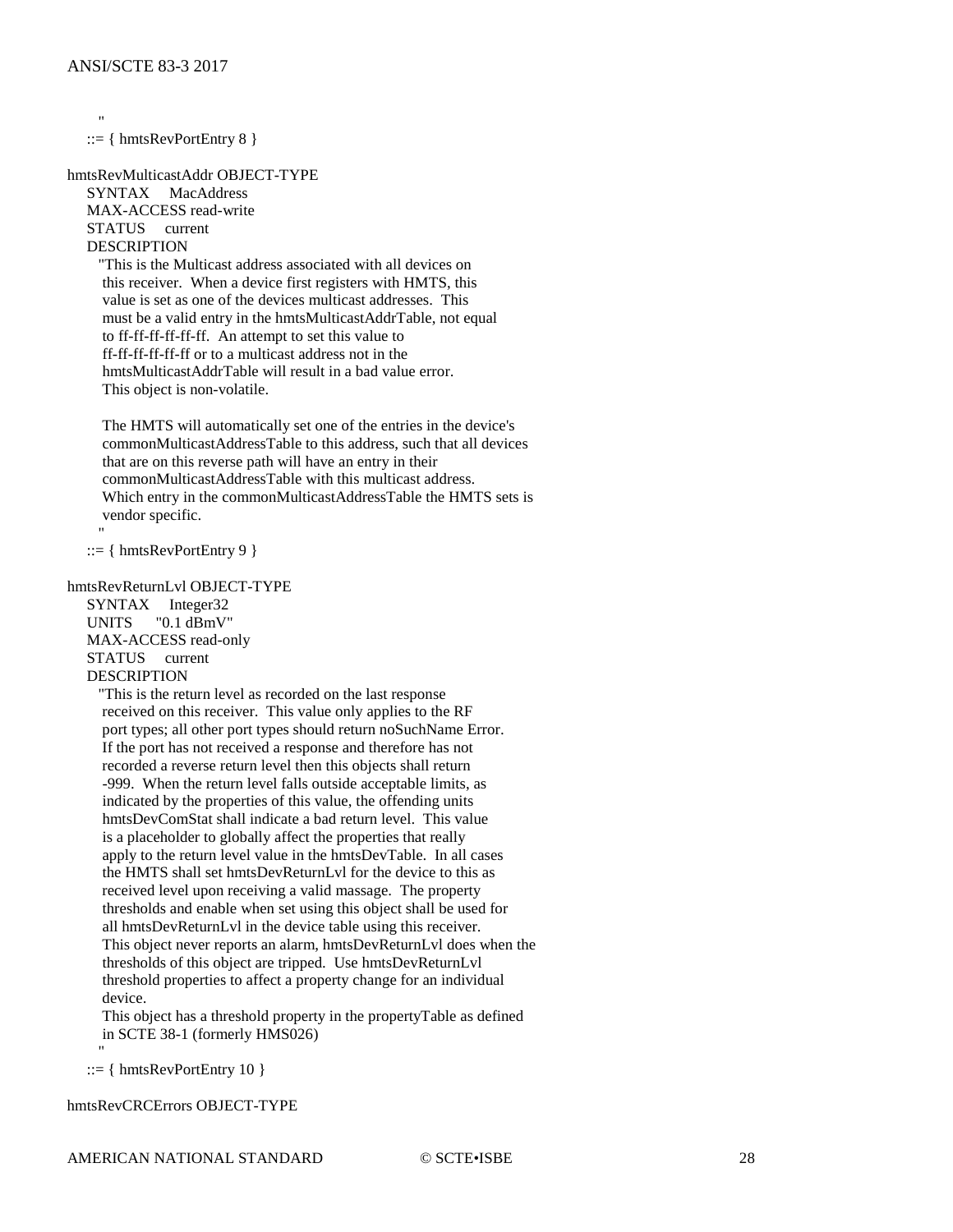SYNTAX Integer32 MAX-ACCESS read-write STATUS current DESCRIPTION "This object maintains the number of packets received that have a bit error and do not pass CRC check. This count is maintained until the HMTS is reset or this count is reset. Writing to this object will reset the CRC count to Zero. UNITS: Packets This object has a threshold property in the propertyTable as defined in SCTE 38-1 (formerly HMS026) "" ""  $::= \{ hmtsRevPortEntry 11 \}$ hmtsRevFrameErrors OBJECT-TYPE SYNTAX Integer32 MAX-ACCESS read-write STATUS current DESCRIPTION "This object maintains the number of packets received that have a framing error. This count is maintained until the HMTS is reset or this count is reset. Writing to this object will reset the frame error count to Zero. UNITS: Packets This object has a threshold property in the propertyTable as defined in SCTE 38-1 (formerly HMS026) "" "" ::= { hmtsRevPortEntry 12 } hmtsRevBackOffPeriod OBJECT-TYPE SYNTAX Integer32 (0..16383) UNITS "1 ms" MAX-ACCESS read-write STATUS current DESCRIPTION "This is the backoff period as described in the commonBackoffPeriod object in the SCTE 38-3 (formerly HMS024) SCTE-HMS-COMMON-MIB. This value is used by the HMTS to preset and maintain the value of commonBackoffPeriod on all devices on this receiver. This object is non-volatile. " " "  $DEFVAL$  { 6 }  $::= \{ hmtsRevPortEntry 13 \}$ hmtsRevACKTimeout OBJECT-TYPE SYNTAX Integer32 (0..255) UNITS "1 ms" MAX-ACCESS read-write STATUS current DESCRIPTION "This is the acknowledge timeout as described in the commonACKTimeoutWindow object in the SCTE 38-3 (formerly HMS024) SCTE-HMS-COMMON-MIB. This value is used by the HMTS to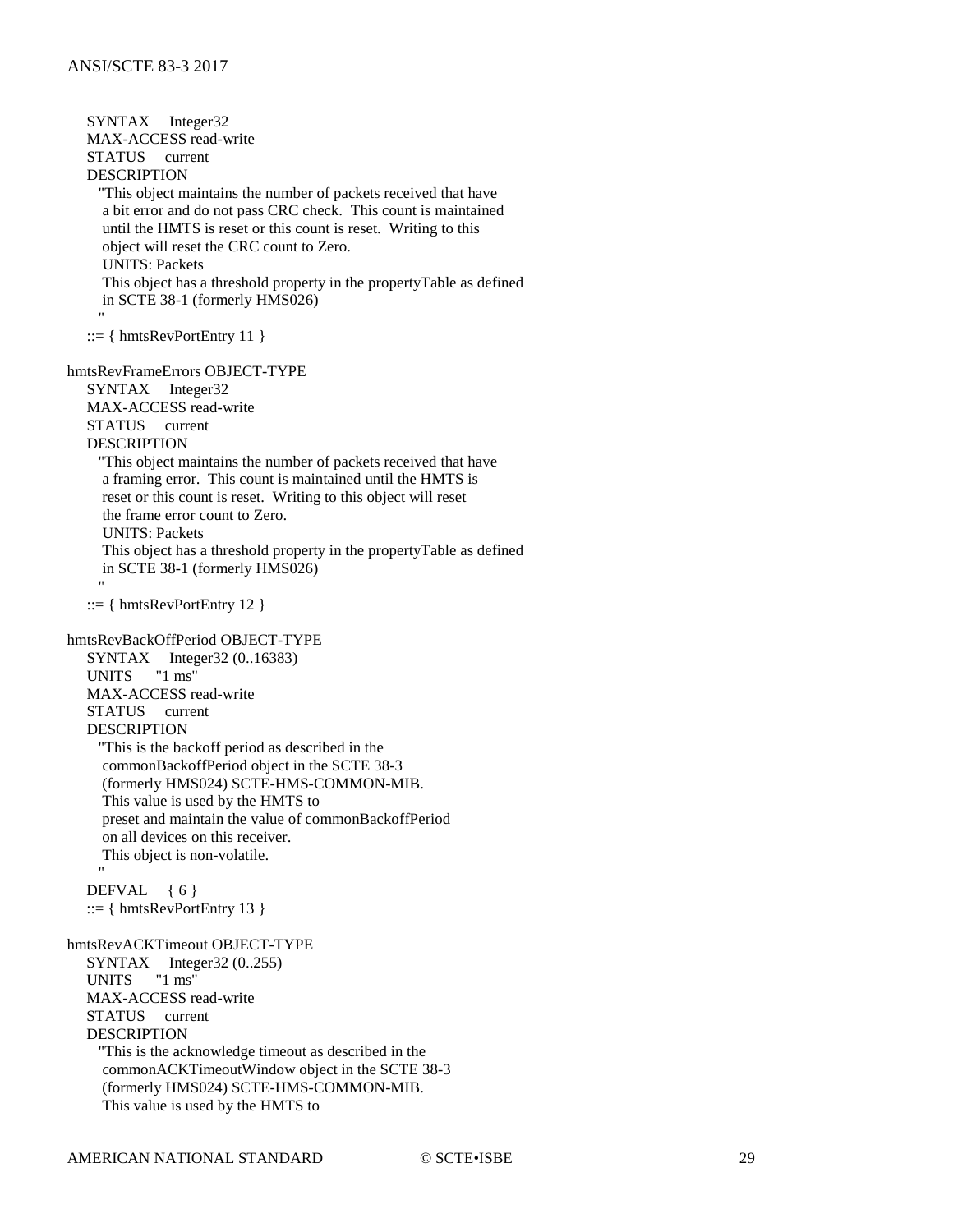preset and maintain the value of commonACKTimeoutWindow on all devices on this receiver. This object is non-volatile. "" "" DEFVAL { 19 }  $::= \{ hmtsRevPortEntry 14 \}$ hmtsRevMaxMACRetries OBJECT-TYPE SYNTAX Integer32 (0..255) MAX-ACCESS read-write STATUS current DESCRIPTION "This is the maximum retries as described in the commonMaximumMACLayerRetries object in the SCTE 38-3 (formerly HMS024) SCTE-HMS-COMMON-MIB. This value is used by the HMTS to preset and maintain the value of commonMaximumMACLayerRetries on all devices on this receiver. UNITS: N/A This object is non-volatile. " " " DEFVAL { 16 }  $::= \{ hmtsRevPortEntry 15 \}$ hmtsRevBackOffMinExp OBJECT-TYPE SYNTAX Integer32 (0..15) MAX-ACCESS read-write STATUS current DESCRIPTION "This is the minimum exponent as described in the commonBackoffMinimumExponent object in the SCTE 38-3 (formerly HMS024) SCTE-HMS-COMMON-MIB. This value is used by the HMTS to preset and maintain the value of commonBackoffMinimumExponent on all devices on this receiver. UNITS: N/A The value of this object must be less than or equal to hmtsRevBackOffMaxExp. This object is non-volatile. "" "" DEFVAL { 6 }  $::= \{ hmtsRevPortEntry 16 \}$ hmtsRevBackOffMaxExp OBJECT-TYPE SYNTAX Integer32 (0..15) MAX-ACCESS read-write STATUS current DESCRIPTION "This is the maximum exponent as described in the commonBackoffMaximumExponent object in the SCTE 38-3 (formerly HMS024) SCTE-HMS-COMMON-MIB. This value is used by the HMTS to preset and maintain the value of commonBackoffMaximumExponent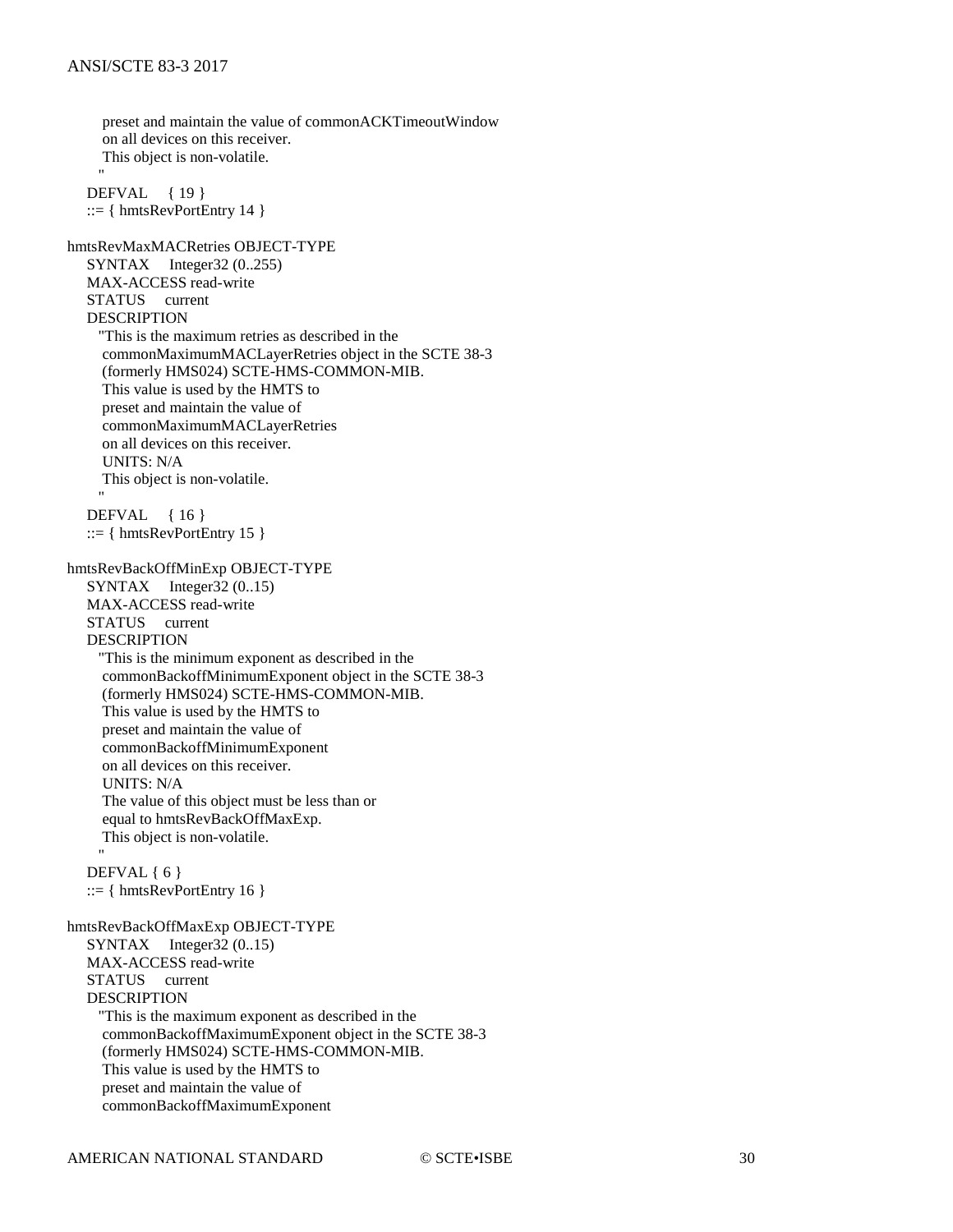```
on all devices on this receiver.
     UNITS: N/A
     The value of this object must be greater than or
     equal to hmtsRevBackOffMinExp.
    This object is non-volatile.
  DEFVAL { 15 }
   ::= \{ hmtsRevPortEntry 17 \}\overline{a} *
- *
    HMTS Device Information Group
\mathbb{L}^* *
-- * Description:
\overline{a} \overline{a} \overline{a}This group provides a common frame work for information about
\overline{a} \overline{a}each network element device that the HMTS has communicated.
- *
     This group is current for all termination systems.
- *
hmtsDev OBJECT-TYPE
  SYNTAX Integer32
  MAX-ACCESS read-only
  STATUS current
  DESCRIPTION
    "This is the number of devices listed in the hmtsDevTable.
   ::= \{ hmtsDeviceGroup 1 \}hmtsDevInErr OBJECT-TYPE
  SYNTAX Integer32
  MAX-ACCESS read-only
  STATUS current
  DESCRIPTION
    "This is the number of devices that are not registered or have
     a communication fault. That is the number of devices listed in
     the hmtsComFaultTable.
   ::= \{ hmtsDeviceGroup 2 \}hmtsDefaultCommString OBJECT-TYPE
  SYNTAX DisplayString (SIZE(0..64))
  MAX-ACCESS read-write
  STATUS current
  DESCRIPTION
    "In case hmtsCommManagementMethod has been set to manual, and only in
     this case, then hmtsDefaultCommString is the default community string
     to be assigned to hmtsDevCommString in the hmtsDevTable when a new
     row is created. This value will signal that the community string has
     not yet been assigned by the EMS.
    This object is non-volatile.
   ::= \{ hmtsDeviceGroup 3 \}hmtsComStatAlarm OBJECT-TYPE
```
SYNTAX HmtsComStatCodes MAX-ACCESS not-accessible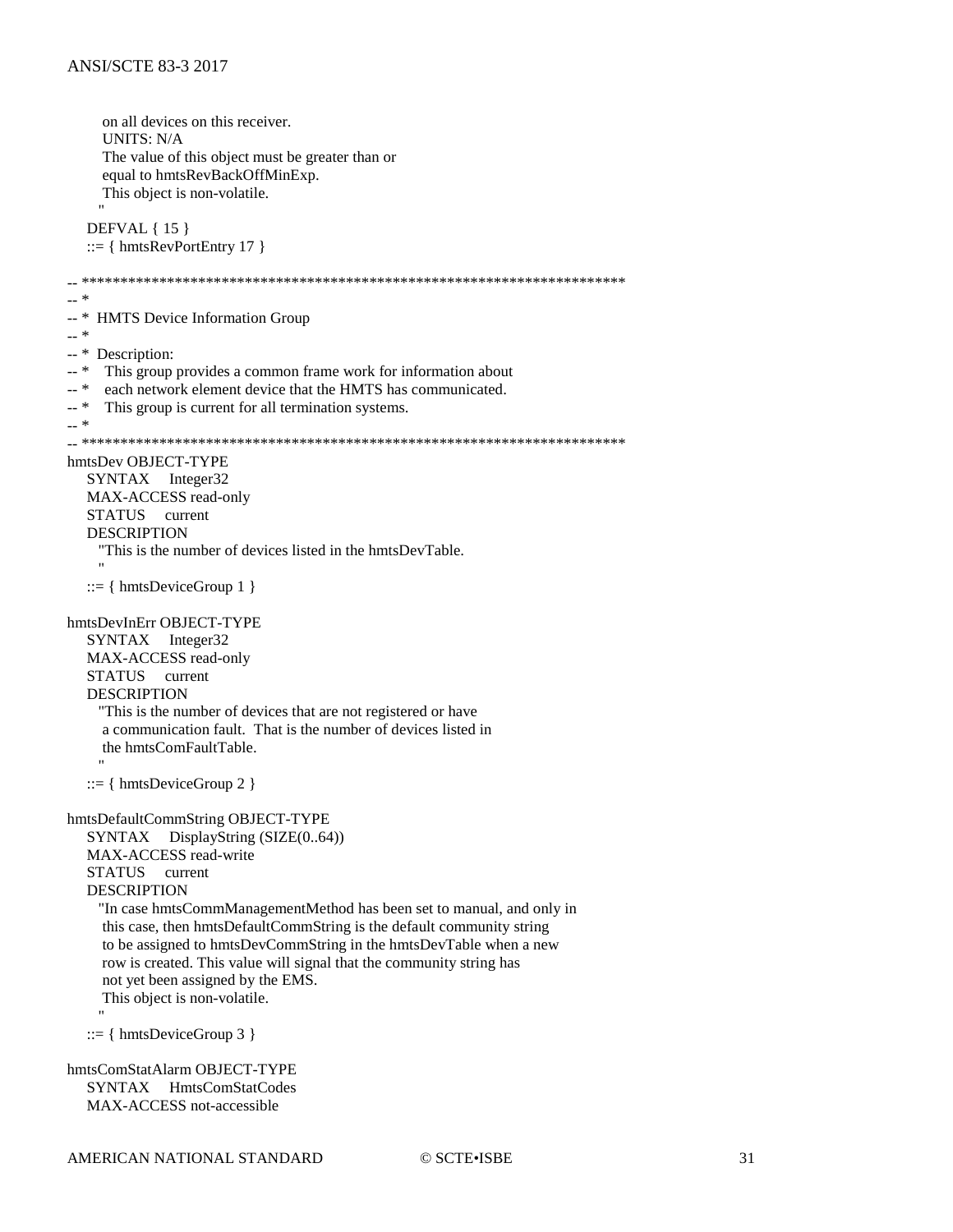STATUS current **DESCRIPTION** "This object is a global reference object for all hmtsDevComStat objects Properties. It maintains a common property entry for all hmtsDevComStat object. Changing this object properties will change the properties of hmtsDevComStat for each entry in the hmtsDevTable. This shall have a discrete property in the discretePropertyTable as defined in SCTE 38-1 (formerly HMS026). This object is never reported in an alarm trap, the specific hmtsDevComStat is.  $::= \{ hmtsDeviceGroup 4 \}$ hmtsContNRespCount OBJECT-TYPE SYNTAX Integer32 MAX-ACCESS not-accessible **STATUS** current **DESCRIPTION** "This object is a global reference object for all hmtsDevContNRespCount objects properties. It maintains a common property entry for all hmtsDevContNRespCount objects. Changing the objects properties will change the properties of hmtsDevContNRespCount for each entry in the hmtsDevTable. This shall have a threshold property in the propertyTable as defined in SCTE 38-1 (formerly HMS026). This object is never reported in an alarm trap. The specific hmtsDevContNRespCount is.  $::= \{ hmtsDeviceGroup 5 \}$  $\sim$  \* -- \* HMTS Device Table  $-$  \* hmtsDevTable OBJECT-TYPE SYNTAX SEQUENCE OF HmtsDevEntry MAX-ACCESS not-accessible STATUS current **DESCRIPTION** "The Device Table is the repository of all information known about each transponder. The termination system keeps track of this information base on MAC Address. The device table is an unabridged list of information. The contents of the entries in this table are non-volatile.  $::= \{ hmtsDeviceGroup 6 \}$ hmtsDevEntry OBJECT-TYPE SYNTAX HmtsDevEntry

MAX-ACCESS not-accessible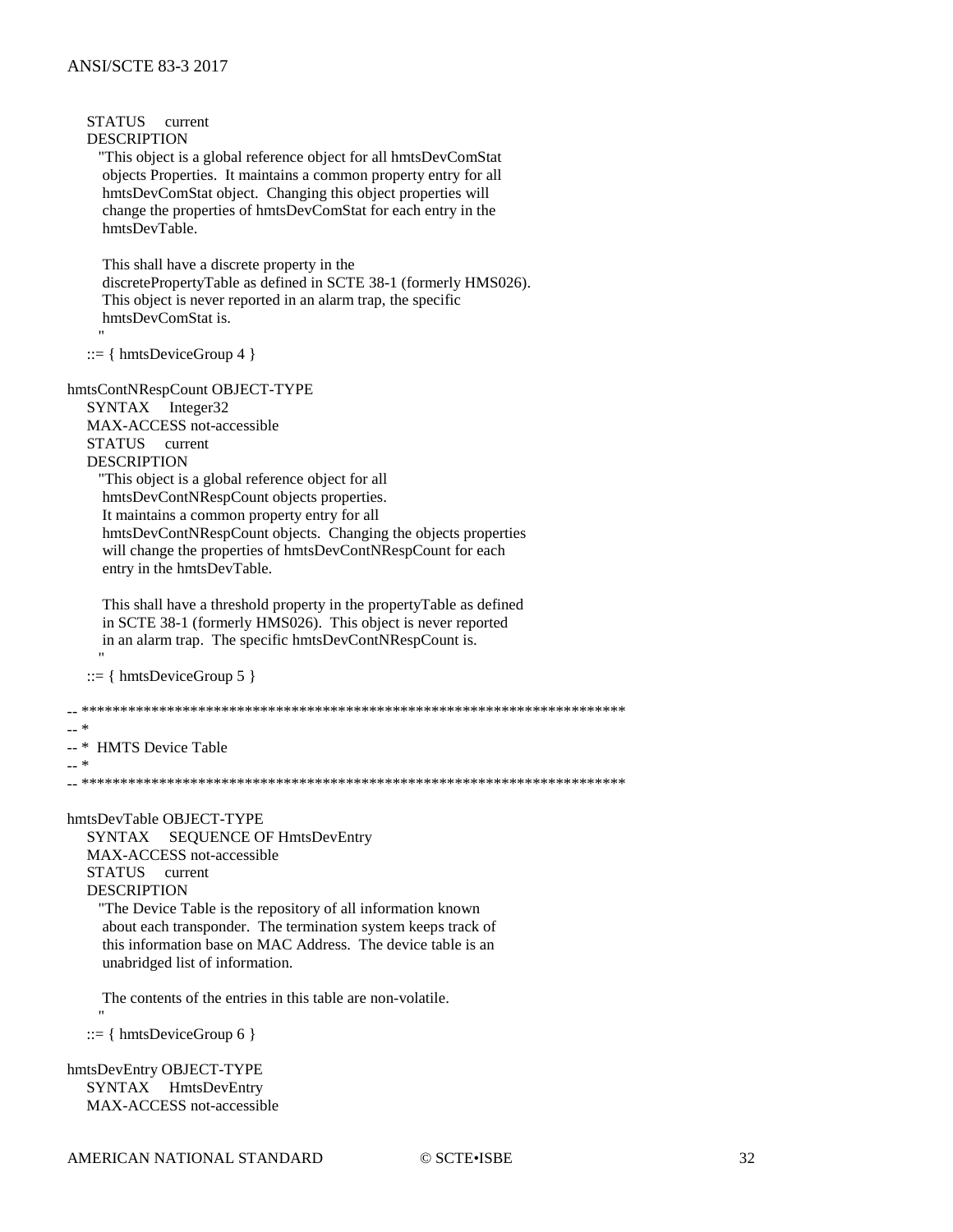STATUS current DESCRIPTION "A list of information about each device. "" "" INDEX { hmtsDevPhysAddr } ::= { hmtsDevTable  $1$  } HmtsDevEntry ::= SEQUENCE { hmtsDevPhysAddr MacAddress, hmtsDevIPAddr IpAddress, hmtsDevCommString DisplayString, hmtsDevFwdPortId DisplayString, hmtsDevRevPortId DisplayString, hmtsDevComStat HmtsComStatCodes, hmtsDevReturnLvl Integer32, hmtsDevLastStateChg Unsigned32, hmtsDevLastRespTime Unsigned32, hmtsDevRqstCount Integer32, hmtsDevRespTimeoutCount Integer32, hmtsDevContNRespCount Integer32, hmtsDevRegStatus INTEGER, hmtsDevRegTime Unsigned32, hmtsDevRowStatus RowStatus } hmtsDevPhysAddr OBJECT-TYPE SYNTAX MacAddress MAX-ACCESS not-accessible STATUS current DESCRIPTION "This is the physical MAC address of the network element that this device entry pertains. "" "" ::=  $\{ hmtsDevEntry 1 \}$ hmtsDevIPAddr OBJECT-TYPE SYNTAX IpAddress MAX-ACCESS read-create STATUS current DESCRIPTION "This is the device IP address assigned of the network element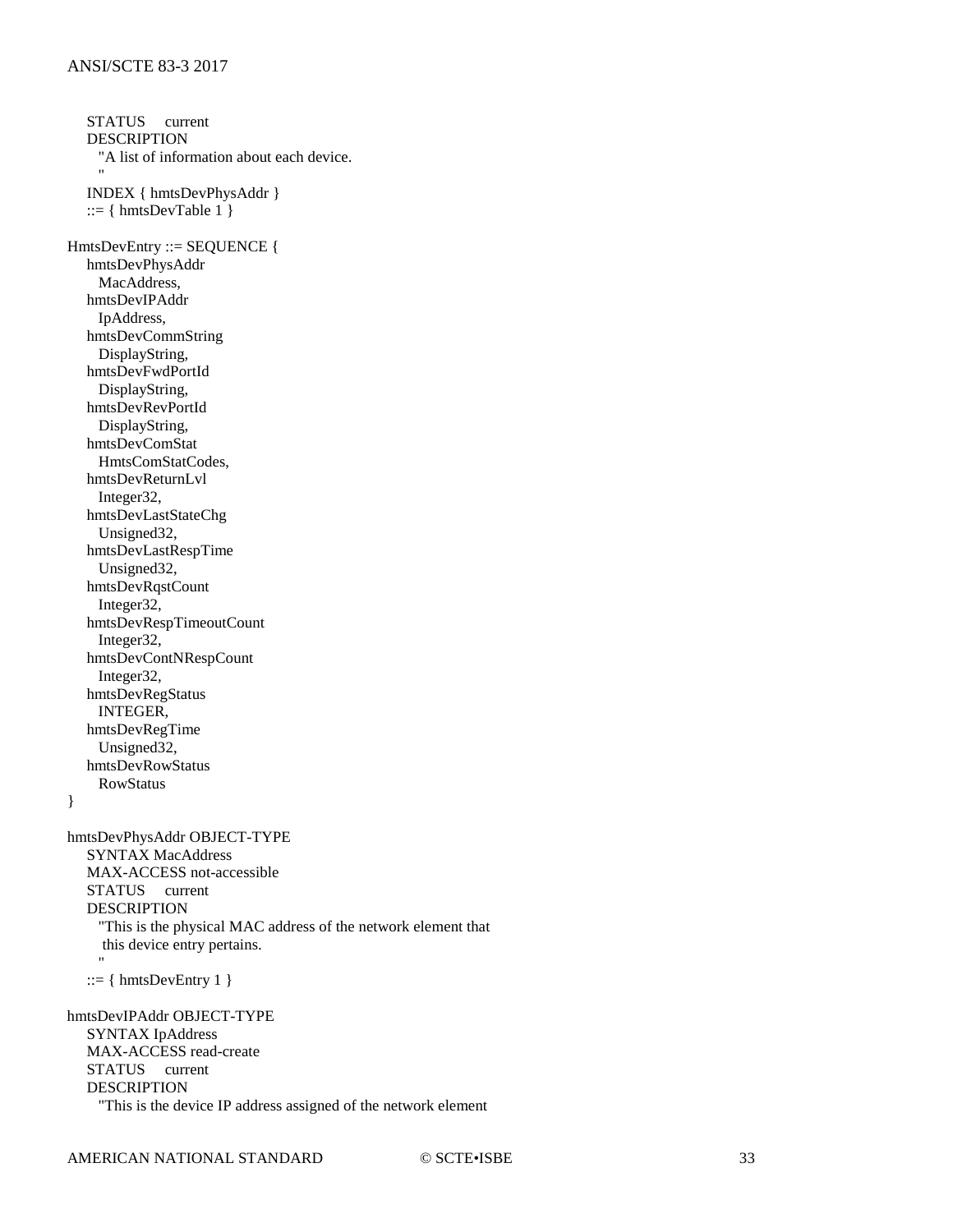" " "

 that this device entry pertains. The default IP address is 0.0.0.0. When one tries to set an IP address that is not accepted by the HMTS a bad value error is to be returned. It is up to the HMTS to decide whether as IP address is acceptable or not (e.g. a HMTS using DHCP or a HMTS with router-functionality will use different criteria). Also, two active entries in this Table shall not have the same IP address. These restrictions to IP addresses only apply if the HMTS supports the IP based proxy.

 The IP address of an active row shall not be used in an active row of the hmtsMulticastAddrTable.

 DEFVAL { '0000'h } -- '0000'h is IP address 0.0.0.0  $::= \{ hintsDevEntry 2 \}$ 

hmtsDevCommString OBJECT-TYPE

 SYNTAX DisplayString (SIZE(0..64)) MAX-ACCESS read-create STATUS current DESCRIPTION

 "This is the community string assigned to the network element that this device entry pertains. If hmtsCommManagementMethod is automatic then how the community string is set is vendor specific. This object can not be set to a value that is already in use by another active entry. Attempts to do so shall return a bad value error. This restriction to community String only applies if the HMTS support the community string based proxy. DEFAULT: from hmtsDefaultCommString

 The community string of an active row shall not be used in an active row of the hmtsMulticastAddrTable. "" ""

 $::= { hmtsDevEntry 3 }$ 

hmtsDevFwdPortId OBJECT-TYPE

 SYNTAX DisplayString (SIZE(0..64)) MAX-ACCESS read-only STATUS current DESCRIPTION

 "This is the Id of the HMTS' forward path port or transmitter used to communicate with the corresponding network element. This uniquely identifies the table entry in the hmtsFwdPortTable. The forward port id is actually determined by the selection of the reverse port id, see the hmtsRevPortTable. "" ""

 DEFVAL { "" } ::=  $\{ hmtsDevEntry 4 \}$ 

hmtsDevRevPortId OBJECT-TYPE SYNTAX DisplayString (SIZE(0..64)) MAX-ACCESS read-create STATUS current DESCRIPTION

 "This is the id of the HMTS' reverse path port or receiver used to communicate with the corresponding network element. This uniquely identifies the table entry in the hmtsRevPortTable.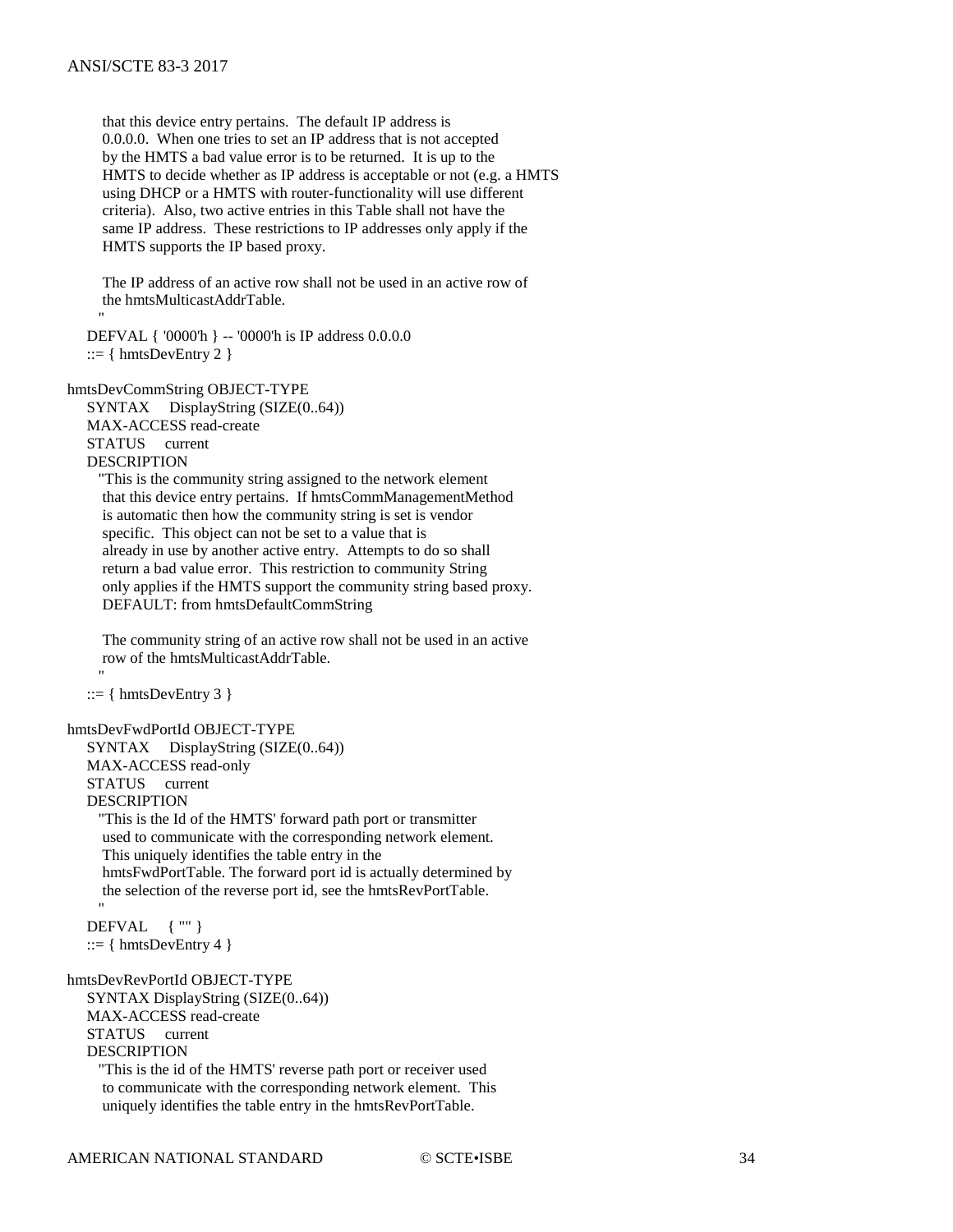This value will default to an empty string upon row creation. This value must be assigned to an hmtsRevPortId prior to the activation of this entry. This value therefore can not be changed while the hmtsDevRowStatus is active. Attempt to do so shall return a bad value error. The changing of this value may result in the hmtsDevFwdPortId changing.

"" "" DEFVAL { "" } ::=  $\{ hmtsDevEntry 5 \}$ 

#### hmtsDevComStat OBJECT-TYPE

 SYNTAX HmtsComStatCodes MAX-ACCESS read-only STATUS current **DESCRIPTION** 

 "This reports the current device communication status with the corresponding network element. Entries with the value of other than noError(1) shall be list in the hmtsComFaultTable. This object has a discrete property in the discretePropertyTable as defined in SCTE 38-1 (formerly HMS026). The threshold limits and enables can be globally set by the hmtsComStatAlarm object's thresholds. Individual control of this object's threshold properties can be set through the threshold properties of this object. Default thresholds of this object shall be set to the current threshold settings of the hmtsComStatAlarm object's thresholds.

 $::= \{ hintsDevEntry 6 \}$ 

"" ""

hmtsDevReturnLvl OBJECT-TYPE

 SYNTAX Integer32 UNITS "0.1 dBmV" MAX-ACCESS read-only STATUS current DESCRIPTION

 "This is the return level as recorded on the last response from this device. This value only applies to transponders that are accessed via the serial RF link, noSuchName shall be returned when the device is accessed via other serial interfaces. This value is reported in tenths of dBmV. The value -999 shall be returned if a level has not yet been measured on this receiver.

 This object has a threshold property in the propertyTable as defined in SCTE 38-1 (formerly HMS026). The threshold limits and enables can be globally set by the hmtsRevReturnLvl object's thresholds. Individual control of this object's threshold properties can be set through the threshold properties of this object. Alarms for this parameter shall report the hmtsRevPortId as the value of heCommonLogText within the heCommonAlarmEvent.

 $::= { hmtsDevEntry 7 }$ 

"" ""

hmtsDevLastStateChg OBJECT-TYPE SYNTAX Unsigned32 MAX-ACCESS read-only STATUS current DESCRIPTION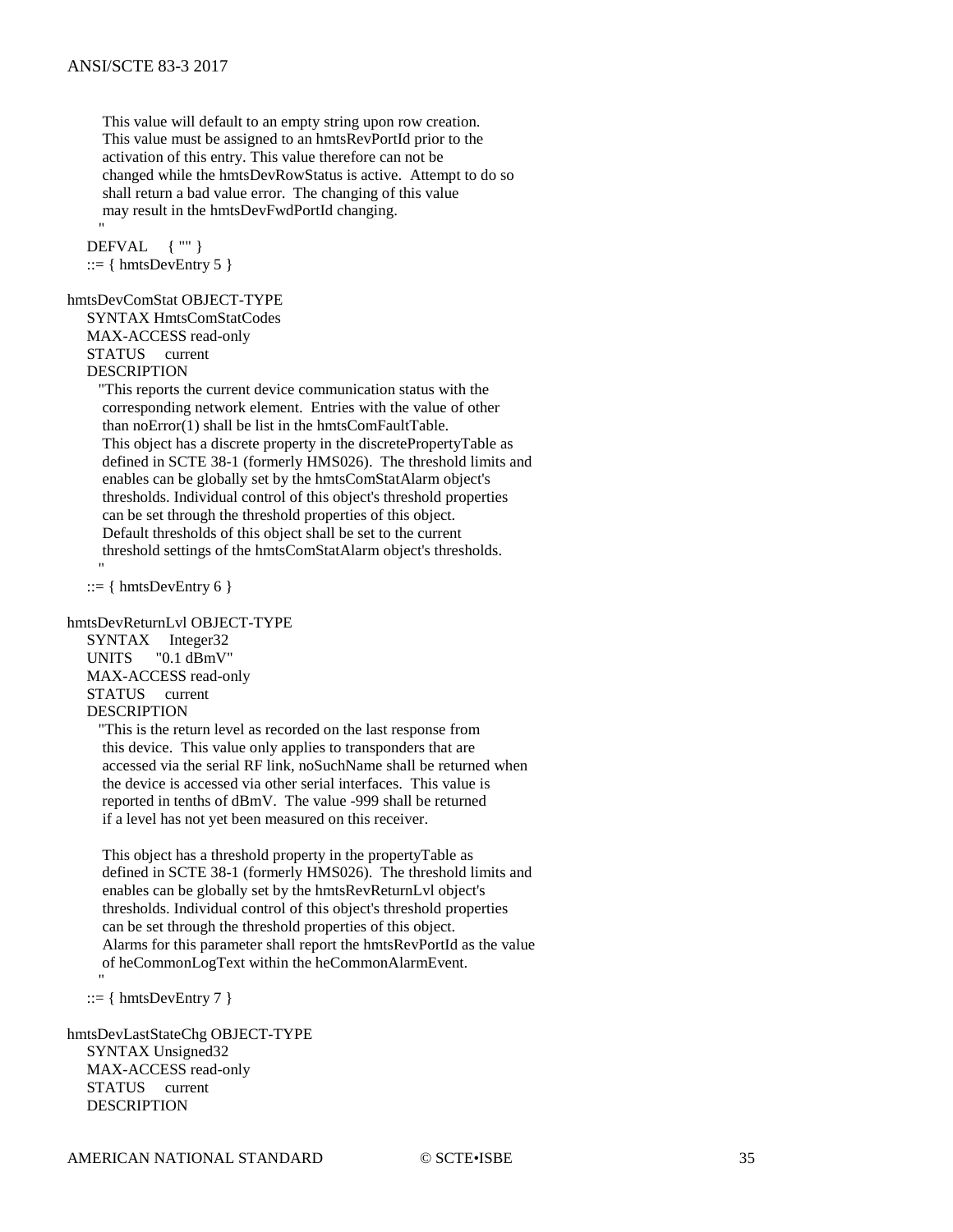"This is the time of the last state change to this hmtsDevComStat object's value. All values are unsigned 32 bit integers. Time since the Epoch (00:00:00, January 1, 1970), measured in seconds(POSIX Time format).

 $::= { hmtsDevEntry 8 }$ 

"" ""

"" ""

"" ""

"" ""

hmtsDevLastRespTime OBJECT-TYPE SYNTAX Unsigned32 MAX-ACCESS read-only STATUS current DESCRIPTION "This is the time of the last response received from this device. All values are unsigned 32 bit integers. Time since the Epoch (00:00:00, January 1, 1970), measured in seconds(POSIX Time format).

 $::= { hmtsDevEntry 9 }$ 

hmtsDevRqstCount OBJECT-TYPE

 SYNTAX Integer32 MAX-ACCESS read-create STATUS current DESCRIPTION

 "This is the total number of unicast requests made to this device. This unsigned value is reset to zero by setting its value to zero. Setting this value to a non-zero value will result in a bad value error. The resetting of this will also reset hmtsDevRespTimeoutCount.

 $::= { hmtsDevEntry 10 }$ 

hmtsDevRespTimeoutCount OBJECT-TYPE

SYNTAX Integer32

 MAX-ACCESS read-create STATUS current

DESCRIPTION

 "This is the total number of unicast requests that have timed out. This is an unsigned value that is reset to zero by setting its value to zero. Setting this value to a non-zero value will result in a bad value error. The resetting of this will also reset hmtsDevRqstCount.

 $::= { hmtsDevEntry 11 }$ 

hmtsDevContNRespCount OBJECT-TYPE SYNTAX Integer32 MAX-ACCESS read-only STATUS current DESCRIPTION "This is the contiguous number of unicast requests that have timed out for this device. Upon the receipt of a valid response this value is reset to zero. This object has a threshold property in the propertyTable as defined in SCTE 38-1 (formerly HMS026). The threshold limits and enables can be globally set by the hmtsContNRespCount object's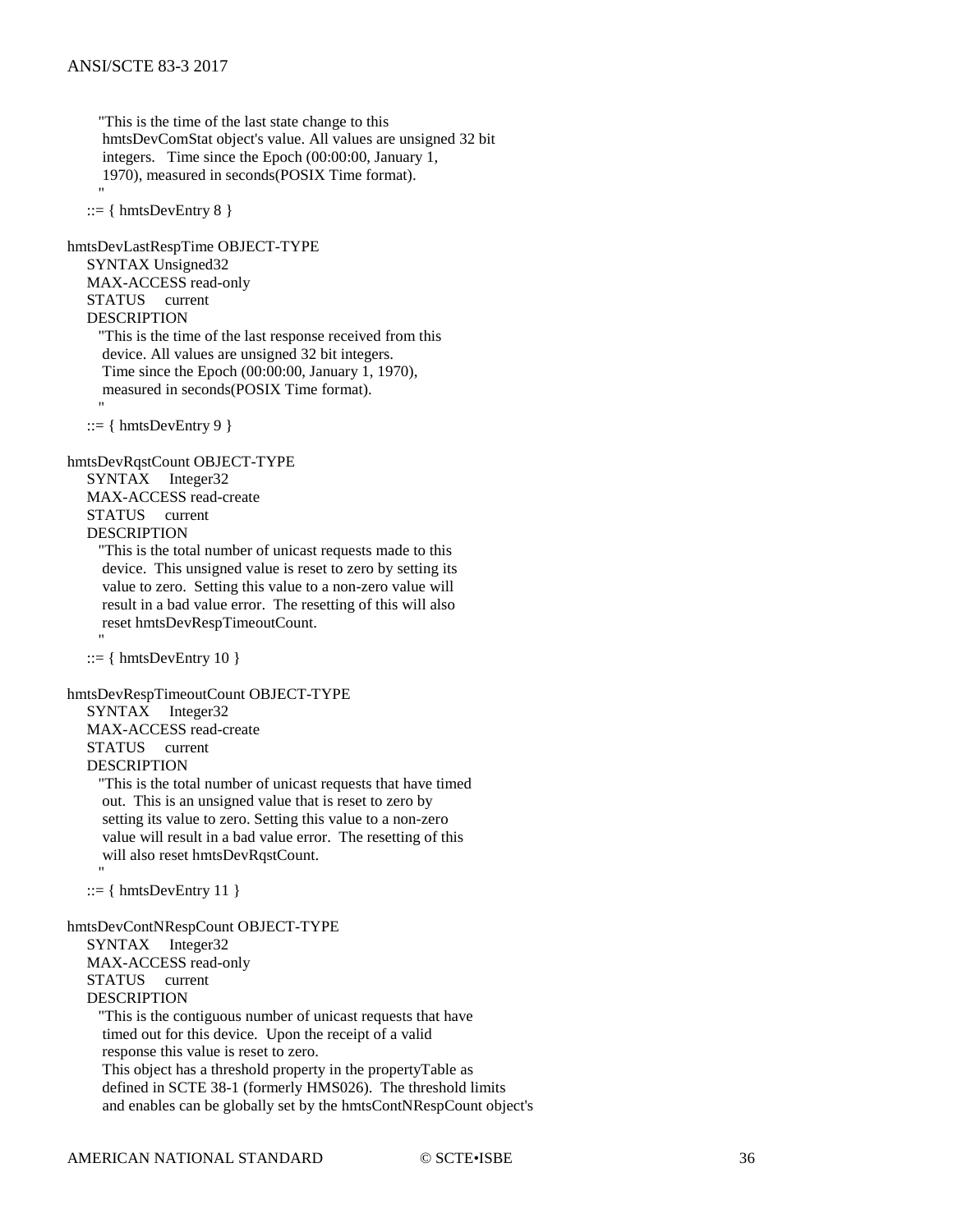thresholds. Individual control of this object threshold properties can be set through the threshold properties of this object. Default thresholds for this object shall be set to the current threshold settings of the hmtsContNRespCount object's thresholds. "" "" ::=  $\{ hmtsDevEntry 12 \}$ hmtsDevRegStatus OBJECT-TYPE SYNTAX INTEGER { registered (1), registering (2), notRegistered (3) } MAX-ACCESS read-only STATUS current DESCRIPTION "This identifies the status of the device: Registered - the device has successfully registered. Registering - the device is in the process of registering. Not Registered - the device has not yet registered. "" ""  $::= \{ hintsDevEntry 13 \}$ hmtsDevRegTime OBJECT-TYPE SYNTAX Unsigned32 MAX-ACCESS read-only STATUS current DESCRIPTION "This is the time the device last completed registration. All values are unsigned 32 bit integers. Time since the Epoch (00:00:00 UTC, January 1, 1970), measured in seconds(POSIX Time format). "" ""  $::= \{ hintsDevEntry 14 \}$ hmtsDevRowStatus OBJECT-TYPE SYNTAX RowStatus MAX-ACCESS read-create STATUS current DESCRIPTION "This is used to add and delete rows from this table dynamically. The RowStatus textual convention has been defined in the SNMPv2-TC MIB (RFC 2579). According to this RFC, the meaning of the different RowStatus states for this table is as follows: - active: the HMTS may perform unicast, multicast and broadcast communication with the device, using the communication parameters specified in the corresponding row. It does not matter whether or not there exists a physical device with the specified MAC address, or whether it is responding or not. - notInService: the HMTS may not perform any communication with the device with the specified MAC address. Traps for this device will not be forwarded to any EMS. - notReady: the RowStatus will be notReady if one or more of the following conditions is met: \* the MAC address in the corresponding row is either all-zeroes, or a multicast MAC address.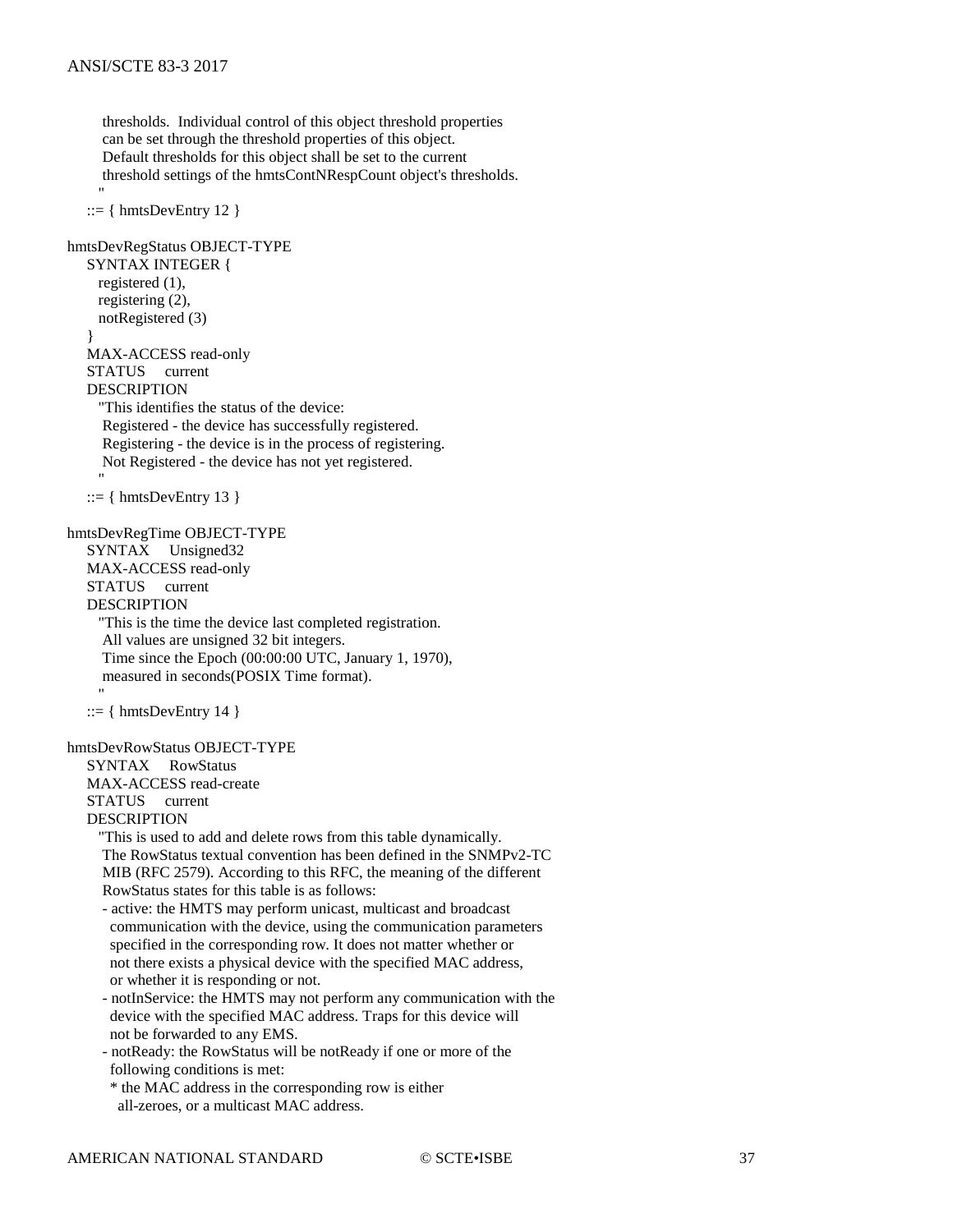- \* the IP address is not 0.0.0.0, the HMTS is IP based and there is another active row with the same IP address.
- \* the community string is not equal to hmtsDefaultCommString, the HMTS is community based and there is another active row with the same community string.
- \* No forward port has been configured, or a non-existing forward port has been specified.

During auto discovery if the row did not have a Reverse port ID assigned (that is the row status is notReady) and the reverse port id has been discovered then the HMTS may automatically activate the row. However, if the row status is notInService than the HMTS shall not automatically activate the row.

Entries that are not active in this table or have the default IP address or community string shall not appear in the tables hmtsIPDevTable and hmtsCommDevTable.

 $::= \{ hintsDevEntry 15 \}$ 

 $\overline{a}$   $\overline{a}$ 

 $-$  \*

 $-$  \* HMTS Device Communication Fault Table

hmtsComFaultTable OBJECT-TYPE

SYNTAX SEQUENCE OF HmtsComFaultEntry MAX-ACCESS not-accessible STATUS current **DESCRIPTION** 

"This table identifies the MAC addresses of devices that have a problem in registering or communicating with the HMTS. Only devices with hmtsDevComStat value other than noError(1) will have entries in this table.

It is the responsability of the HMTS to keep the contents of the hmtsDevTable, hmtsComFaultTable, hmtsIPDevTable and hmtsCommDevTable consistent according to the following rules:

- For each active row in hmtsDevTable whose hmtsDevComStat instance is different of noError $(1)$ , there must be a row with the same physical address in hmtsComFaultTable.
- For each row in hmtsComFaultTable, there must be a corresponding row in hmtsDevTable with RowStatus active.
- Each active row in the hmtsDevTable that has a valid IP address must also be present in the hmtsIPDevTable.
- For each row in hmtsIPDevTable there must be a corresponding row in hmtsDevTable with rowstatus active.
- Each active row in the hmtsDevTable that has a valid community string and whose RowStatus is active must also be present in hmtsCommDevTable
- For each row that exists in hmtsCommDevTable there must exist a row with the same community string in hmtsDevTable with RowStatus active.
- An IP address is valid if there does not exist another row in the hmtsDevTable with the same IP address and RowStatus active, and if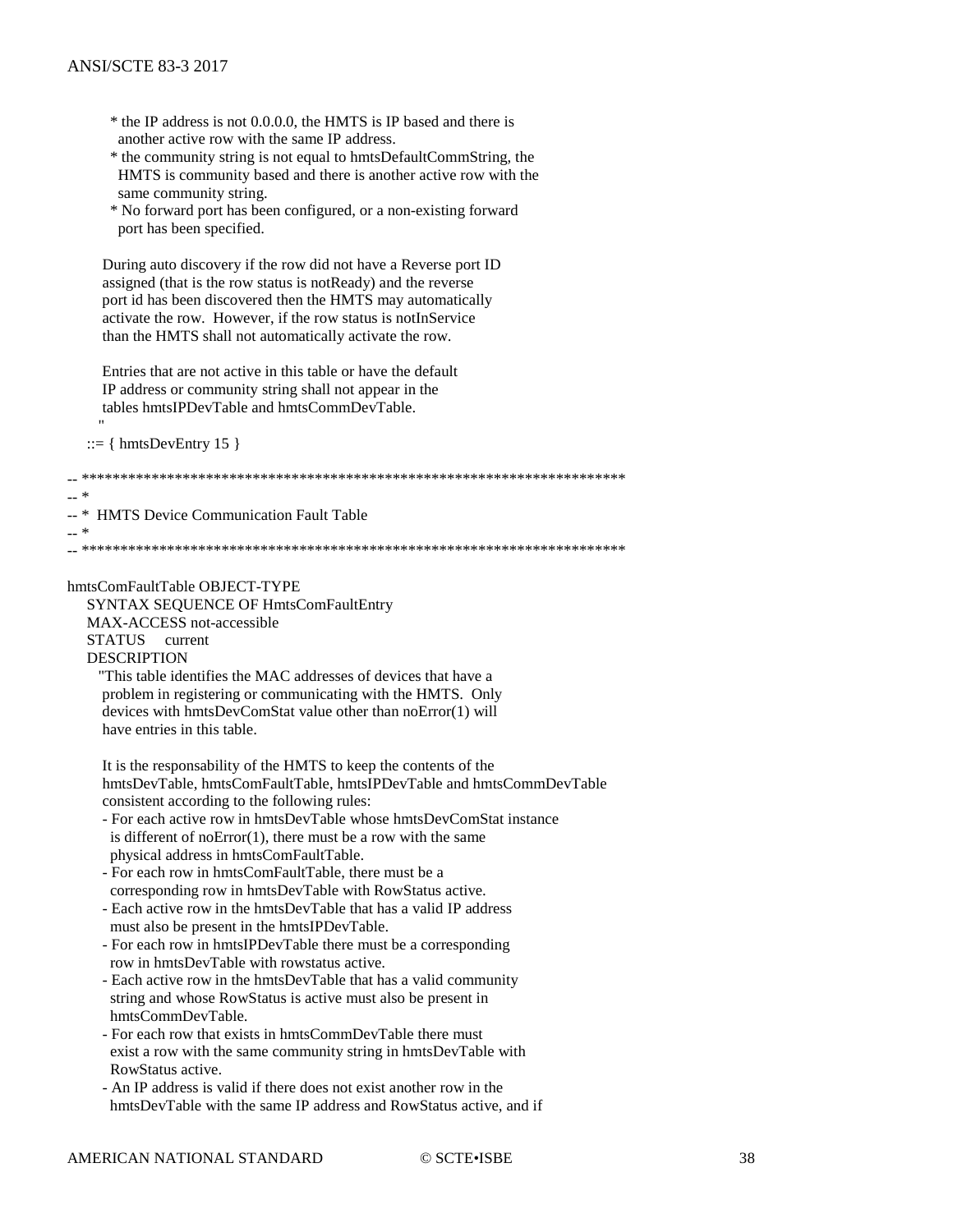```
 it has been assigned by either an external DHCP server, the
       internal DHCP server (if hmtsIPManagementMethod is set to client)
       or if it fits in one of the ranges defined by hmtsNetAddrTable
       (if hmtsIPManagementMethod is set to manualXP, manualHMTS or
       automatic).
      - A community string is valid if there does not exist another row in
       the hmtsDevTable with the same community string and RowStatus
       active.
"" ""
  ::= { hmtsDeviceGroup 7 }
hmtsComFaultEntry OBJECT-TYPE
   SYNTAX HmtsComFaultEntry
   MAX-ACCESS not-accessible
   STATUS current
   DESCRIPTION
     "A list of devices that are either not communicating or are not
      registered with the HMTS.
"" ""
   INDEX { hmtsComStatPhysAddr }
   ::= { hmtsComFaultTable 1 }
HmtsComFaultEntry ::= SEQUENCE {
   hmtsComStatPhysAddr
     MacAddress,
   hmtsComStat
     HmtsComStatCodes
}
hmtsComStatPhysAddr OBJECT-TYPE
   SYNTAX MacAddress
   MAX-ACCESS not-accessible
   STATUS current
   DESCRIPTION
     "This is the physical MAC address of the network element that
      this entry pertains.
"" ""
  ::= { hmtsComFaultEntry 1 }
hmtsComStat OBJECT-TYPE
   SYNTAX HmtsComStatCodes
   MAX-ACCESS read-only
   STATUS current
   DESCRIPTION
     "This is a specific communication Status indicating the reason of this
      records entry exists. This is the value of hmtsDevComStat in the
     hmtsDevTable
"" ""
   ::= { hmtsComFaultEntry 2 }
-- **********************************************************************
-- *
-- * HMTS Multicast Port Table
-- *
-- **********************************************************************
```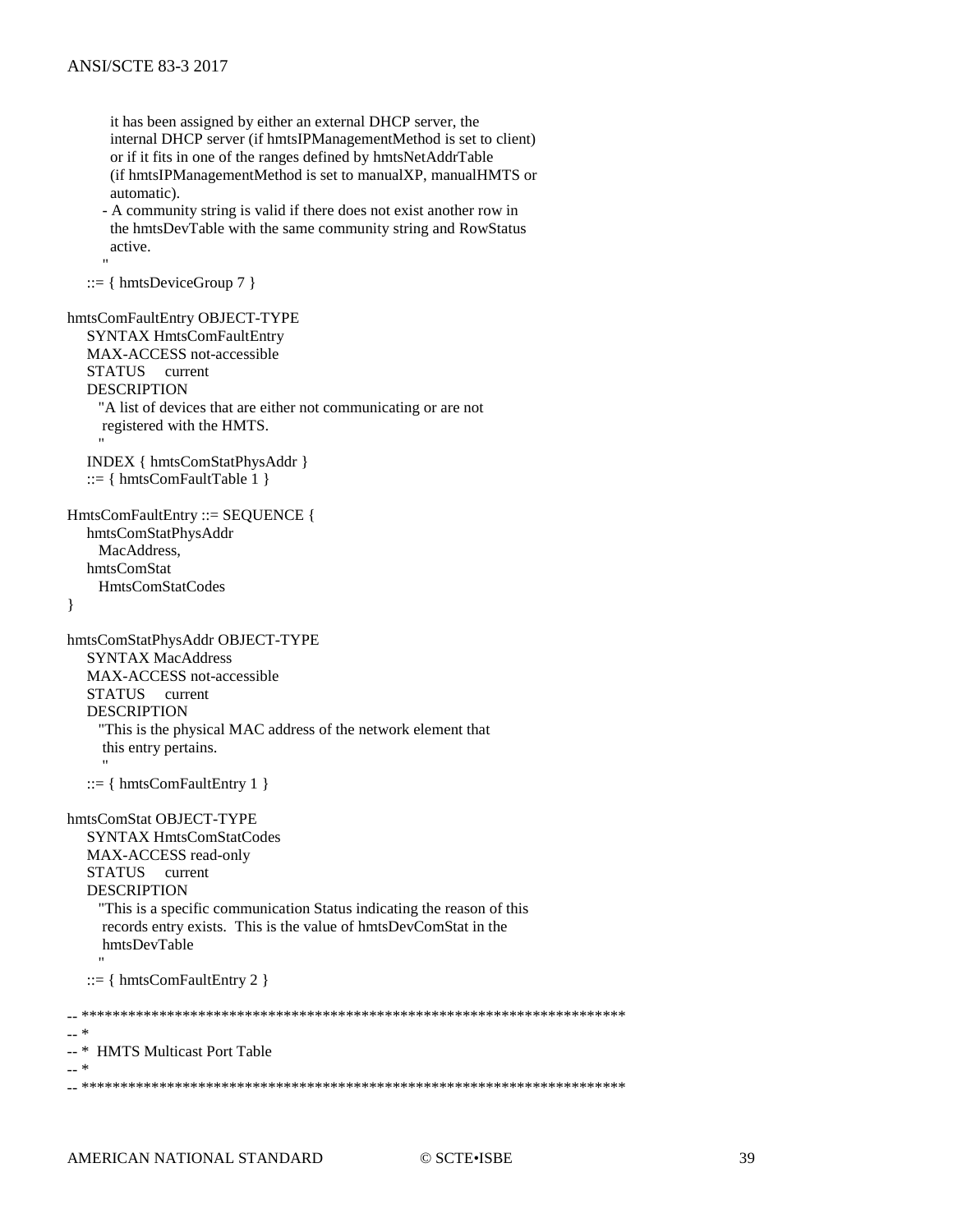hmtsMulticastAddrTable OBJECT-TYPE SYNTAX SEQUENCE OF HmtsMulticastAddrEntry MAX-ACCESS not-accessible STATUS current DESCRIPTION "The multicast address table lists the known multicast/broadcast MAC addresses and provides a translation to either an IP address or a community string. The entries in this table are non-volatile. "" ""  $::= \{ hmtsDeviceGroup 8 \}$ hmtsMulticastAddrEntry OBJECT-TYPE SYNTAX HmtsMulticastAddrEntry MAX-ACCESS not-accessible STATUS current **DESCRIPTION**  "A list of information about each known multicast address. "" "" INDEX { hmtsMulticastPhysAddr } ::= { hmtsMulticastAddrTable 1 } HmtsMulticastAddrEntry ::= SEQUENCE { hmtsMulticastPhysAddr MacAddress, hmtsMulticastIPAddr IpAddress, hmtsMulticastCommString DisplayString, hmtsMulticastRowStatus RowStatus } hmtsMulticastPhysAddr OBJECT-TYPE SYNTAX MacAddress MAX-ACCESS not-accessible STATUS current DESCRIPTION "This is a known multicast or broadcast MAC address. "" ""  $::= { hmtsMulticastAddrEntry 1 }$ hmtsMulticastIPAddr OBJECT-TYPE SYNTAX IpAddress MAX-ACCESS read-create STATUS current DESCRIPTION "This is the assigned IP address associated to this Multicast or broadcast MAC address. This is Mandatory for HMTS' that support IP based proxies. This IP address shall not be used in an active row of the hmtsDevTable. "" "" ::= { hmtsMulticastAddrEntry 2 } hmtsMulticastCommString OBJECT-TYPE

SYNTAX DisplayString (SIZE(0..64))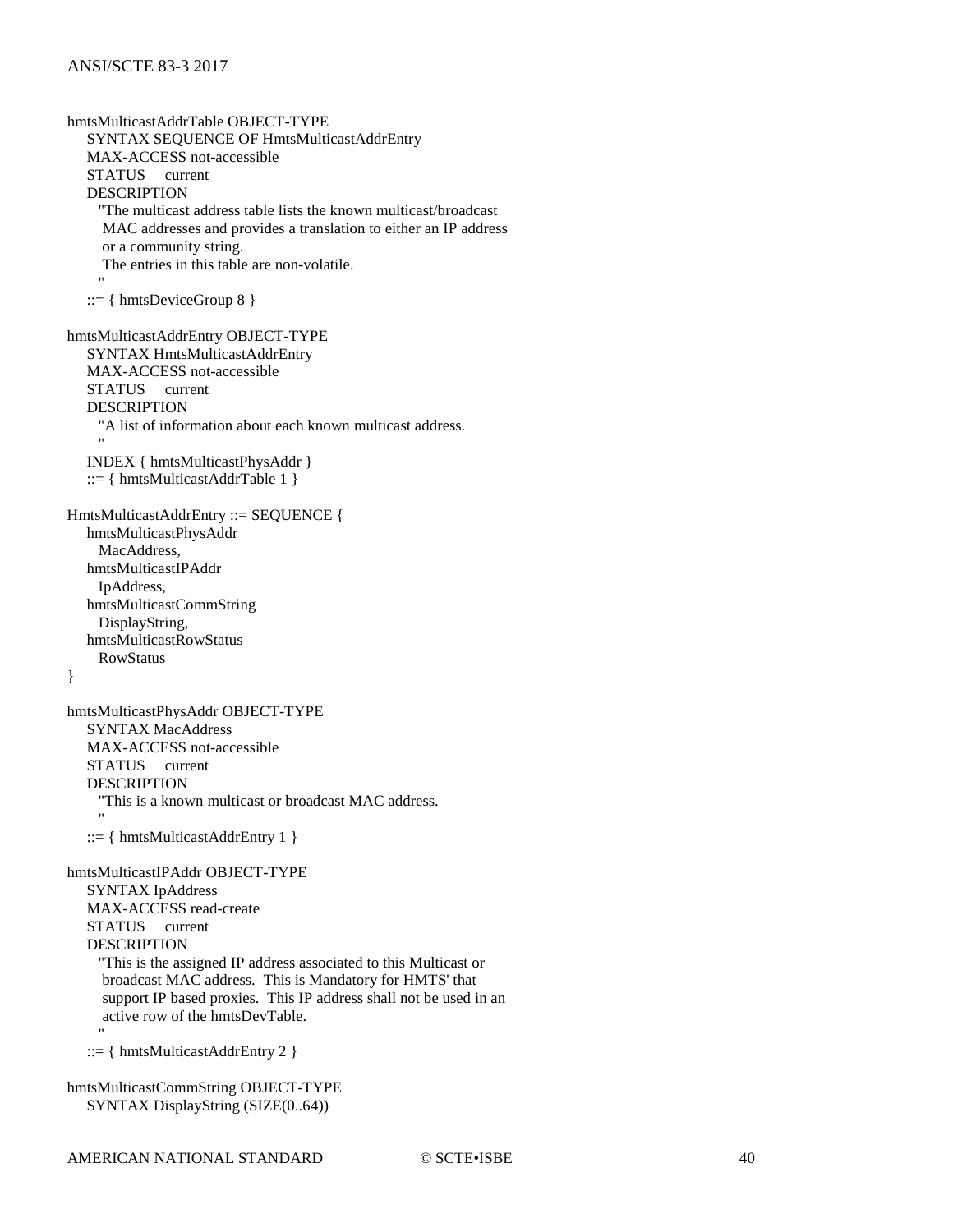MAX-ACCESS read-create **STATUS** current **DESCRIPTION** This is the community string associated to this Multicast or broadcast MAC address. This is current for HMTS' that support community string based proxies. This Community String shall not be used in an active row of the hmtsDevTable.  $::= \{ hmtsMulticastAddrEntry 3 \}$ hmtsMulticastRowStatus OBJECT-TYPE **SYNTAX RowStatus** MAX-ACCESS read-create STATUS current **DESCRIPTION** "This is used to add and delete rows from this table dynamically. IP address and/or Community Strings should be distinct from other entries in this table and in the hmtsDevTable.  $::= \{ hmtsMulticastAddrEntry 4 \}$  $\ast$  $\mathbb{L}^{\mathbb{L}}$ HMTS IP Based Proxy Group  $\overline{a}$   $\overline{a}$   $\overline{a}$  $-$  \* -- \* Description: This group provides a basic frame work for HMTS that provide  $-$  \*  $\overline{a}$  \* IP based proxies.  $-$  \* This group is required for all HMTS' that support IP based  $\overline{a}$   $\overline{a}$   $\overline{a}$ proxies  $\overline{a}$   $\overline{a}$   $\overline{a}$  $\overline{\phantom{a}}$  \* Concepts of Operation: An HMTS that supports the IP based proxy as described in section — \*  $\overline{a}$  \* A.4.1 of SCTE 25-2 (formerly HMS004) May be implemented in  $-$  \* several ways. The main difference is how the HMTS assigns an  $- *$ IP address to the device in this mode. The  $- *$ hmtsIPManagementMethod describes the possible options.  $\overline{a}$   $\overline{a}$  $\overline{a}$  \* When a device is first discovered the HMTS will attempt to  $\overline{a}$  \* assign the IP address according to the method selected by the hmtsIPManagementMethod. If the selected method can not  $\mathbb{L}^{\mathbb{R}}$  $\overline{a}$  \* assign IP for some reason then the device registration status  $-$  \* is put into registration pending and the ManualHmts method is  $\mathbb{L}^*$  \* used to set the IP address.  $\overline{a}$  \*  $- *$ The manual HMTS IP management method means the HMTS user or the  $-$  \* element manager are responsible for assigning the IP address.  $-$ \* The IP address is assigned by setting the hmtsDevIPAddr in the  $- *$ hmtsDevTable. The network device is put into the registration pending state until the hmtsDevIPAddr is set with a valid IP  $-$  \*  $_{++}$   $\ast$ address.  $-$  \*  $_{--}$   $\ast$ The Automatic IP management method means the HMTS selects an unused IP address is selected from the networks described in the  $-$ \*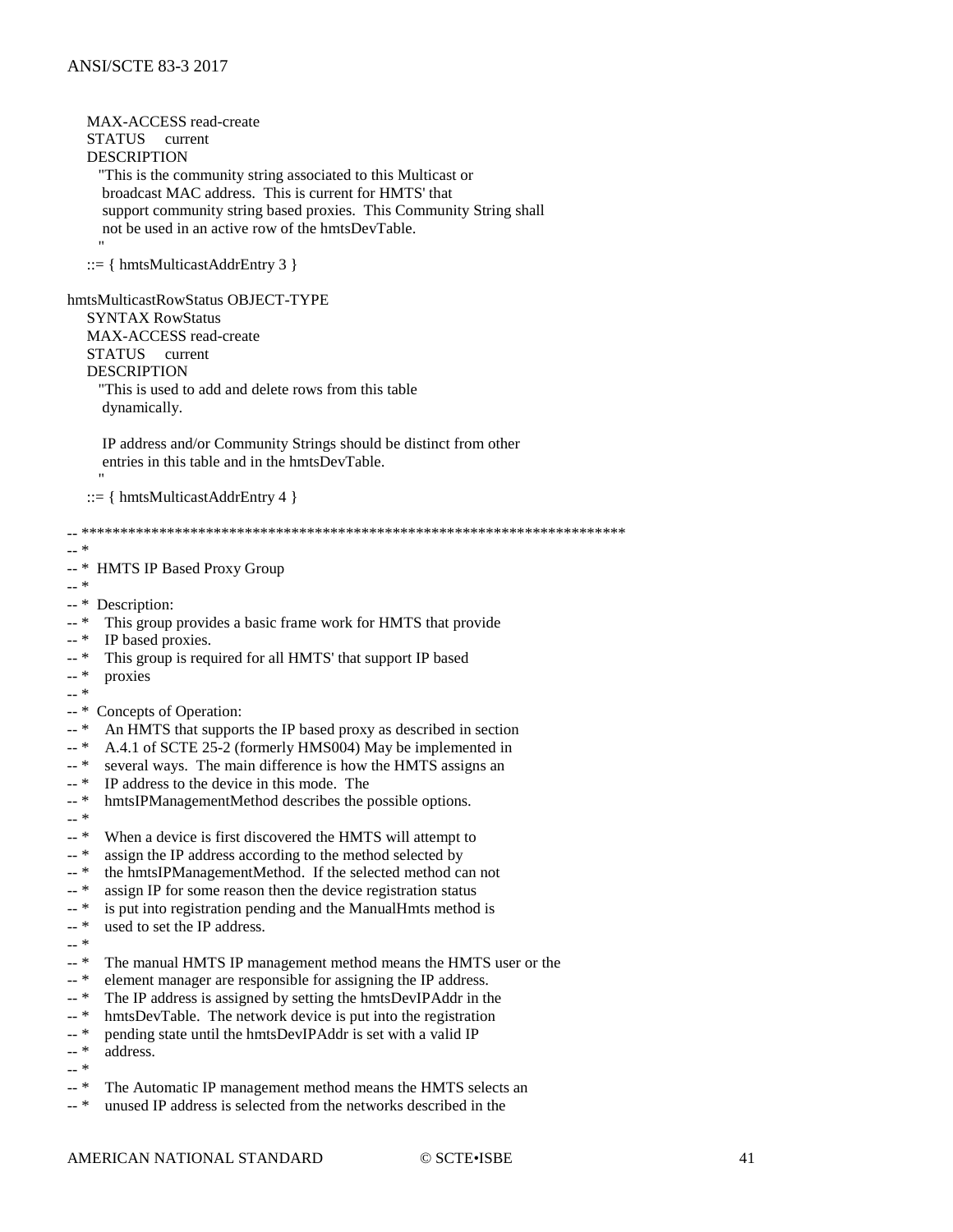- -- \* hmtsNetAddr Table. If there are none available then the manual
- -- \* HMTS IP management method is used. The IP address that is
- $-$  \* manually assigned must be contained within the networks described  $-$  \* in the hmtsNetAddr Table
- in the hmtsNetAddr Table.
- -- \*
- -- \* The manualXp IP management method means the HMTS attempts to use
- -- \* the IP addressed assigned within the transponder if this IP
- -- \* address is not unique then the manual HMTS management method is
- -- \* used.
- -- \*
- -- \* The client IP management method means the HMTS requests an IP address -- \* for the newly discovered MAC address from a DHCP server. The
- for the newly discovered MAC address from a DHCP server. The
- -- \* DHCP server may be internal or external to the HMTS. While this
- $-$  \* request is pending the network element should be put into a<br> $-$  \* state of registration pending until the DHCP server respond
- 
- -- \* state of registration pending, until the DHCP server responds<br>-- \* with the IP Address. Much care should be taken when using with the IP Address. Much care should be taken when using this
- -- \* method to ensure that IP address leases do not expire. The -- \* IP address assignments must remain static for the life of the
- IP address assignments must remain static for the life of the
- -- \* network elements application.

```
-- **********************************************************************
```
hmtsIPManagementMethod OBJECT-TYPE

 SYNTAX INTEGER { client  $(1)$ , manualXp (2), manualHmts (3), automatic (4) } MAX-ACCESS read-write STATUS current DESCRIPTION "Defines how IP addresses are handed out to transponders. client - HMTS provides a gateway-proxy for serial devices to either an external or an internal DHCP server. ManualX $p$  - Configuration of the IP address is manually set prior to the Transponder being put on the network. If the IP is invalid, then the IP address assignment must be made manually using the HMTS MAC device table. manualHmts - Configuration of the IP address is to be made manually through the HMTS. Setting the IP address in the HMTS MAC device table does this. automatic - HMTS automatically assigns IP addresses without the use of a DHCP server.

 Note: is the responsability of the HMTS to keep the IP address stored in the device and in the corresponding row of the hmtsDevIPAddr column consistent. Each time the EMS changes the IP address in the device table, the HMTS must issue a SET\_ADDR PDU to the device such that both IP addresses remain identical. See also SCTE 25-2 (formerly HMS004).

This object is non-volatile.

```
 ::= \{ hmtsIPGroup 1 \}
```
"" ""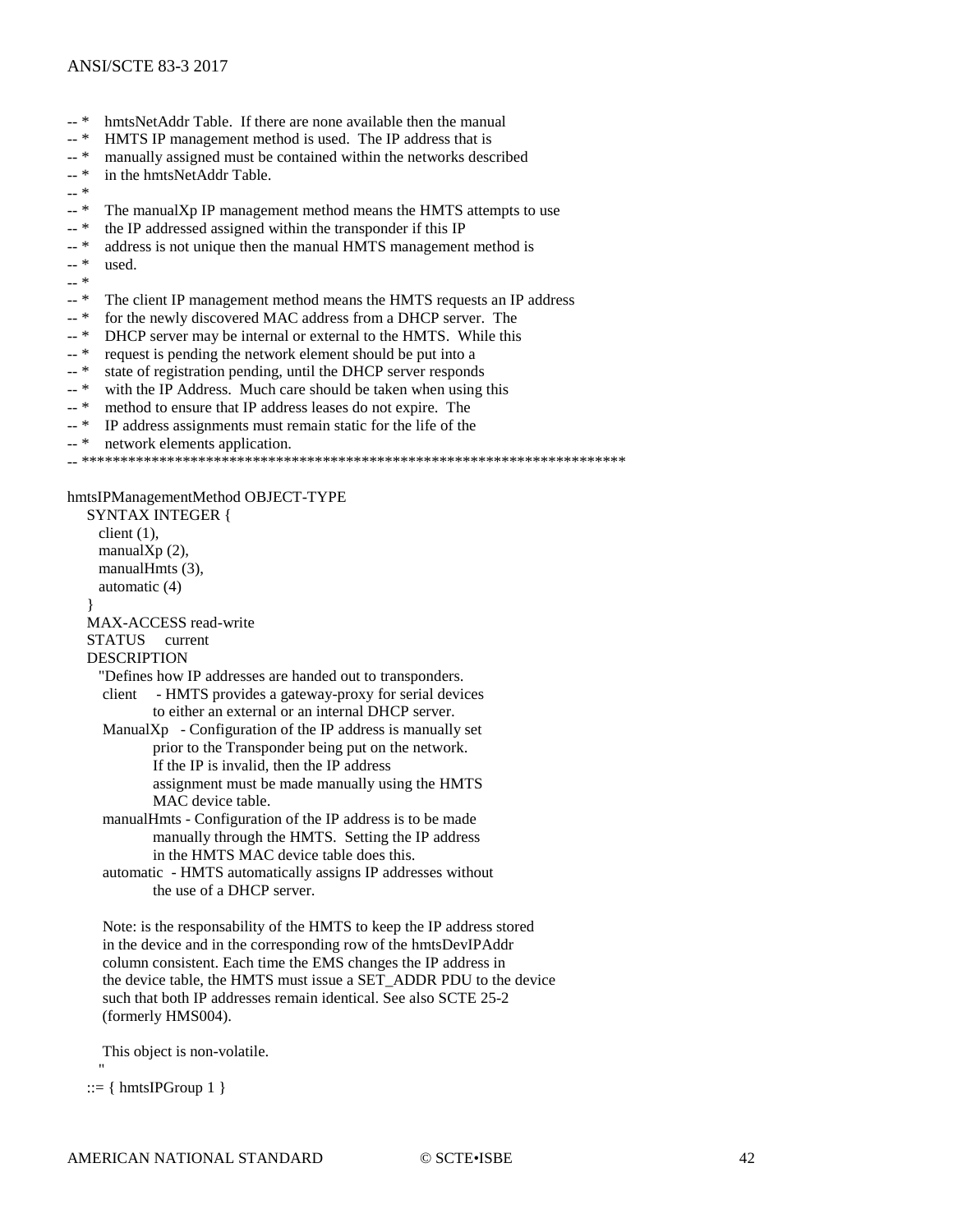| -- *                                                                                                                                                                                     |
|------------------------------------------------------------------------------------------------------------------------------------------------------------------------------------------|
| -- * HMTS Device by IP Table                                                                                                                                                             |
| -- *                                                                                                                                                                                     |
| hmtsIPDevTable OBJECT-TYPE<br>SYNTAX SEQUENCE OF HmtsIPDevEntry<br>MAX-ACCESS not-accessible<br>STATUS current                                                                           |
| <b>DESCRIPTION</b>                                                                                                                                                                       |
| "The IP address is the index to this view of the hmtsDevTable.                                                                                                                           |
| Only the devices that have a device state of registered are<br>listed in this view. This table is current for HMTS that                                                                  |
| support the IP proxy as defined in SCTE 25-2 (Formerly HMS004).                                                                                                                          |
| It is the responsability of the HMTS to keep the contents of the<br>hmtsDevTable, hmtsComFaultTable, hmtsIPDevTable and hmtsCommDevTable<br>consistent according to the following rules: |
| - For each active row in hmtsDevTable whose hmtsDevComStat instance                                                                                                                      |
| is different of $noError(1)$ , there must be a row with the same<br>physical address in hmtsComFaultTable.                                                                               |
| - For each row in hmtsComFaultTable, there must be a                                                                                                                                     |
| corresponding row in hmtsDevTable with RowStatus active.                                                                                                                                 |
| - Each active row in the hmtsDevTable that has a valid IP address                                                                                                                        |
| must also be present in the hmtsIPDevTable.                                                                                                                                              |
| - For each row in hmtsIPDevTable there must be a corresponding<br>row in hmtsDevTable with rowstatus active.                                                                             |
| - Each active row in the hmtsDevTable that has a valid community                                                                                                                         |
| string and whose RowStatus is active must also be present in<br>hmtsCommDevTable.                                                                                                        |
| - For each row that exists in hmtsCommDevTable there must                                                                                                                                |
| exist a row with the same community string in hmtsDevTable with<br>RowStatus active.                                                                                                     |
| - An IP address is valid if there does not exist another row in the                                                                                                                      |
| hmtsDevTable with the same IP address and RowStatus active, and if<br>it has been assigned by either an external DHCP server, the                                                        |
| internal DHCP server (if hmtsIPManagementMethod is set to client)                                                                                                                        |
| or if it fits in one of the ranges defined by hmtsNetAddrTable<br>(if hmtsIPManagementMethod is set to manualXP, manualHMTS or                                                           |
| automatic).<br>- A community string is valid if there does not exist another row in                                                                                                      |
| the hmtsDevTable with the same community string and RowStatus<br>active.                                                                                                                 |
| Ħ<br>$ ::= \{ hmtsIPGroup 2 \}$                                                                                                                                                          |
| hmtsIPDevEntry OBJECT-TYPE<br>SYNTAX HmtsIPDevEntry                                                                                                                                      |
| MAX-ACCESS not-accessible                                                                                                                                                                |
| <b>STATUS</b><br>current                                                                                                                                                                 |
| <b>DESCRIPTION</b>                                                                                                                                                                       |
| "A list of information about each device.                                                                                                                                                |
| INDEX { hmtsIPDevAddr }<br>$ ::= \{ hmtsIPDevTable 1 \}$                                                                                                                                 |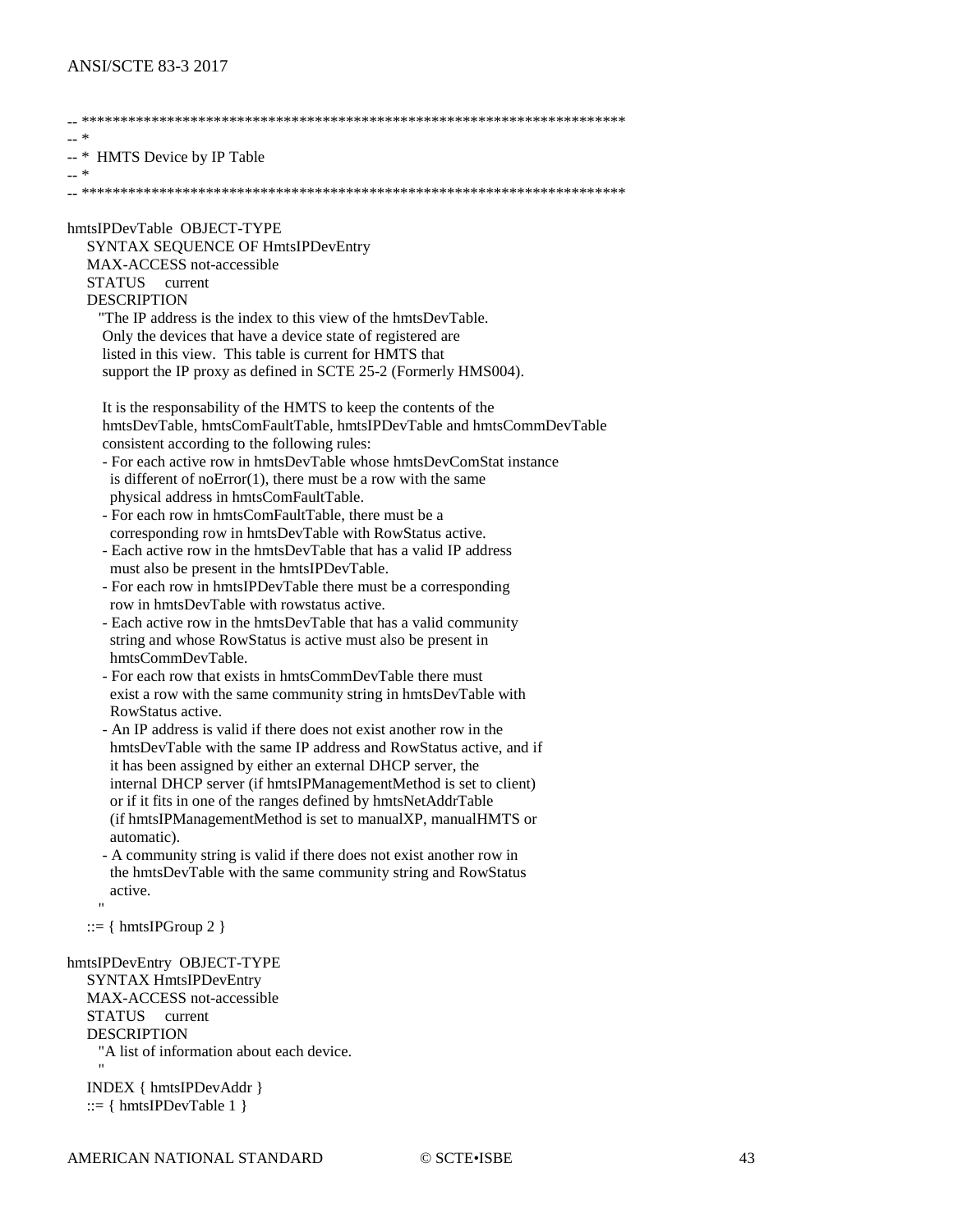```
HmtsIPDevEntry ::= SEQUENCE {
  hmtsIPDevAddr
    IpAddress,
  hmtsIPPhysAddr
    MacAddress
\mathcal{E}hmtsIPDevAddr OBJECT-TYPE
  SYNTAX IpAddress
  MAX-ACCESS not-accessible
  STATUS current
  DESCRIPTION
    "This is the device IP address assigned of the network element
    that this device entry pertains.
    \ddot{\phantom{0}} ::= \{ hmtsIPDevEntry 1 \}hmtsIPPhysAddr OBJECT-TYPE
  SYNTAX MacAddress
  MAX-ACCESS read-only
  STATUS current
  DESCRIPTION
    "This is the physical MAC address of the network element that
    this device entry pertains.
   ::= \{ hmtsIPDevEntry 2 \}- *
\overline{a} *
   HMTS IP Table Address Assignment Table
_{--} \asthmtsNetAddrTable OBJECT-TYPE
  SYNTAX SEQUENCE OF HmtsNetAddrEntry
  MAX-ACCESS not-accessible
            current
  STATUS
  DESCRIPTION
    "This table provides a list of networks from which the HMTS
    may select an IP address to automatically assign to a device.
    This table shall also be used to verify manually entered
    IP addresses (Device or Multicast) and IP Address originating
    from the transponders. This table will be ignored by the HMTS
    when hmtsIPManagementMethod is set to client.
    This table is mandatory if the HMTS
    supports IP address assignment as described in
    hmtsIPManagementMethod.
    Changing an existing entry in this table may cause IP address
    currently in use to become invalid. The HMTS shall support the
    reassignment of IP addresses, by reassigning IP addresses of
    devices that no longer have valid IPs. How this is accomplished
    is vender specific.
```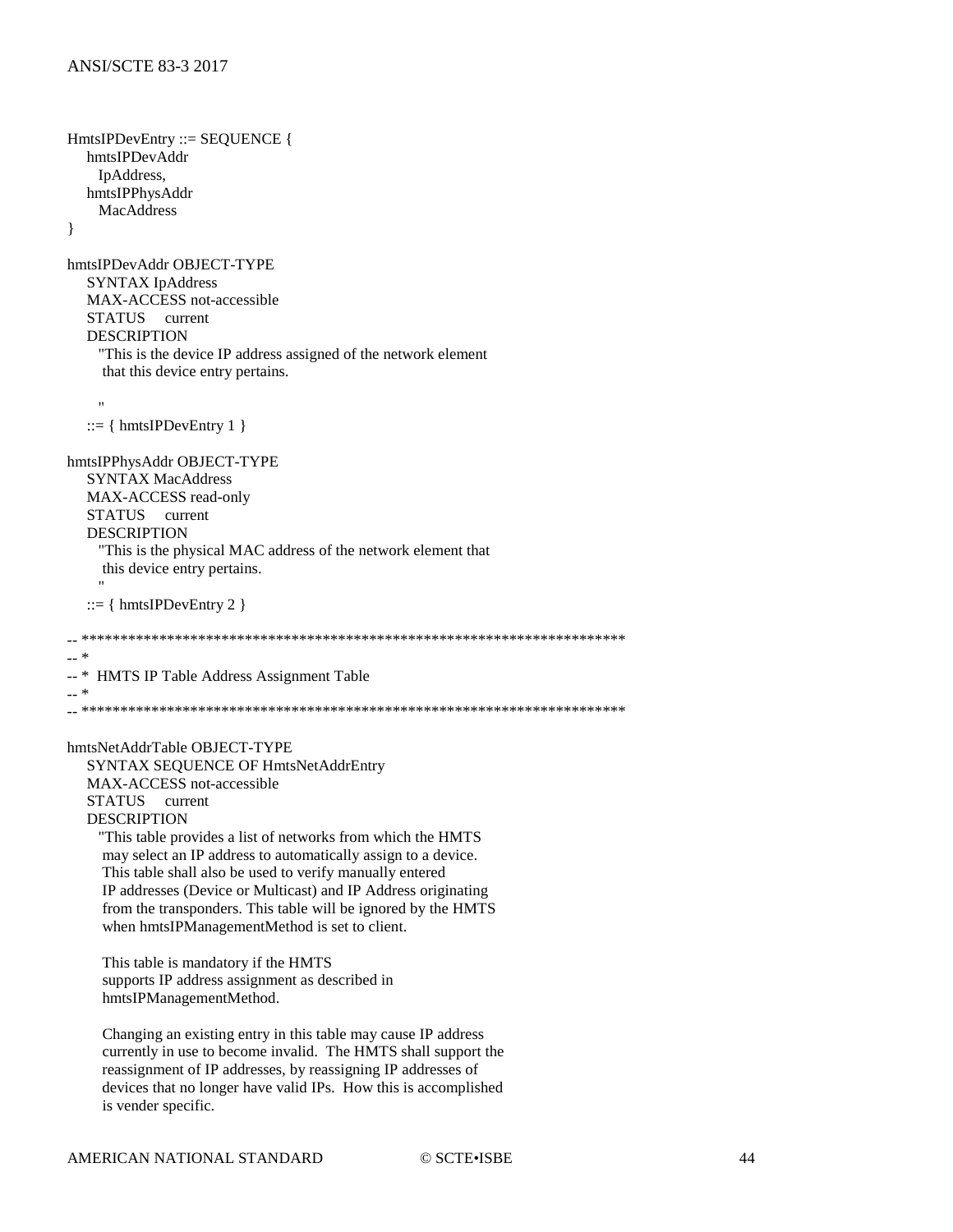This is a non-volatile table. "" ""  $::= \{ hmtsIPGroup 3 \}$ hmtsNetAddrEntry OBJECT-TYPE SYNTAX HmtsNetAddrEntry MAX-ACCESS not-accessible STATUS current DESCRIPTION "A list of information about each network that this HMTS participates in for the access of the network elements that it acts as a gateway. "" "" INDEX { hmtsNetStartAddr }  $::= \{ hmtsNetAddrTable 1 \}$ HmtsNetAddrEntry ::= SEQUENCE { hmtsNetStartAddr IpAddress, hmtsNetEndAddr IpAddress, hmtsNetMask IpAddress, hmtsNetRowStatus RowStatus } hmtsNetStartAddr OBJECT-TYPE SYNTAX IpAddress MAX-ACCESS not-accessible STATUS current DESCRIPTION "This is the first usable network IP address in the range of addresses that this entry describes. "  $::= { hmtsNetAddrEntry 1 }$ hmtsNetEndAddr OBJECT-TYPE SYNTAX IpAddress MAX-ACCESS read-create<br>STATUS current STATUS DESCRIPTION "This is the last usable network IP address in the range of addresses that this entry describes. " "  $::= \{ hmtsNetAddrEntry 2 \}$ hmtsNetMask OBJECT-TYPE SYNTAX IpAddress MAX-ACCESS read-create STATUS current DESCRIPTION "This is the network mask for the addresses that this entry describes. " "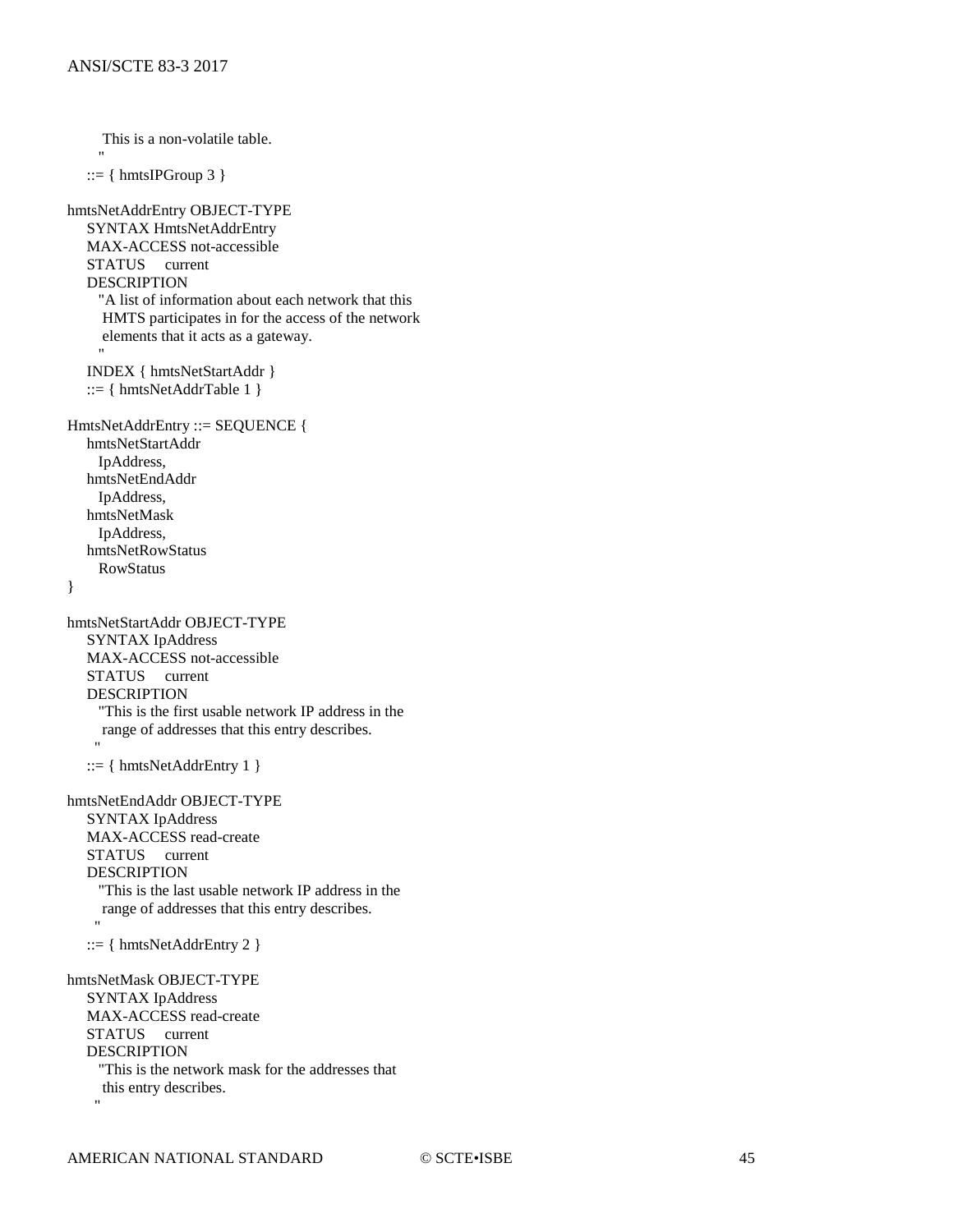$::= \{ hmtsNetAddrEntry 3 \}$ hmtsNetRowStatus OBJECT-TYPE **SYNTAX RowStatus** MAX-ACCESS read-create STATUS current **DESCRIPTION** "This is used to add and delete rows from this table dynamically.  $::= \{ hmtsNetAddrEntry 4 \}$  $\ast$  $\omega\omega$ HMTS Community Based Proxy Group  $-$ \*  $-$  \* -- \* Description:  $- *$ This group provides a basic frame work for HMTS that provide community based proxies. ...\* This group is current for all HMTS' that support Community  $- *$  $\overline{a}$  \* string based proxies.  $\mathbb{L}^*$  \*  $\overline{\phantom{a}}$  \* Concept of Operation:  $\overline{a}$  \* During auto discovery processing of the HMTS there are only two methods of setting the community string used to perform the ...\*  $-$  \* proxy. Neither of these methods are dependent upon the  $\overline{a}$  \* registration state of the Transponder. Therefore HMTS using  $\overline{a}$  \* this method may be able to issue a registration complete  $-$ \* immediately.  $-$  \* hmtsCommManagementMethod OBJECT-TYPE **SYNTAX INTEGER {** automatic  $(1)$ . manual  $(2)$ MAX-ACCESS read-write STATUS current **DESCRIPTION** "Defines how community strings are assigned to transponders. automatic - HMTS automatically assigns each device a its community string. The user may not be able to modify the community string in the hmtsDevTable. The community string generated is normally based upon the device's MAC address. In the SCTE 25-2 document (formerly HMS004), section A.4.2, there is a recommended method. manual Hmts - Configuration of the community string is to be made manually through the HMTS. Setting the community string in the hmtsDevTable table does this.  $manualXp - Configuration of the community string is manually set$ prior to the transponder being put on the network. If the community string is invalid, then the community string assignment must be made manually using the hmtsDevTable table.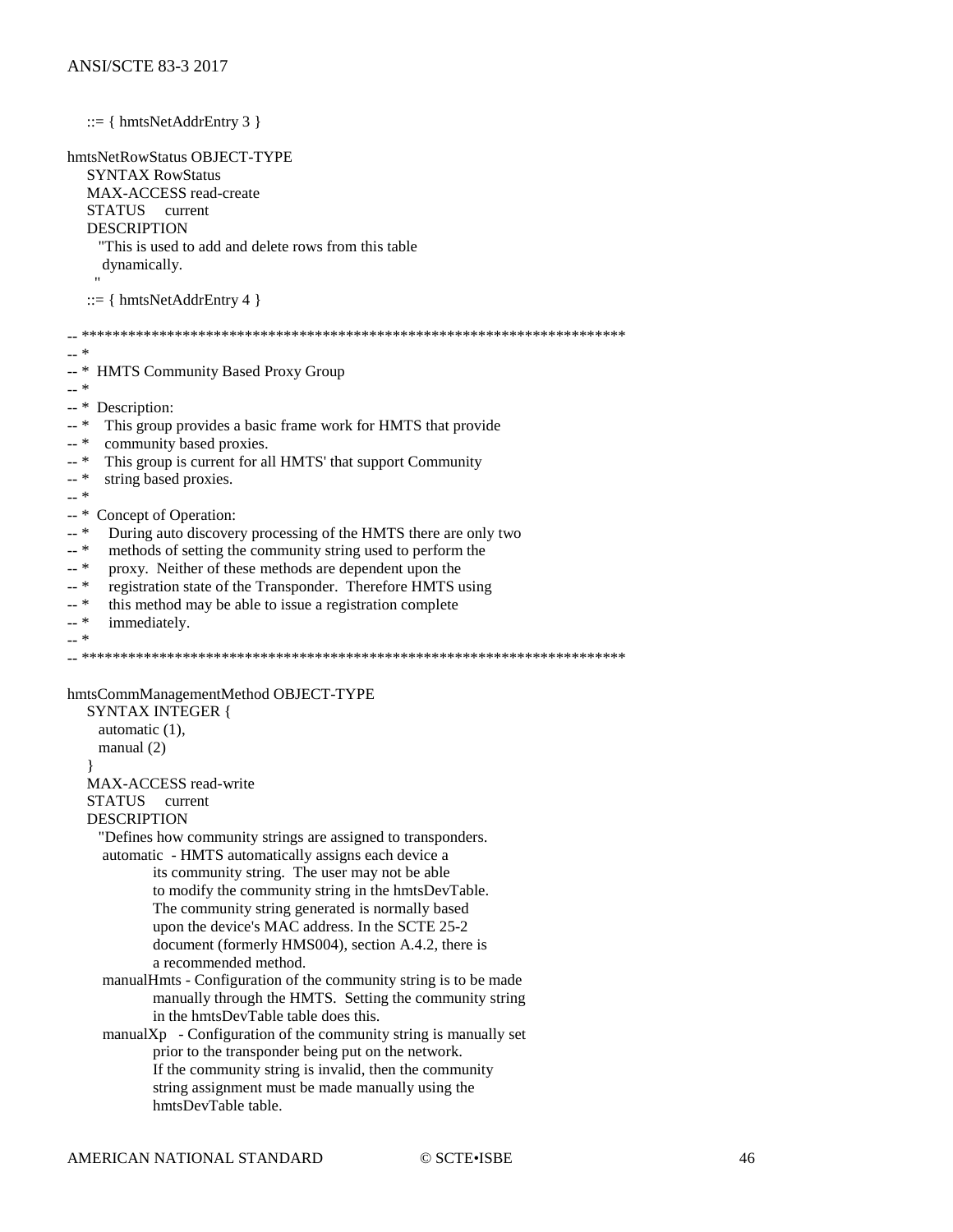Note: is the responsability of the HMTS to keep the community strings in the device and in the corresponding row of the hmtsDevCommString column consistent. Each time the EMS changes the community string in the device table, the HMTS must issue an SNMP set command to the device (commonTrapCommunityString) such that these community strings remain equal.

This object is non-volatile.

 $::= \{ hmtsCommGroup 1 \}$ 

 $\omega\omega$  $\overline{a}$   $\overline{a}$   $\overline{a}$ **HMTS** Device by Community String Table  $-$  \* hmtsCommDevTable OBJECT-TYPE SYNTAX SEQUENCE OF HmtsCommDevEntry MAX-ACCESS not-accessible **STATUS** current **DESCRIPTION** "The Community String is the index to this view of the hmtsDevTable. Only the devices that have successfully registered at least once are listed in this view. This table is current for HMTS that support the community string proxy as defined in SCTE 25-2 (Formerly HMS004).

It is the responsability of the HMTS to keep the contents of the hmtsDevTable, hmtsComFaultTable, hmtsIPDevTable and hmtsCommDevTable consistent according to the following rules:

- For each active row in hmtsDevTable whose hmtsDevComStat instance is different of  $noError(1)$ , there must be a row with the same physical address in hmtsComFaultTable.
- For each row in hmtsComFaultTable, there must be a corresponding row in hmtsDevTable with RowStatus active.
- Each active row in the hmtsDevTable that has a valid IP address must also be present in the hmtsIPDevTable.
- For each row in hmtsIPDevTable there must be a corresponding row in hmtsDevTable with rowstatus active.
- Each active row in the hmtsDevTable that has a valid community string and whose RowStatus is active must also be present in hmtsCommDevTable.
- For each row that exists in hmtsCommDevTable there must exist a row with the same community string in hmtsDevTable with RowStatus active.
- An IP address is valid if there does not exist another row in the hmtsDevTable with the same IP address and RowStatus active, and if it has been assigned by either an external DHCP server, the internal DHCP server (if hmtsIPManagementMethod is set to client) or if it fits in one of the ranges defined by hmtsNetAddrTable (if hmtsIPManagementMethod is set to manualXP, manualHMTS or automatic).
- A community string is valid if there does not exist another row in the hmtsDevTable with the same community string and RowStatus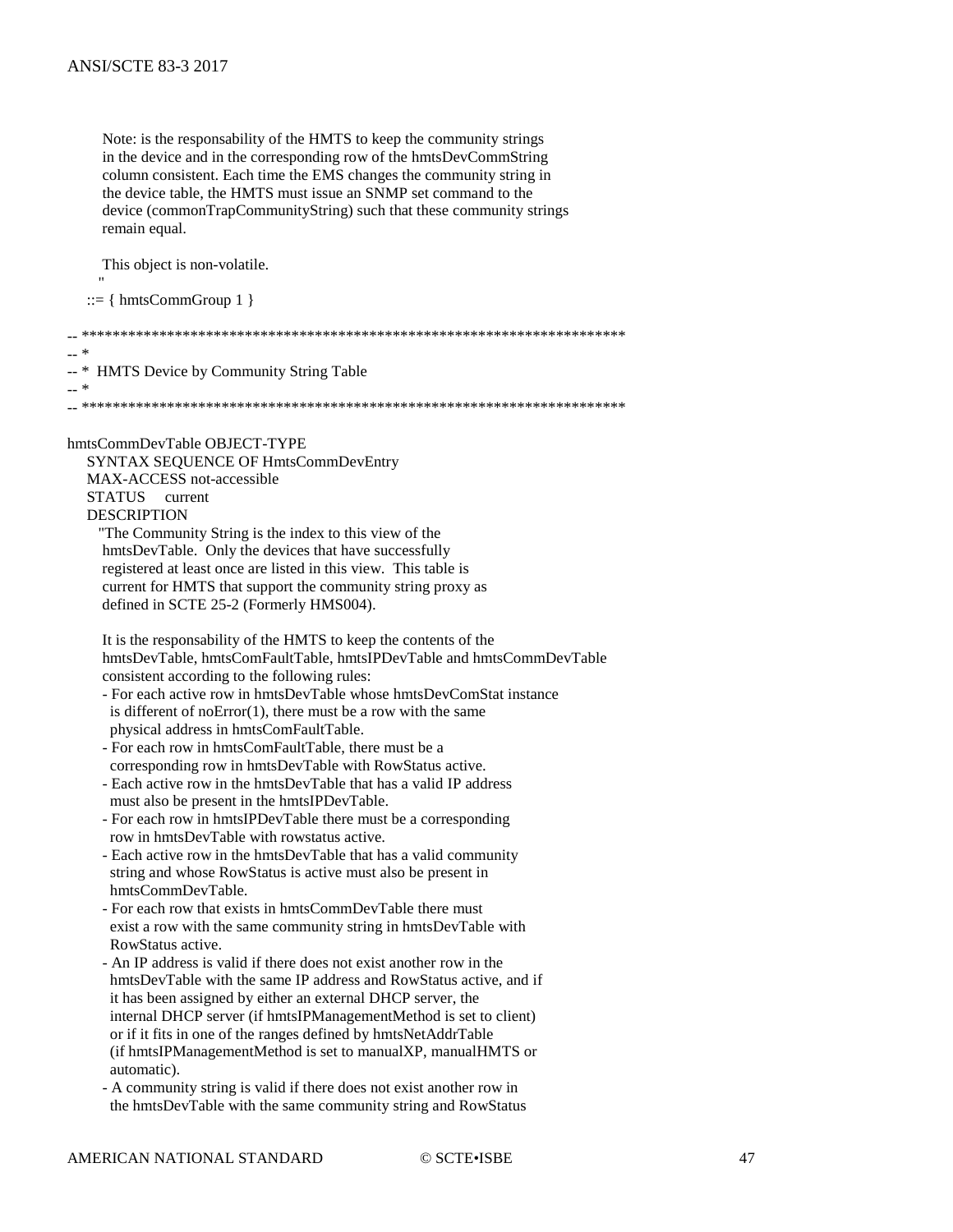```
active.
   ::= \{ hmtsCommGroup\ 2 \}hmtsCommDevEntry OBJECT-TYPE
  SYNTAX HmtsCommDevEntry
  MAX-ACCESS not-accessible
  STATUS current
  DESCRIPTION
    "A list of information about each device.
  INDEX { hmtsCommString }
   ::= \{ hintsCommDevTable 1 \}HmtsCommDevEntry ::= SEQUENCE {
  hmtsCommString
    DisplayString,
  hmtsCommPhysAddr
    MacAddress
\left\{ \right\}hmtsCommString OBJECT-TYPE
  SYNTAX DisplayString (SIZE(0..64))
  MAX-ACCESS not-accessible
  STATUS current
  DESCRIPTION
    "This is the community string assigned of the network element
    that this device entry pertains.
   ::= \{ hintsCommDevEntry 1 \}hmtsCommPhysAddr OBJECT-TYPE
  SYNTAX MacAddress
  MAX-ACCESS read-only
  STATUS
           current
  DESCRIPTION
    "This is the physical MAC address of the network element that
    this device entry pertains.
   ::= \{ hmtsCommDevEntry 2 \}\overline{a} \overline{a} \overline{a}- *
   Traps sent by the HMTS
\overline{a} *
_{++} \asthmtsRegistrationFailedEvent NOTIFICATION-TYPE
  OBJECTS {
    hmtsDevComStat
    ₹
  STATUS current
  DESCRIPTION
   "The SNMP notification that is generated when registration of a device
```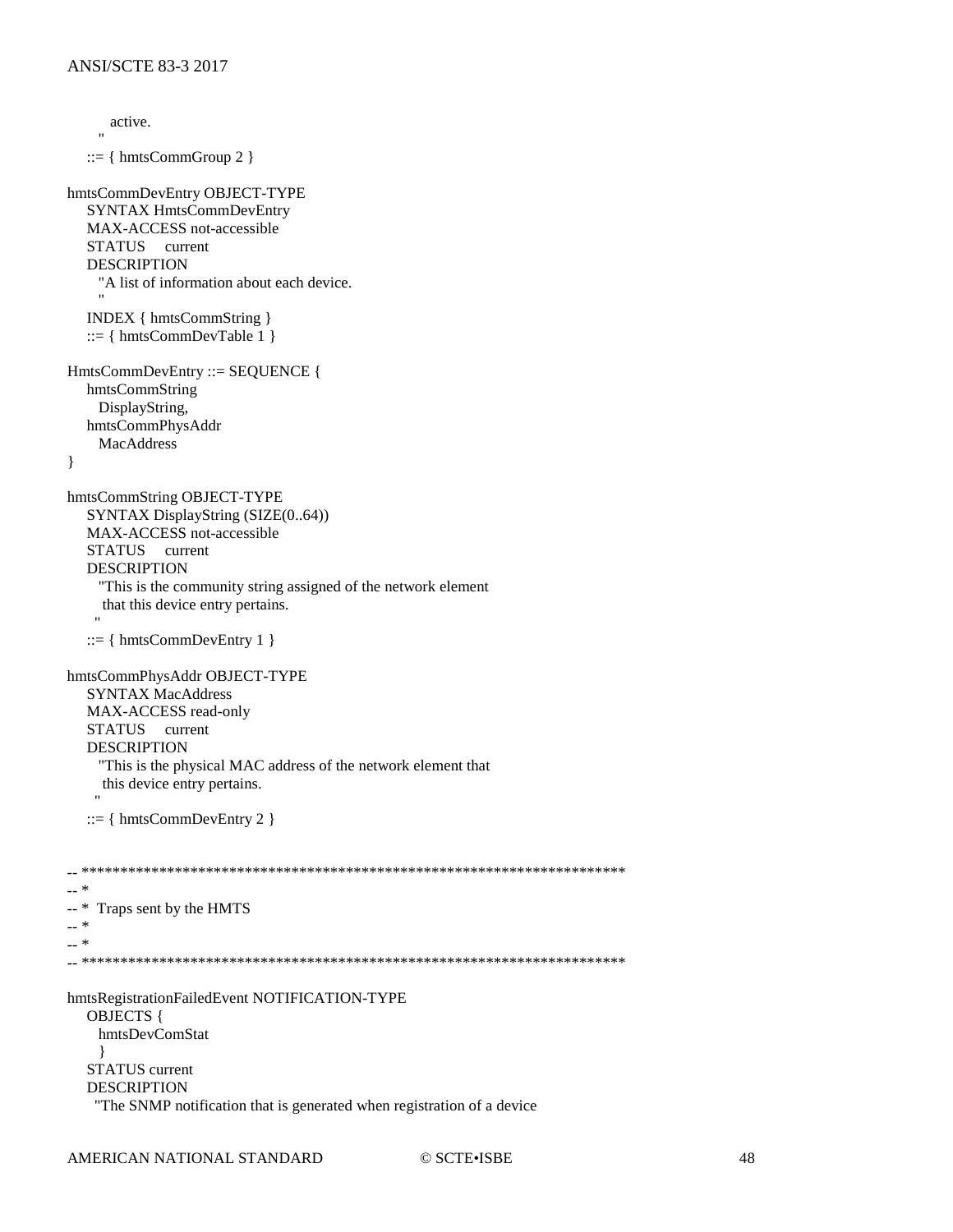failed. There is only one mandatory varbind: hmtsDevComStat, e.g. (OID hmtsDevComStat.16.35.69.103.137.171, value ASN-INTEGER invIP). Since the hmtsDevTable index must be included in the OID, the physical address of a device is automatically included in the notification. In the above example, the physical address is 10-23-45-67-89-ab. Note: SMI rules forbid to include hmtsDevPhysAddr, since this column is not-accessible. The following varbinds must also be included if these apply: - For IP-based HTMS's, the IP-address hmtsDevIPAddr. - For community-string based HMTS's, the community string hmtsDevCommString.  $::= \{ hmtsNotifications 1 \}$  $\sim$  $-$  \* **HMTS** Conformance Information  $-$  \*  $- *$ heHMTSConformance OBJECT IDENTIFIER ::= { heHMTSMIB 2 } OBJECT IDENTIFIER ::= { heHMTSConformance 1 } hmtsCompliances hmtsGroups OBJECT IDENTIFIER ::= { heHMTSConformance 2 } -- Compliance Statements heHMTSCompliance MODULE-COMPLIANCE **STATUS** current **DESCRIPTION** "The compliance statement for the HMTS agents that support this MIB. MODULE -- this module **MANDATORY-GROUPS {** hmtsInformationGroup, hmtsMacProtocolInformationGroup, hmtsSnmpProtocolInformationGroup, hmtsRegManagementGroup, hmtsReqDeviceGroup, hmtsEventGroup  $\mathcal{E}$ GROUP hmtsIPDeviceGroup **DESCRIPTION** "This group is mandatory if the HMTS supports the IP based Proxy. **GROUP** hmtsCommDeviceGroup **DESCRIPTION** "This group is mandatory if the HMTS supports the community string based Proxy. **GROUP** hmtsExtendedRegistrationGroup **DESCRIPTION** "This group is optional, objects extend the registration"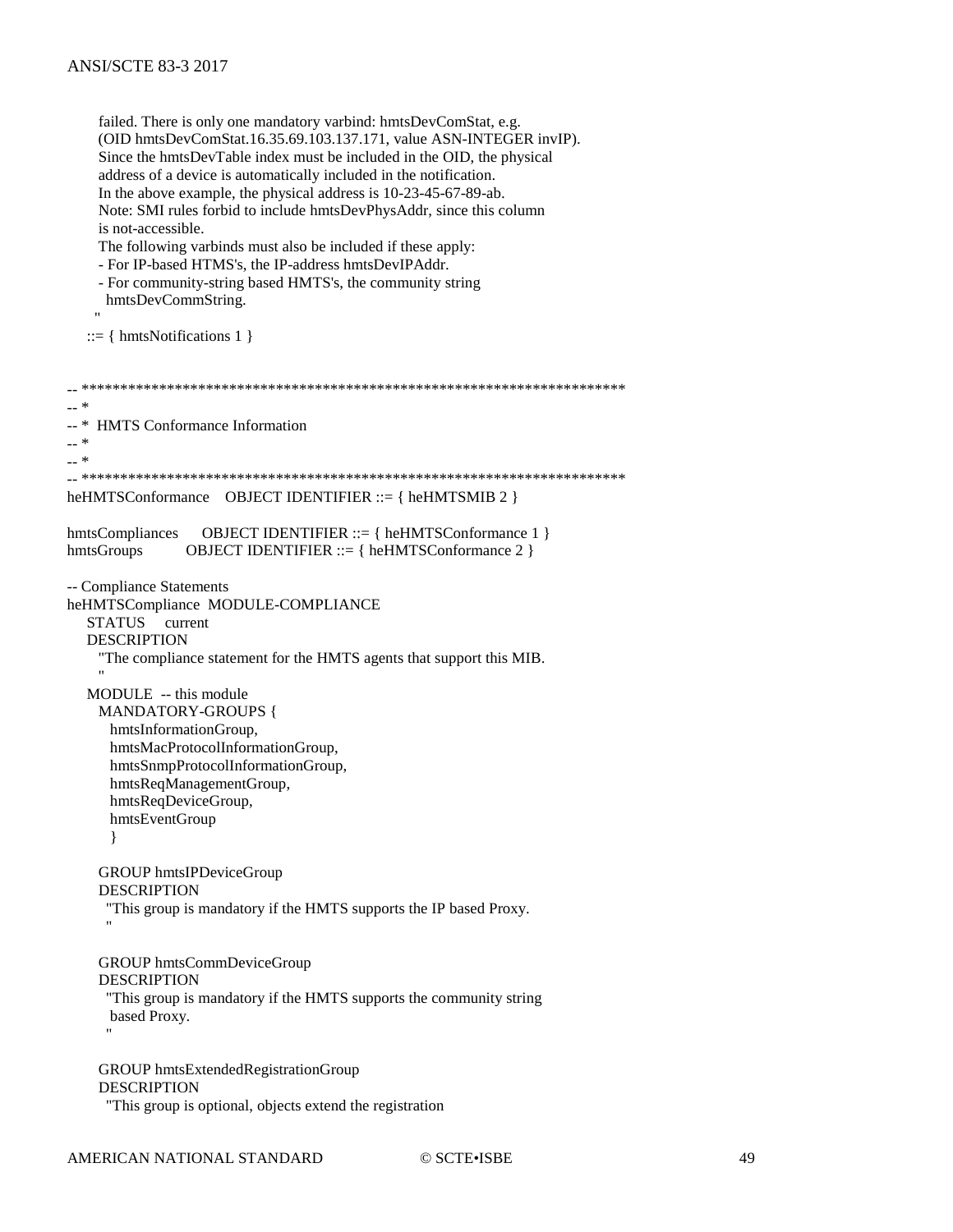control functionality. "" "" GROUP hmtsTrapControlGroup DESCRIPTION "This group is mandatory if the HMTS support asynchronous SNMP trap control of the HMS devices under its control. That is the HMTS regularly broadcasts CONTMODE ON, OFF, RESUME, or INHIBIT PDUs for the collection of asynchronous SNMP Trap notification. "" "" GROUP hmtsExtendedTrapControlGroup DESCRIPTION "This group is optional, objects extend content of the hmtsTrapControlGroup. "" "" GROUP hmtsExtendedFwdPortGroup DESCRIPTION "This group is optional, objects extend content of the hmtsFwdPortTable. "" "" GROUP hmtsExtendedRevPortGroup DESCRIPTION "This group is optional, objects extend content of the hmtsRevPortTable. "" "" MODULE SCTE-HMS-HE-COMMON-MIB MANDATORY-GROUPS { heCommonTime, heCommonAlarmDetectionControl, heCommonParamsGroup, heCommonLogGroup, heCommonNotificationsGroup } MODULE ENTITY-MIB MANDATORY-GROUPS { entityPhysicalGroup, entityPhysical2Group, entityGeneralGroup, entityNotificationsGroup } MODULE SNMP-TARGET-MIB MANDATORY-GROUPS { snmpTargetBasicGroup } MODULE SNMP-NOTIFICATION-MIB MANDATORY-GROUPS { snmpNotifyGroup } MODULE SNMPv2-MIB MANDATORY-GROUPS { systemGroup }

-- The OBJECT clauses below indicate the optional objects of

-- the systemGroup. They also imply that other objects of

-- the group must be implemented:

-- sysDescr,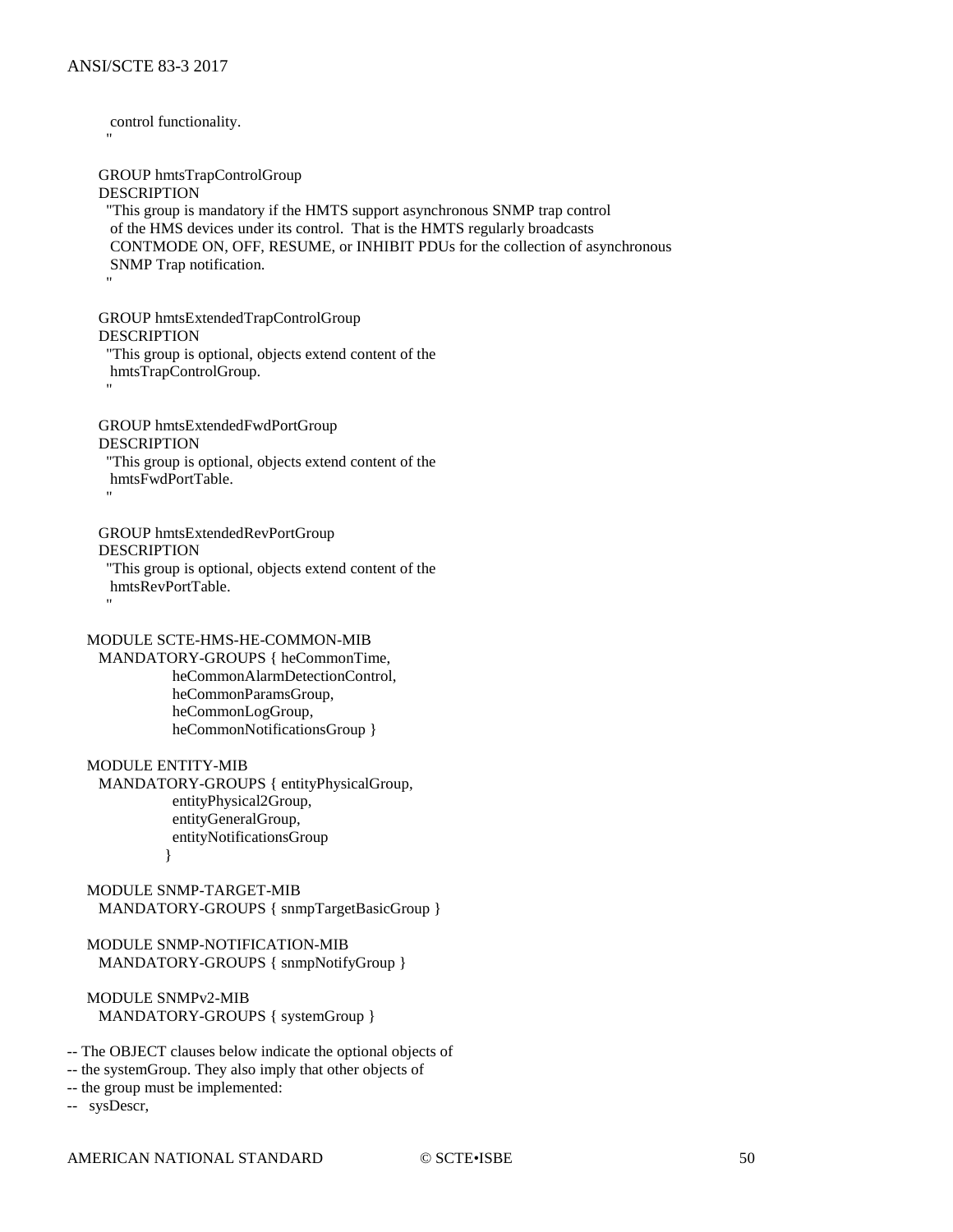#### ANSI/SCTE 83-3 2017

- -- sysObjectID,
- -- sysUpTime,
- -- sysContact,
- -- sysName,
- -- sysLocation,
- -- sysServices.

 OBJECT sysORDescr MIN-ACCESS not-accessible DESCRIPTION "Implementation of this object is optional."

 OBJECT sysORID MIN-ACCESS not-accessible DESCRIPTION "Implementation of this object is optional."

 OBJECT sysORLastChange MIN-ACCESS not-accessible DESCRIPTION "Implementation of this object is optional."

 OBJECT sysORUpTime MIN-ACCESS not-accessible DESCRIPTION "Implementation of this object is optional."

 MODULE SCTE-HMS-PROPERTY-MIB MANDATORY-GROUPS { analogAlarmsGroup, discreteAlarmsGroup, currentAlarmsGroup }

::= { hmtsCompliances 1 }

-- MIB Compliance Groupings hmtsReqManagementGroup OBJECT-GROUP OBJECTS { hmtsRegInterval, hmtsRegContinuity, hmtsFwdPortAdminState, hmtsFwdPortDescr, hmtsFwdPortOperState, hmtsFwdPortType, hmtsFwdHmtsFrequency, hmtsFwdXpndrFrequency, hmtsRevPortAdminState, hmtsRevFwdPortId, hmtsRevPortDescr, hmtsRevPortType, hmtsRevFrequency, hmtsRevPortOperState, hmtsRevReturnLvl } STATUS current DESCRIPTION "The collection of management objects which are required by all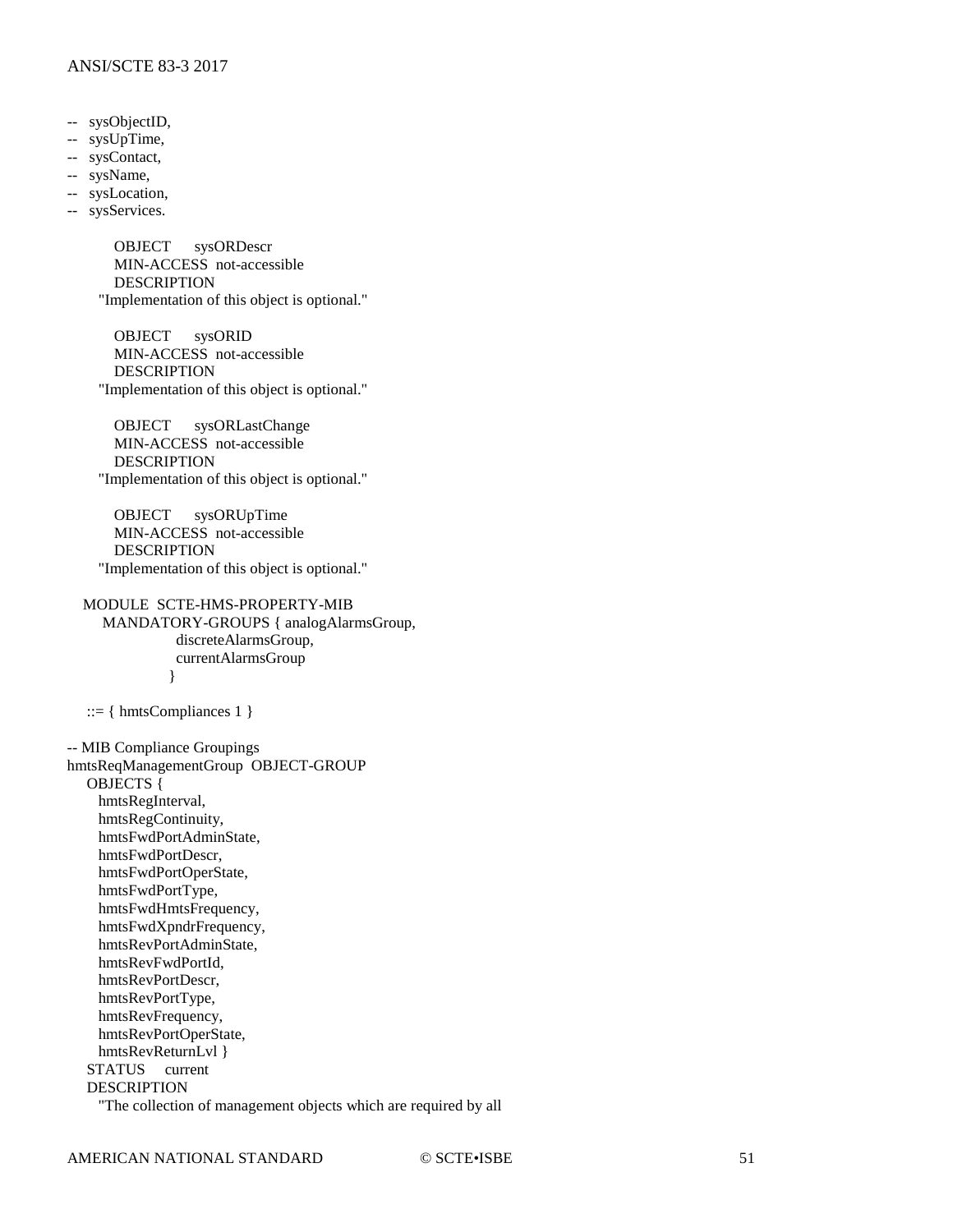```
 HMTS managers.
 "
   ::= { hmtsGroups 1 }
hmtsReqDeviceGroup OBJECT-GROUP
   OBJECTS {
     hmtsDev,
     hmtsDevInErr,
     hmtsDefaultCommString,
     hmtsDevComStat,
     hmtsDevIPAddr,
     hmtsDevCommString,
     hmtsDevFwdPortId,
     hmtsDevRevPortId,
     hmtsDevReturnLvl,
     hmtsDevLastStateChg,
     hmtsDevLastRespTime,
     hmtsDevRqstCount,
     hmtsDevRespTimeoutCount,
     hmtsDevContNRespCount,
     hmtsDevRegStatus,
     hmtsDevRegTime,
     hmtsDevRowStatus,
     hmtsComStat,
     hmtsMulticastRowStatus
 }
   STATUS current
   DESCRIPTION
     "This group defines the Device entry item required by all termination
     systems.
"" ""
   ::= \{ hintsGroups 2 \}hmtsIPDeviceGroup OBJECT-GROUP
   OBJECTS {
     hmtsMulticastIPAddr,
     hmtsIPManagementMethod,
     hmtsIPPhysAddr,
     hmtsNetEndAddr,
     hmtsNetMask,
     hmtsNetRowStatus
 }
   STATUS current
   DESCRIPTION
     "This list the items required for an IP based HMTS.
"" ""
   ::= \{ hmtsGroups 3 \}hmtsCommDeviceGroup OBJECT-GROUP
   OBJECTS {
     hmtsDefaultCommString,
     hmtsMulticastCommString,
     hmtsCommManagementMethod,
     hmtsCommPhysAddr
 }
   STATUS current
```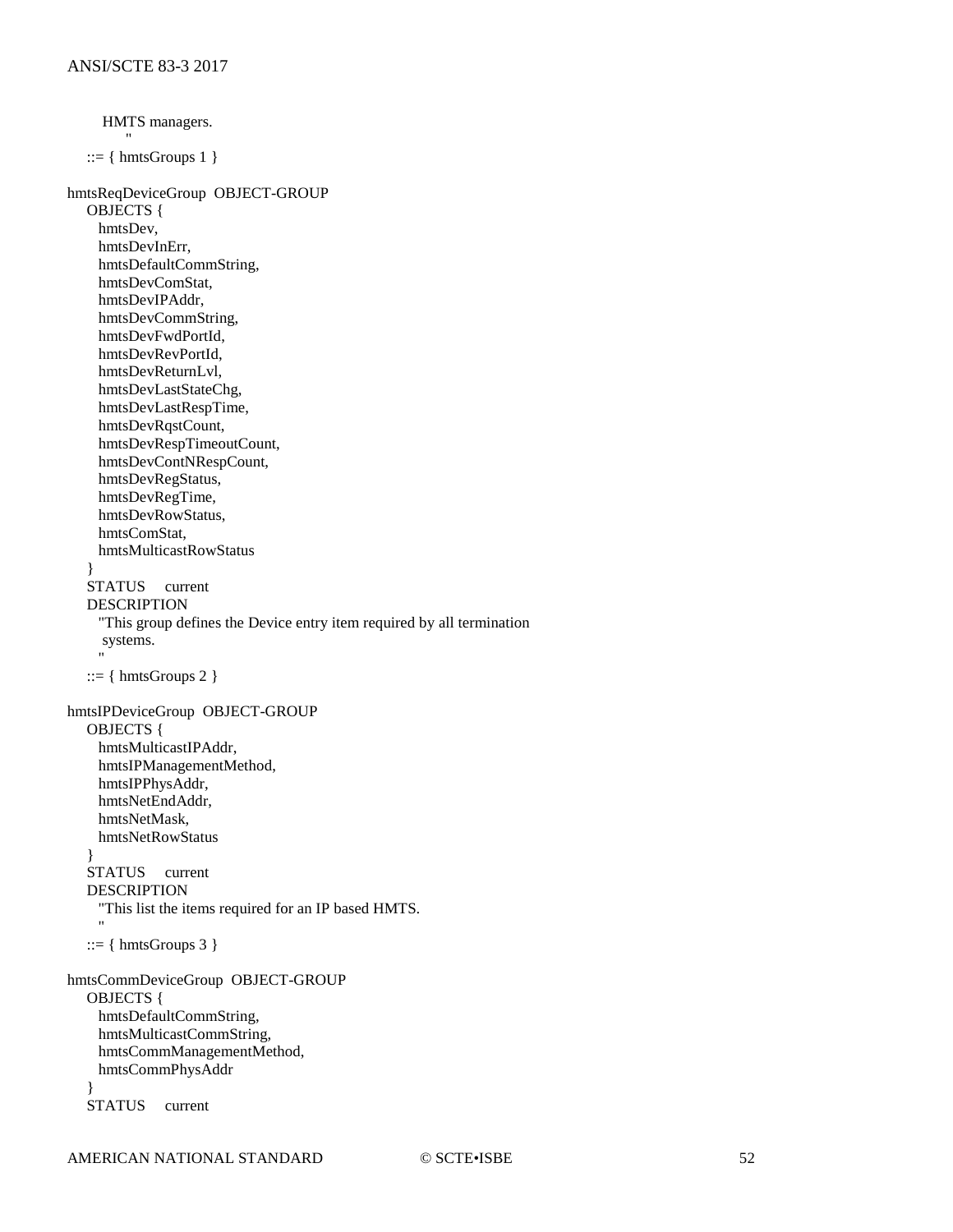```
DESCRIPTION
     "This lists the items required for community string based HMTS.
"" ""
  ::= \{ hmtsGroups 4 \}hmtsInformationGroup OBJECT-GROUP
   OBJECTS {
     hmtsAdminState,
     hmtsOperState,
     hmtsProxyType,
     hmtsFreqSwitchMethod,
     hmtsModel,
     hmtsSerialNumber,
     hmtsSoftwareVersion,
     hmtsTimeServerAddress,
     hmtsTimeServerSyncInterval
 }
   STATUS current
   DESCRIPTION
     "The collection of info objects which are required by all
      HMTS entities.
"" ""
   ::= \{ hintsGroups 5 \}hmtsMacProtocolInformationGroup OBJECT-GROUP
   OBJECTS { hmtsMacPduTimeout,
     hmtsTalkPduTimeout,
     hmtsMacBroadcastDelay,
     hmtsAlarmDiscoveryMode,
     hmtsChnldescPduInt,
     hmtsTimePduInt,
     hmtsDeviceAccessMode }
   STATUS current
   DESCRIPTION
     "The collection of MAC protocol info objects which are required by all
      HMTS entities.
"" ""
   ::= \{ hintsGroups 6 \}hmtsSnmpProtocolInformationGroup OBJECT-GROUP
   OBJECTS { hmtsSnmpTimeout,
     hmtsSnmpBroadcastDelay }
   STATUS current
   DESCRIPTION
     "The collection of SNMP protocol info objects which are required by all
      HMTS entities.
"" ""
  ::= \{ hmtsGroups 7 \}hmtsExtendedRegistrationGroup OBJECT-GROUP
   OBJECTS {
     hmtsRegMinDuration,
     hmtsRegMaxDuration
 }
   STATUS current
   DESCRIPTION
```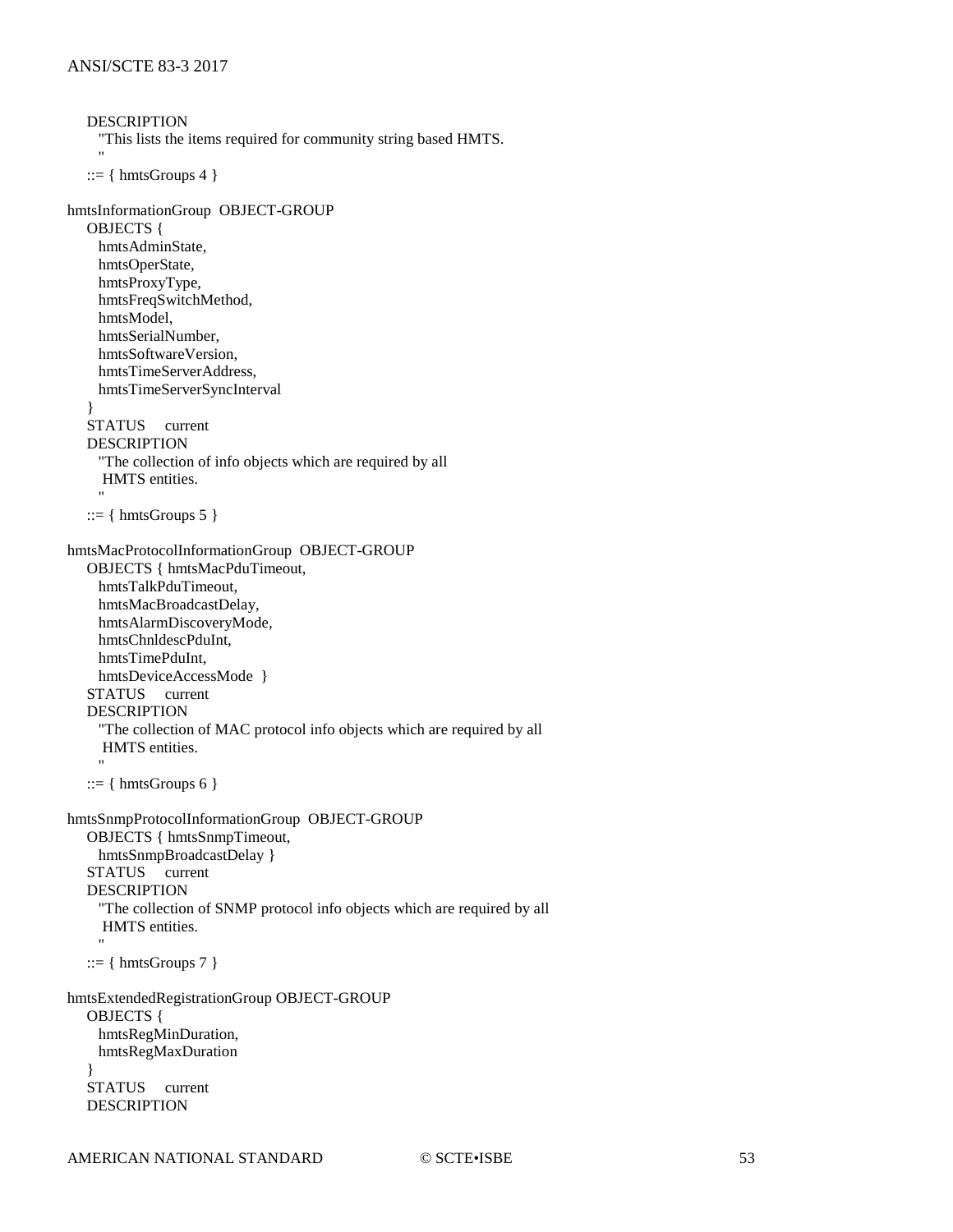```
 "The collection of registration control objects which are optional.
"" ""
   ::= \{ hintsGroups 8 \}hmtsTrapControlGroup OBJECT-GROUP
   OBJECTS {
     hmtsTControlInterval,
     hmtsTControlMinDuration,
     hmtsTControlChainId,
     hmtsTControlContinuity,
     hmtsTControlRowStatus,
     hmtsTControlMulticastAddr
 }
   STATUS current
   DESCRIPTION
     "The collection of objects which are required if the HMTS supports
      contention for the collection of SNMP traps.
"" ""
   ::= { hmtsGroups 9 }hmtsExtendedTrapControlGroup OBJECT-GROUP
   OBJECTS {
     hmtsTControlMaxDuration
 }
   STATUS current
   DESCRIPTION
     "The collection of trap control objects which are optional.
"" ""
   ::= \{ hmtsGroups 10 \}hmtsExtendedFwdPortGroup OBJECT-GROUP
   OBJECTS {
     hmtsFwdProvPwrLvl,
     hmtsFwdMaxPwrLvl,
     hmtsFwdPollTime
 }
   STATUS current
   DESCRIPTION
     "The collection of hmtsFwdPortTable objects which are optional
"" ""
   ::= \{ hintsGroups 11 \}hmtsExtendedRevPortGroup OBJECT-GROUP
   OBJECTS {
     hmtsRevMuteLvl,
     hmtsRevMulticastAddr,
     hmtsRevFrameErrors,
     hmtsRevCRCErrors,
     hmtsRevBackOffPeriod,
     hmtsRevACKTimeout,
     hmtsRevMaxMACRetries,
     hmtsRevBackOffMinExp,
     hmtsRevBackOffMaxExp
 }
   STATUS current
   DESCRIPTION
```